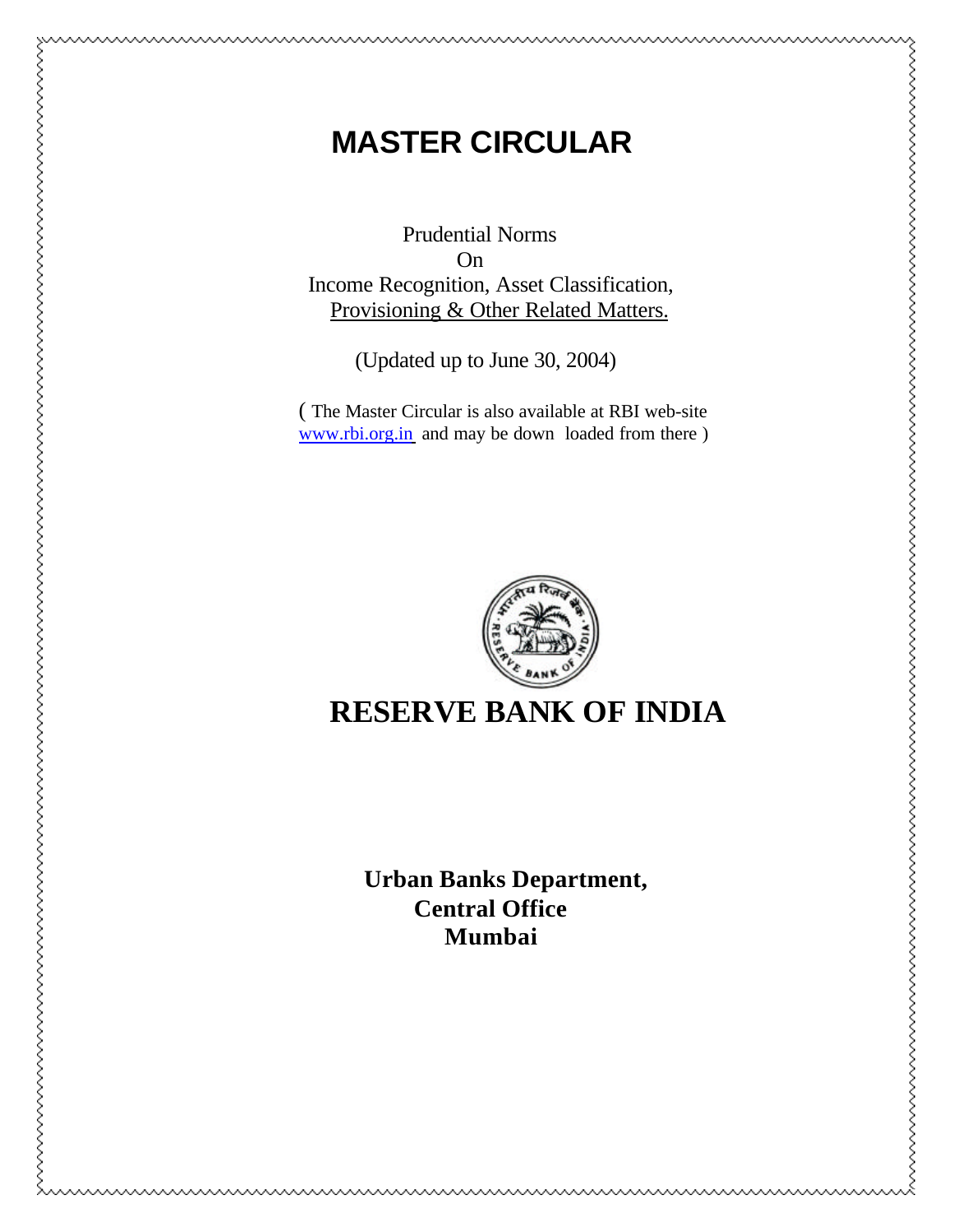RBI/2004-05/ 286 UBD.BSD.IP.MC.No.15 /12.05.05/2004-05

December 2, 2004

Chief Executive Officers of All Primary (Urban) Co-operative Banks

Dear Sir,

### **Master Circular** Prudential Norms.

Please refer to our Master Circular UBD.BSD.IP.No.30/12.05.05/2002-03 dated December 26, 2002 on the captioned subject. The enclosed Master Circular consolidates and updates all the instructions/guidelines on the **subject up to June 30, 2004**.

2. Please acknowledge receipt of this Master Circular to the Regional Office concerned of this Department.

Yours faithfully,

(N.S. Vishwanathan) Chief General Manager

Encl: As above.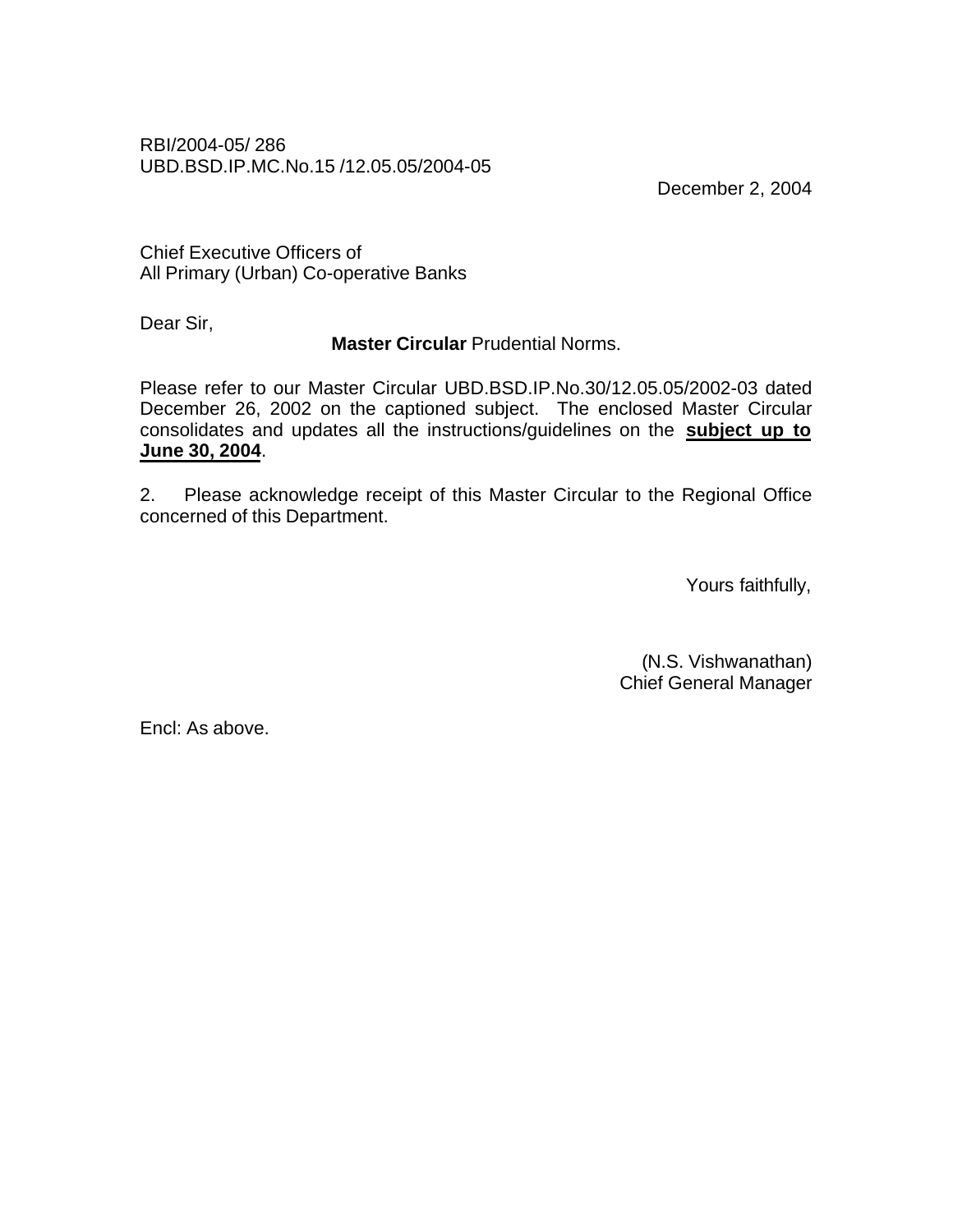## **Master Circular**

Prudential Norms on Income Recognition, Asset Classification, Provisioning & Other Related Matters

#### **Contents**

- **1. GENERAL**
- **2. NON-PERFORMANCE ASSETS (NPA)**
- **2.1 Classification of assets as Non-Performing**
- **2.2 Treatment of Accounts as NPAs**
	- **2.2.1 Record of Recovery**
	- **2.2.2 Treatment of NPAs Borrower wise and not Facility-wise**
	- **2.2.3 Agricultural Advances**
	- **2.2.4 Housing Loans to staff**
	- **2.2.5 Credit Facilities backed by Guarantees by Government of India/State Governments**
	- **2.2.6 Project Financing**
	- **2.2.7 Concept of Commencement of Commercial Production**
	- **2.2.8 Other Advances**
	- **2.2.9 Recognition of Income on Investment treated as NPAs**
	- **2.2.10 NPA Reporting to Reserve Bank**

#### **3. ASSET CLASSIFICATION**

- **3.1 Classification**
- **3.2 Definitions**
	- **3.2.1 Standard Assets**
	- **3.2.2 Sub-standard Assets**
	- **3.2.3 Doubtful Assets**
	- **3.2.4 Loss Assets**
- **3.3 Guidelines for Classification of Assets**
	- **3.3.1 Basic Considerations**
	- **3.3.2 Advances Granted under Rehabilitation Packages Approved by BIFR/Term Lending Institutions**
	- **3.3.3 Internal System for Classification of Assets as NPAs**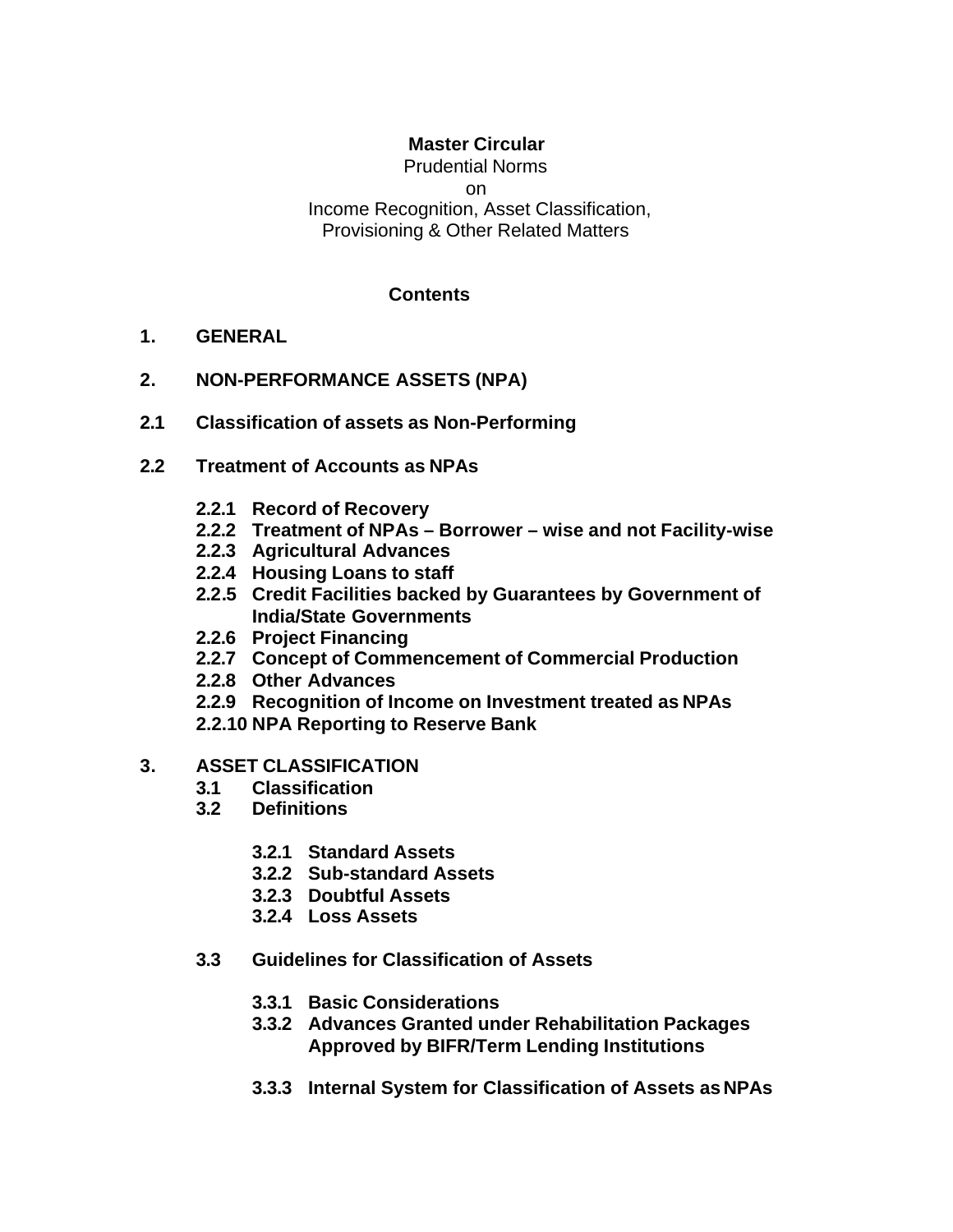#### **4. INCOME RECOGNITION**

- **4.1 Income Recognition Policy**
- **4.2 Reversal of Income on Accounts Becoming NPAs**
- **4.3 Booking of Income on Investments in Shares & Bonds**
- **4.4 Partial Recovery of NPAs**
- **4.5 Interest Application**
- **5. PROVISIONING NORMS**
	- **5.1 Norms for provisioning on Loans & Advances**
	- **5.2 Provisioning for retirement benefits**
	- **5.3 Provisioning norms for sale of assets to SC/ RC**
	- **5.4 Guidelines for provisions in specific cases**
- **6. Divergence in asset classification & provisioning due to noncompliance with RBI guidelines**
- **7. CLARIFICATION ON CERTAIN FREQUENTLY ASKED QUESTION**
	- **Annexure I Annexure 2 Annexure 3 Appendix**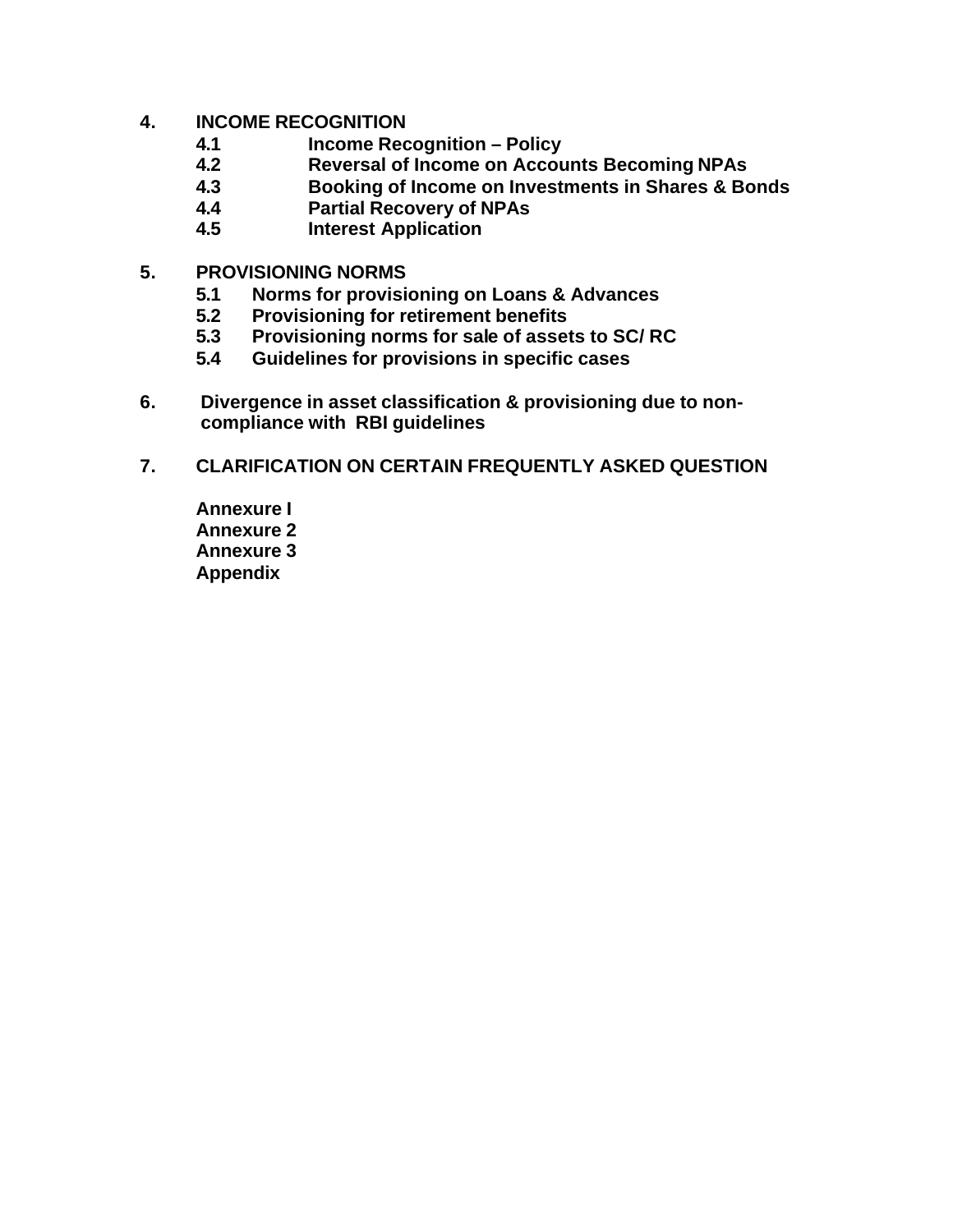### **Master Circular**

Prudential Norms On Income Recognition, Asset Classification, Provisioning & Other Related Matters

#### **1**. **GENERAL**

- 1.1 In order to reflect a bank's actual financial health in its balance sheet and as per the recommendations made by the Committee on Financial System (Chairman Shri M. Narasimham), the Reserve Bank has introduced, in a phased manner, prudential norms for income recognition, asset classification and provisioning for the advances portfolio of the primary (urban) co-operative banks.
- 1.2 Broadly, the policy of income recognition should be objective and based on record of recovery rather than on any subjective considerations. Likewise, the classification of assets of banks has to be done on the basis of objective criteria, which would ensure a uniform and consistent application of the norms. The provisioning should be made on the basis of the classification of assets into different categories. Availability of security or net worth of the borrower/guarantor should not be taken into account for the purpose of treating an advance as non-performing asset or otherwise, as income recognition is based on the record of recovery.
- 1.3 The requirements of the state co-operative societies acts and / or rules made there-under or other statutory enactments may continue to be followed, if they are more stringent than those prescribed hereby.
- 1.4 With the introduction of prudential norms, the Health Code based system for classification of advances has ceased to be a subject of supervisory interest. As such, all related reporting requirements, etc. also ceased to be a supervisory requirement, but could be continued in the banks entirely at their discretion and the management policy, if felt necessary.

## **2**. **NON-PERFORMING ASSETS (NPA)**

2.1 **Classification of Assets as Non-Performing**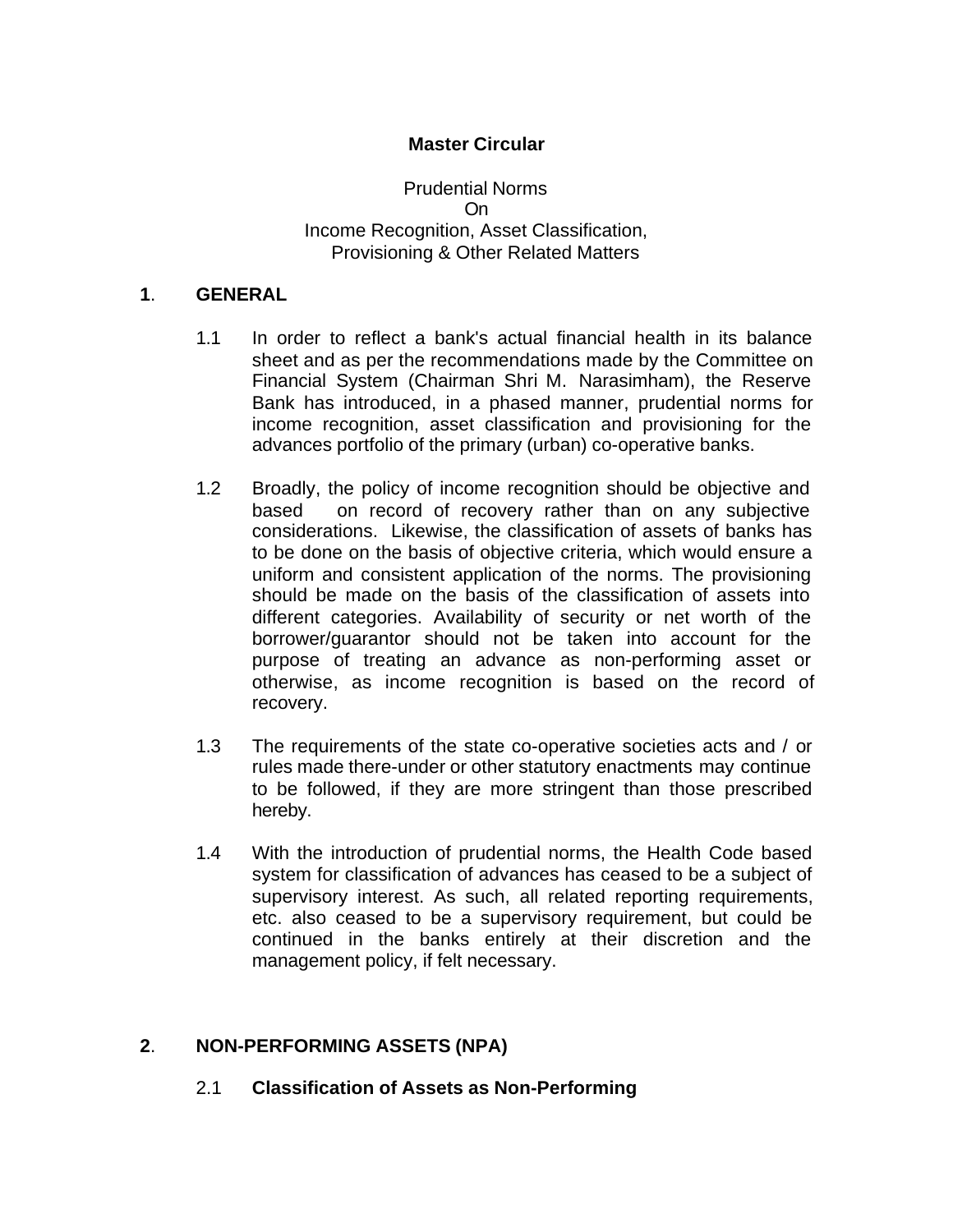2.1.1 An asset becomes non-performing when it ceases to generate income for the bank. Earlier an asset was considered as nonperforming asset (NPA) based on the concept of **'Past Due'**. A 'non performing asset' (NPA) was defined as credit in respect of which interest and/or instalment of principal has remained 'past due' for a specific period of time. The specific period was reduced in a phased manner as under:

| Year ending 31 March | Specific period          |
|----------------------|--------------------------|
| 1993                 | 4 quarters               |
| 1994<br>1995         | 3 quarters<br>2 quarters |
|                      |                          |

An amount is considered as past due, when it remains outstanding for 30 days beyond the due date. However, with effect from March 31, 2001 the 'past due' concept has been dispensed with. Accordingly, as from that date, a non-performing asset (NPA) is an advance, where:

- (i) Interest and/or instalment of principal remain overdue\* for a period of more than 180 days in respect of a Term Loan.
- (ii) The account remains 'Out of order' for a period of more than 180 days, in respect of an Overdraft/Cash Credit (OD/CC).
- (iii) The bill remains overdue for a period of more than 180 days, in the case of bills purchased and discounted.
- (iv) Interest and/or instalment of principal remain overdue for two harvest seasons but for a period not exceeding two half years in the case of an advance granted for agricultural purposes as indicated in Annexure 1, and in respect of agriculture loans, other than those specified in Annexure 1 identification of NPAs would be done on the same basis as non-agricultural advances.
	- (v) Any amount to be received remains overdue for a period of more than 180 days in respect of other accounts.

\* Any amount due to the bank under any credit facility, if not paid by the due date fixed by the bank becomes overdue.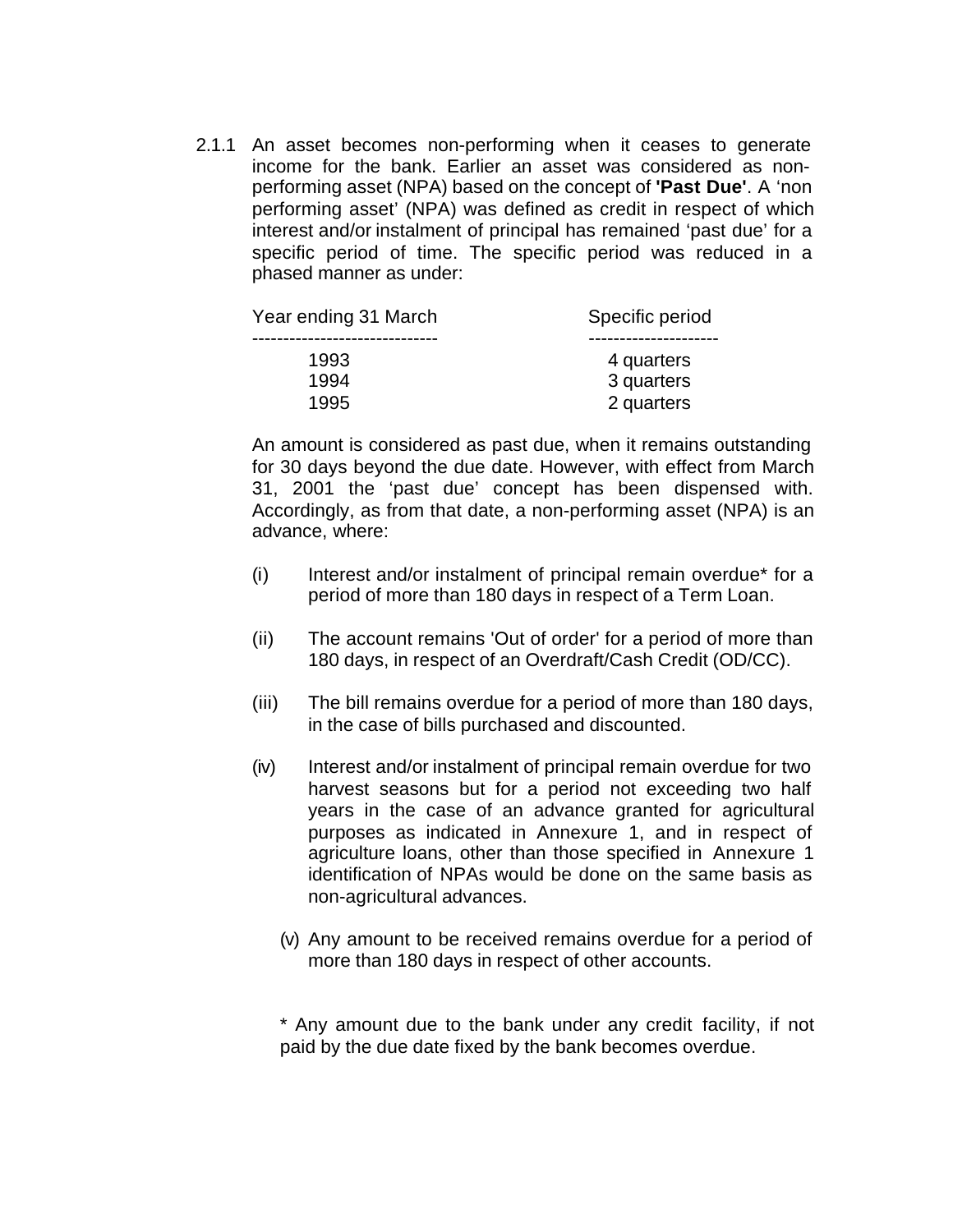[ **Note** : Equipment leasing and hire-purchasing financing activities should be treated at par with grant of loans and advances and extant guidelines on income recognition, asset classification and provisioning would be applicable for these activities ]

- 2.1.2 With a view to moving towards international best practices and to ensure greater transparency, it has been decided to adopt the '90 days' overdue norms for identification of NPAs, from the year ending 31 March 2004. However, gold loans and small loans up to Rs. one lakh have been exempted from the 90 days norm for recognition of loan impairement. Such loans would continue to be governed by 180 days norms for classification as NPAs even after this date. Accordingly, with effect from 31 March 2004, a non-performing asset (except gold loans/ small loans up to Rs. one lakh) shall be a loan or an advance where:
	- (i) Interest and/or instalment of principal remain overdue for a period of more than 90 days in respect of a Term Loan.
	- (ii) The account remains **'Out of order'@** for a period of more than 90 days, in respect of an Overdraft/Cash Credit (OD/CC).
	- (iii) The bill remains overdue for a period of more than 90 days in the case of bills purchased and discounted,
	- (iv) Interest and/or instalment of principal remains overdue for two harvest seasons but for a period not exceeding two half years in the case of an advance granted for agricultural purposes, and in respect of agriculture loans, other than those specified in Annexure 1, identification of NPAs would be done on the same basis as non-agricultural advances.
	- (v) Any amount to be received remains overdue for a period of more than 90 days in respect of other accounts.

@ "An account should be treated as **'out of order'** if the outstanding balance remains continuously in excess of the sanctioned limit/drawing power. In cases where the outstanding balance in the principal operating account is less than the sanctioned limit/drawing power, but there are no credits continuously for 180 days (90 days from 31.03.2004) or credits are not enough to cover the interest debited during the same period, these accounts should be treated as **'out of order'".**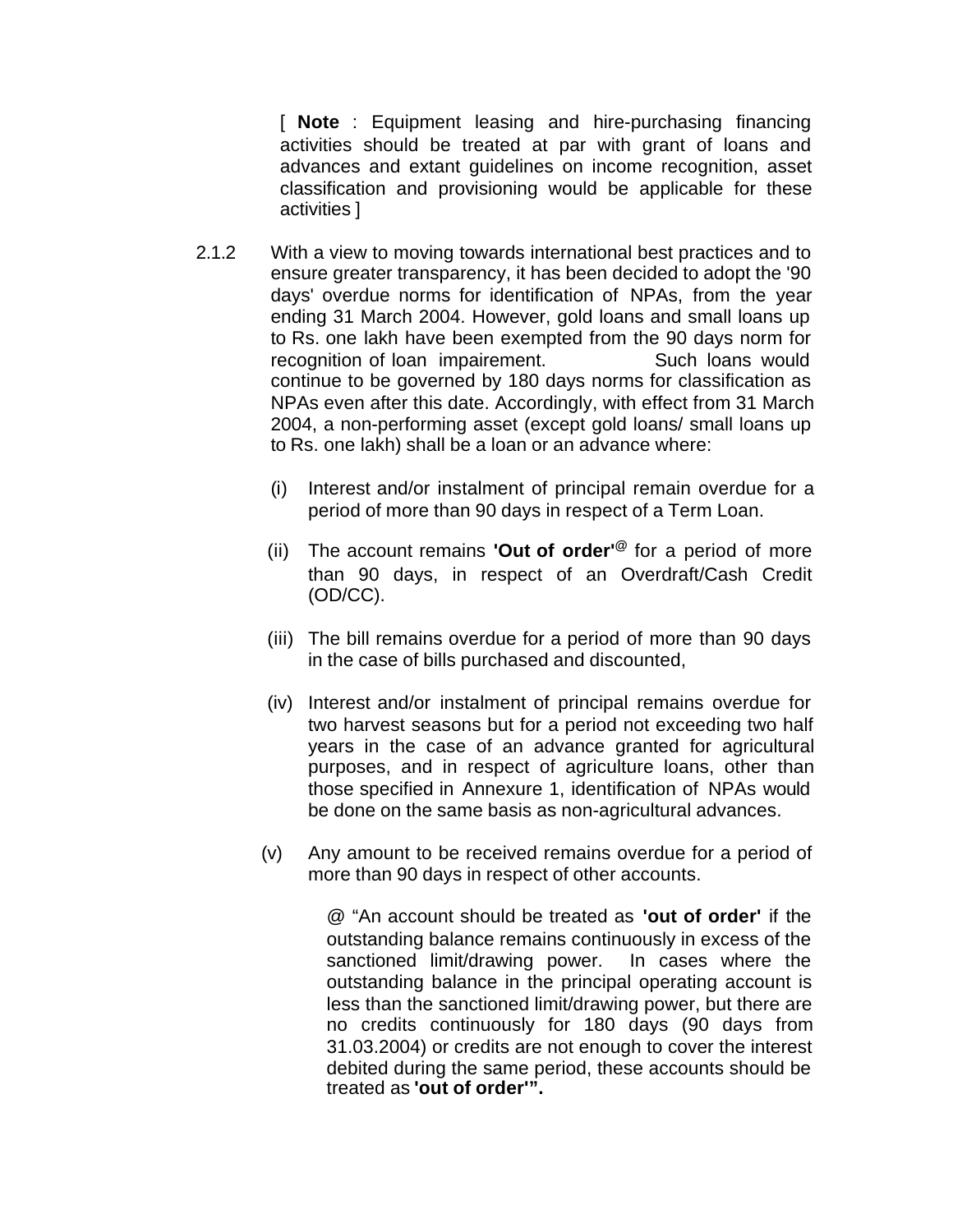- 2.1.3 With effect from September 30, 2004 the following revised norms will be applicable to all direct agricultural advances (as listed in the Annexure I):
	- a) A loan granted for short duration crops will be treated as NPA, if the instalment of principal or interest thereon remains overdue for two crop seasons.
	- *b)* A loan granted for long duration crops will be treated as NPA, if the instalment of principal or interest thereon remains overdue for one crop season.
	- (ii) For the purpose of these guidelines, "long duration" crops would be crops with crop season longer than one year and crops, which are not "long duration" crops would be treated as "short duration" crops.
	- (iii) The crop season for each crop, which means the period up to harvesting of the crops raised, would be as determined by the State Level Bankers' Committee in each state.
	- (iv) Depending upon the duration of crops raised by an agriculturist, the above NPA norms would also be made applicable to agricultural term loans availed of by him. In respect of agricultural loans, other than those specified in the Annexure 1 and term loans given to nonagriculturists, identification of NPAs would be done on the same basis as non-agricultural advances which, at present, is the 90 days delinquency norm. The relaxation granted to small loans (including gold loans) up to Rs. one lakh would remain unchanged and that such loans would continue to be governed by 180 days impairment norms.
		- (v) Banks should ensure that while granting loans and advances, realistic repayment schedules are fixed on the basis of cash flows / fluidity with the borrowers.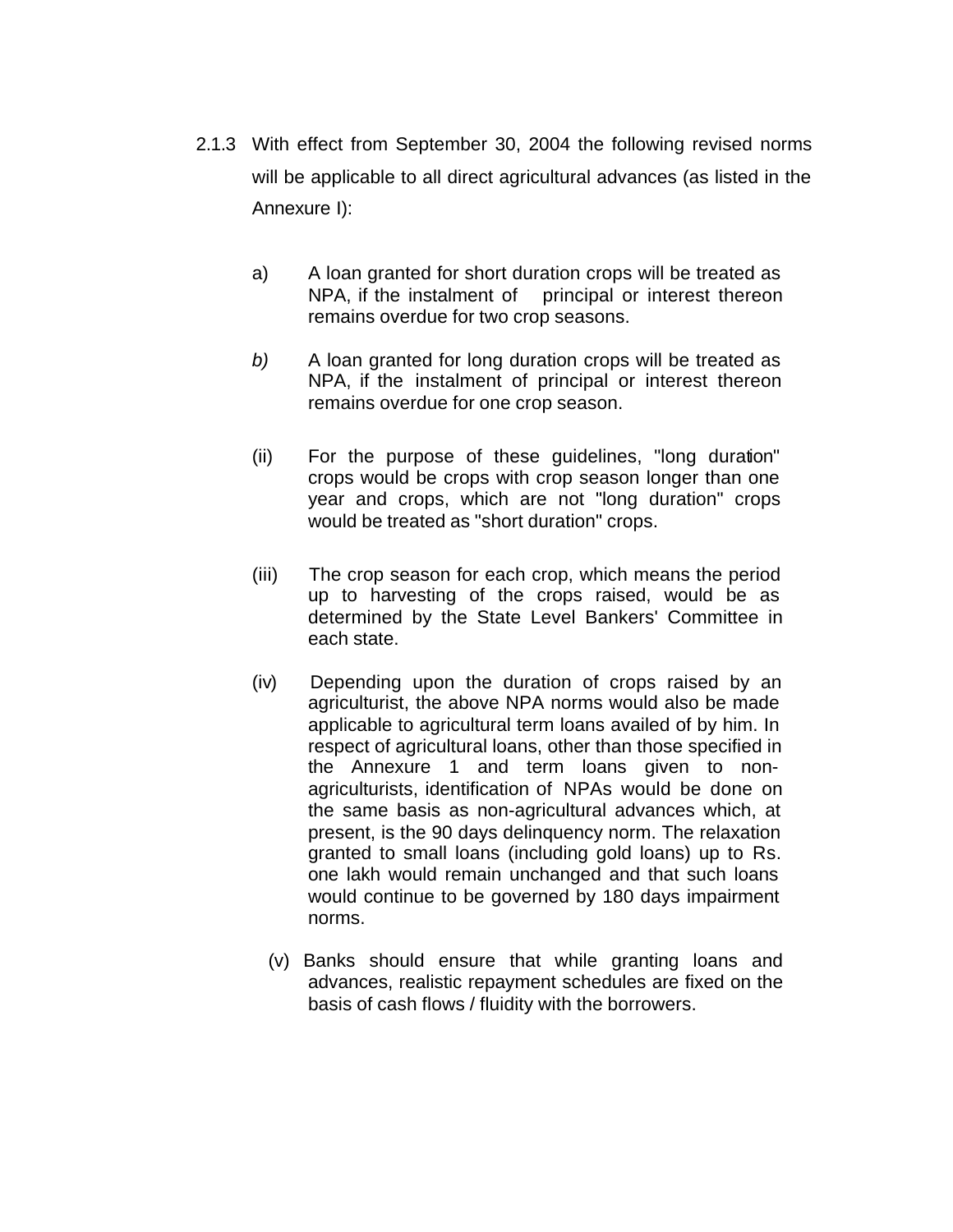## 2.1.4 **Identification of assets as NPAs should be done on an ongoing basis**

The system should ensure that identification of NPAs is done on an on-going basis and doubts in asset classification due to any reason are settled through specified internal channels within one month from the date on which the account would have been classified as NPA as per prescribed norms. Banks should also make provisions for NPAs as at the end of each calendar quarter i.e as at the end of March/June/September/December, so that the income and expenditure account for the respective quarters as well as the P&L account and balance sheet for the year end reflects the provision made for NPAs

2.1.5 Banks should chalk out an appropriate transition path for smoothly moving over to the 90 days norm.

## 2.1.6 **Charging of interest at monthly rests**

- (i) Banks should start charging interest at monthly rests in the context of adopting 90 days' norm for recognition of loan impairment from the year ending 31 March 2004 and consequential need for close monitoring of borrowers' accounts. However the date of classification of an advance as NPA, should not be changed on account of charging of interest at monthly basis. Banks should classify an account as NPA only if the interest charged during any quarter is not serviced fully within 180 days from the end of the quarter w.e.f. April 1,2002 and 90 days from the end of the quarter w.e.f. March 31,2004
- (ii) The existing practice of charging/compounding of interest on agricultural advances would be linked to crop seasons and the instructions regarding charging of interest on monthly rests shall not be applicable to agricultural advances.
- (iii) Banks should move over to monthly compounding of interest from 1 April 2003 as under:
	- (a) In the case of Cash Credit and Overdrafts application of interest on monthly rests shall be applicable from 1 April 2003.
	- (b) In the case of loans of longer/ fixed tenor, banks shall move over to application of interest at monthly rests at the time of review or renewal of such loan accounts.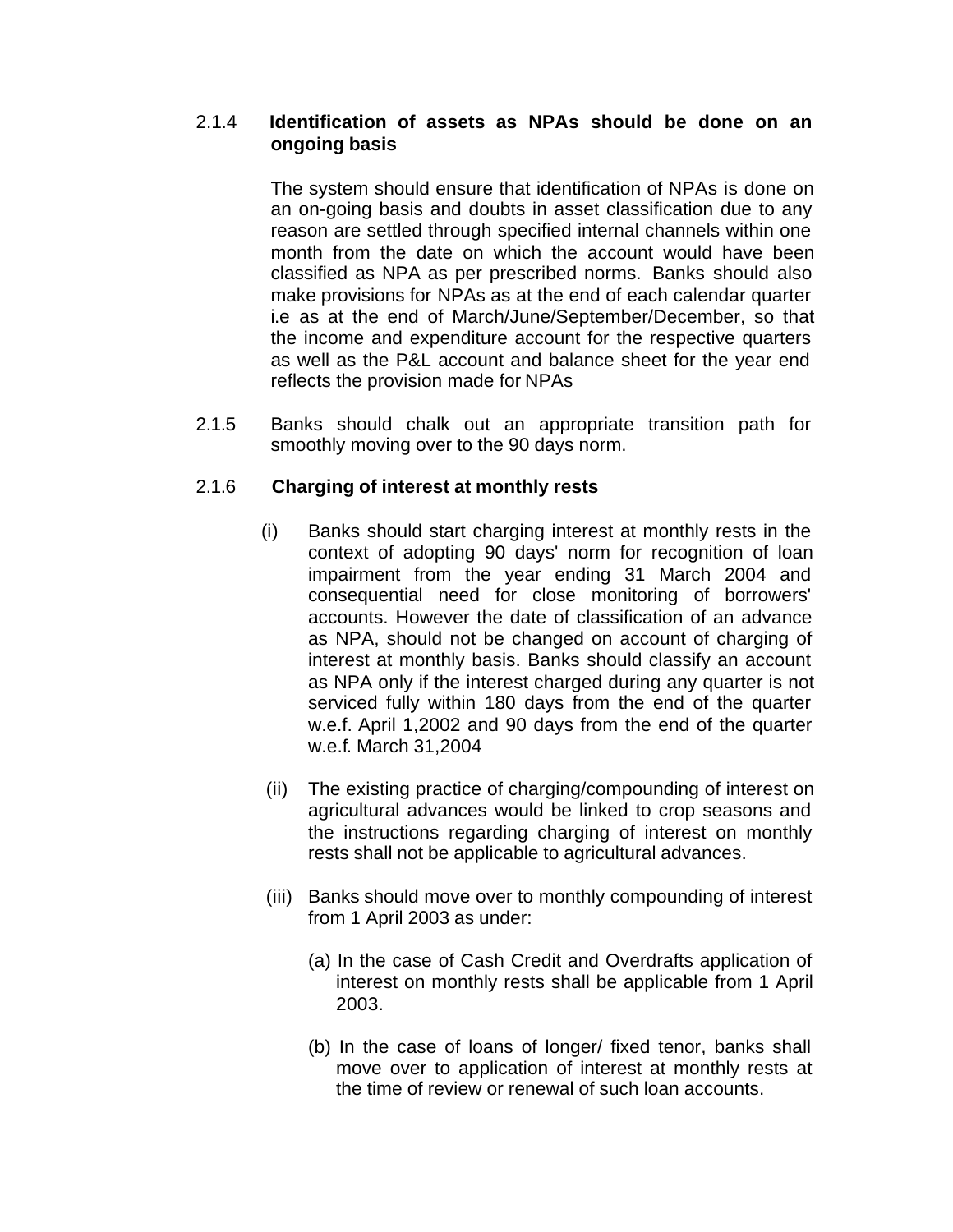- (c) Interest at monthly rests shall be applied in case of all new term loans and other loans of longer/fixed tenor.
- (iv) While compounding interest at monthly rests effective from 1 April 2003, banks should ensure that in respect of advances where administered interest rates are applicable, they should re-align the rates suitably keeping in view the minimum lending rate charged by the bank (in view of the freedom given to them for fixing lending rates) so that they comply with the same. In all other cases also, banks should ensure that the effective rate does not go up merely on account of the switchover to the system of charging interest on monthly rests.
- (v) Banks should take into consideration due date/s fixed on the basis of fluidity with borrowers and harvesting/marketing season while charging interest and compound the same if the loan/ instalment becomes overdue in respect of short duration crops and allied agricultural activities.

#### 2.2 **Treatment of Accounts as NPAs**

#### 2.2.1 **Record of Recovery**

- (i) The treatment of an asset as NPA should be based on the record of recovery. Banks should not treat an advance as NPA merely due to existence of some deficiencies which are of temporary in nature such as non-availability of adequate drawing power, balance outstanding exceeding the limit, nonsubmission of stock statements and the non-renewal of the limits on the due date, etc. Where there is a threat of loss, or the recoverability of the advances is in doubt, the asset should be treated as NPA.
- (ii) A credit facility should be treated as NPA as per norms given in paragraph 2.1 above. However, where the accounts of the borrowers have been regularised by repayment of overdue amounts through genuine sources (not by sanction of additional facilities or transfer of funds between accounts), the accounts need not be treated as NPAs. In such cases, it should, however, be ensured that the accounts remain in order subsequently and a solitary credit entry made in an account on or before the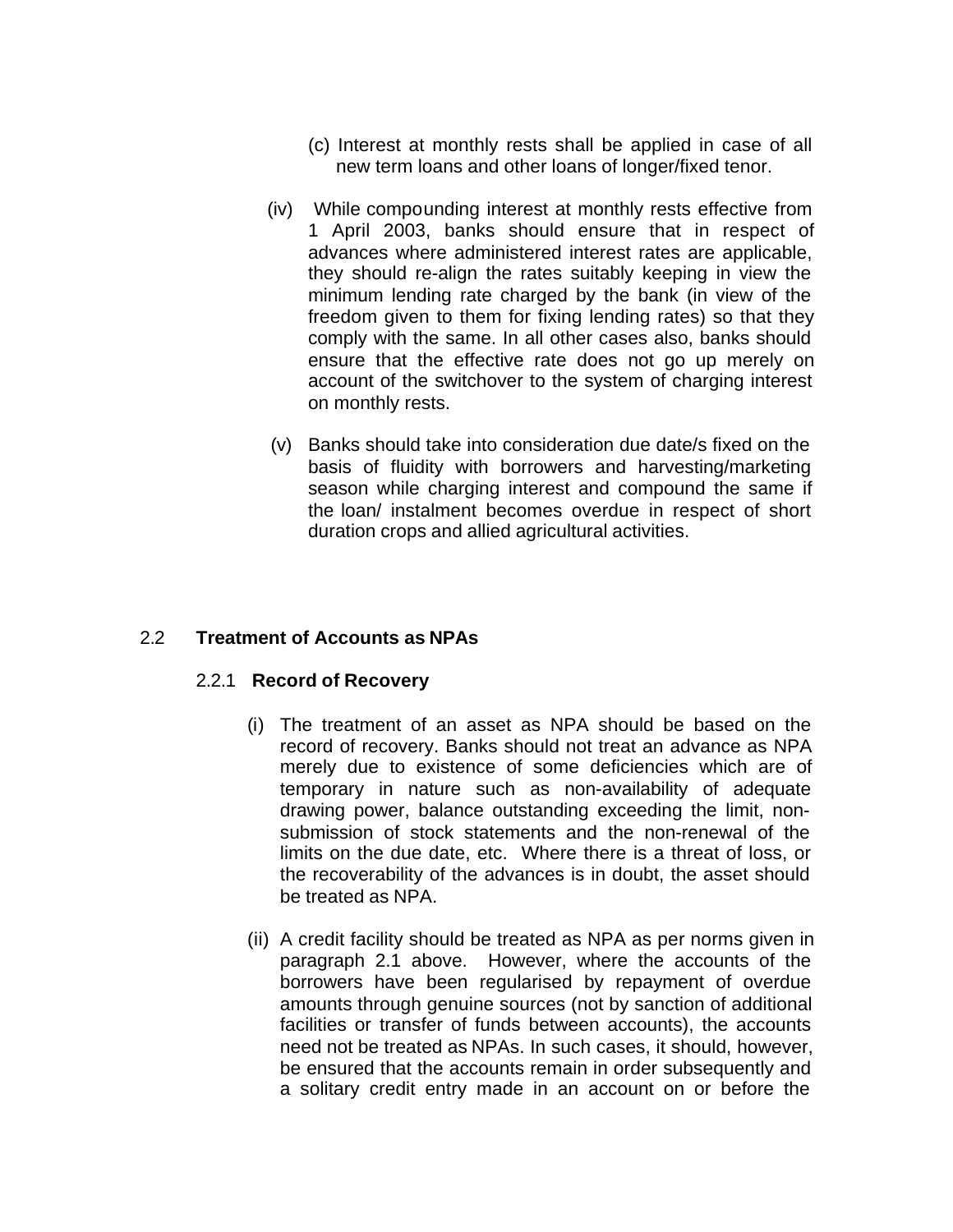balance sheet date which extinguishes the overdue amount of interest or instalment of principal is not reckoned as the sole criteria for treatment the account as a standard asset.

### 2.2.2 **Treatment of NPAs – Borrower-wise and not Facility-wise**

- (i) In respect of a borrower having more than one facility with a bank, all the facilities granted by the bank will have to be treated as NPA and not the particular facility or part thereof which has become irregular.
- (ii) However, in respect of consortium advances or financing under multiple banking arrangement, each bank may classify the borrowal accounts according to its own record of recovery and other aspects having a bearing on the recoverability of the advances.

### 2.2.3 **Agricultural Advances – Default in repayment due to natural calamities**

- (i) Where natural calamities impair the repaying capacity of agricultural borrowers, primary (urban) co-operative banks, as a relief measure may decide on their own to:
	- (a) convert the short-term production loan into a term loan or re-schedule the repayment period, and
	- (b) sanction fresh short-term loans
- (ii) In such cases of conversion or re-schedulement, the term loan as well as fresh short-term loan may be treated as current dues and need not be classified as non performing asset (NPA). The asset classification of these loans would, therefore, be governed by the revised terms and conditions and these would be treated as NPA under the extant norms applicable for classifying agricultural advances as NPAs.

#### 2.2.4 **Housing Loan to Staff**

In the case of housing loan or similar advances granted to staff members where interest is payable after recovery of principal, interest need not be considered as overdue from the first quarter onwards. Such loans/advances should be classified as NPA only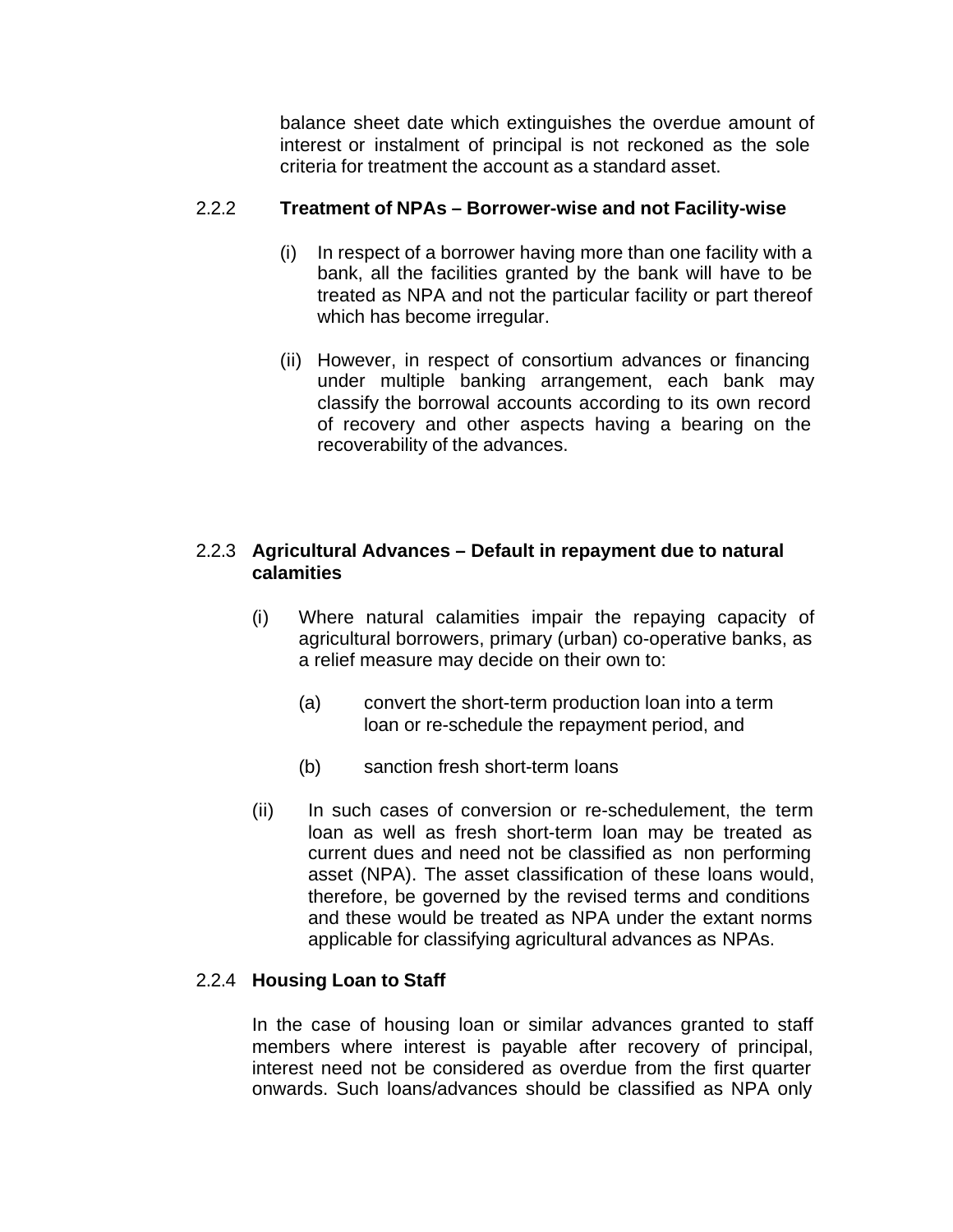when there is a default in repayment of instalment of principal or payment of interest on the respective due dates.

## 2.2.5 **Credit facilities Guaranteed by Central /State Government**

- (i) The credit facilities backed by guarantee of the Central Government though overdue should not be treated as NPA
- (ii) This exemption from classification of government guaranteed advances as NPA is not for the purpose of recognition of income.
- (iii) Advances sanctioned with effect from 1 April 2000, against state government guarantees should be classified as NPA in the normal course, if the guarantee gets invoked and remains in default for more than 180 days (90 days with effect from 31.03.2004).

### 2.2.6 **Project Financing**

.

In the case of bank finance given for industrial projects where moratorium is available for payment of interest, payment of interest becomes due only after the moratorium or gestation period is over. Therefore, such amounts of interest do not become overdue and hence NPA, with reference to the date of debit of interest. They become overdue after due date for payment of interest, if uncollected.

#### 2.2.7 **Concept of Commencement of Commercial Production and Restructuring of Loan Accounts**

- (i) Where a unit commences commercial production, but the level and volume of production reached immediately after the date of completion of the project is not adequate to generate the required cash flow to service the loan, it may be necessary to re-fix the repayment schedule. In such cases, the Board of Directors of the bank may lay down broad parameters for guidance of the staff for taking a view whether the unit has stabilised commercial production and there is a need for rescheduling of the loan to treat such advance as NPA or not. In framing these parameters, the following points may be kept in view:
- (a) In order to arrive at a decision as to whether the unit/project has achieved regular commercial production, the main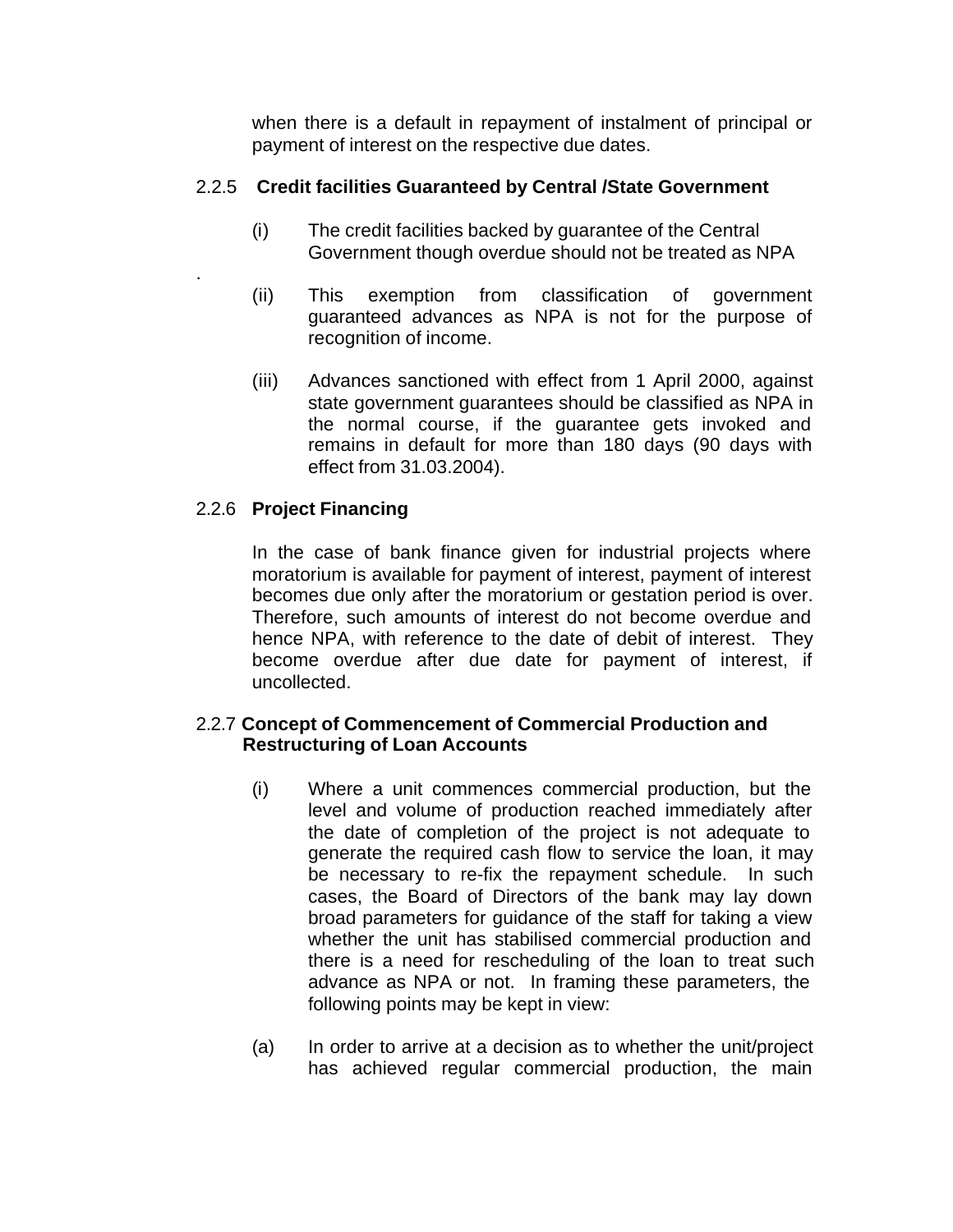guiding factor would be whether the unit has achieved cash break-even in order to service the loan.

- (b) If in the opinion of the bank, the bottleneck in achieving regular commercial production is of a temporary nature not indicative of any long-term impairment of the unit's economic viability and it is likely to achieve cash break even if some time is allowed, the bank may reschedule the loan and treat the asset as standard.
- (c) However, the lead time would normally not exceed one year from the schedule of commencement of commercial production as indicated in the terms of sanction.
- (ii) In respect of credit facilities sanctioned under consortium arrangements, the decision as to whether the borrowing unit has achieved regular commercial production and there is a need for rescheduling may be taken by the lead institution or lead bank and other participating institutions/banks may follow the same.
- (iii) (a) Treatment of restructured accounts
	- (i) Restructuring/rescheduling/re negotiation of the terms of loan agreement in respect of standard and substandard accounts can take place at three stages, viz. (a) before commencement of commercial production, (b) after commencement of commercial production but before the asset has been classified as sub-standard, and (c) after commencement of commercial production and the asset has been classified as sub-standard.
	- (ii) In each of the foregoing three stages, the rescheduling, etc. of principal and/or of interest could take place with or without sacrifice.
	- (b) Treatment of restructured standard accounts
	- (i) A rescheduling of the instalments of principal alone, at any of the stages at (a) and (b) above would not cause a standard asset to be classified in the sub-standard category provided the loan/credit facility is fully secured.
	- (ii) A rescheduling of **interest element** at any of the aforesaid two stages would not cause an asset to be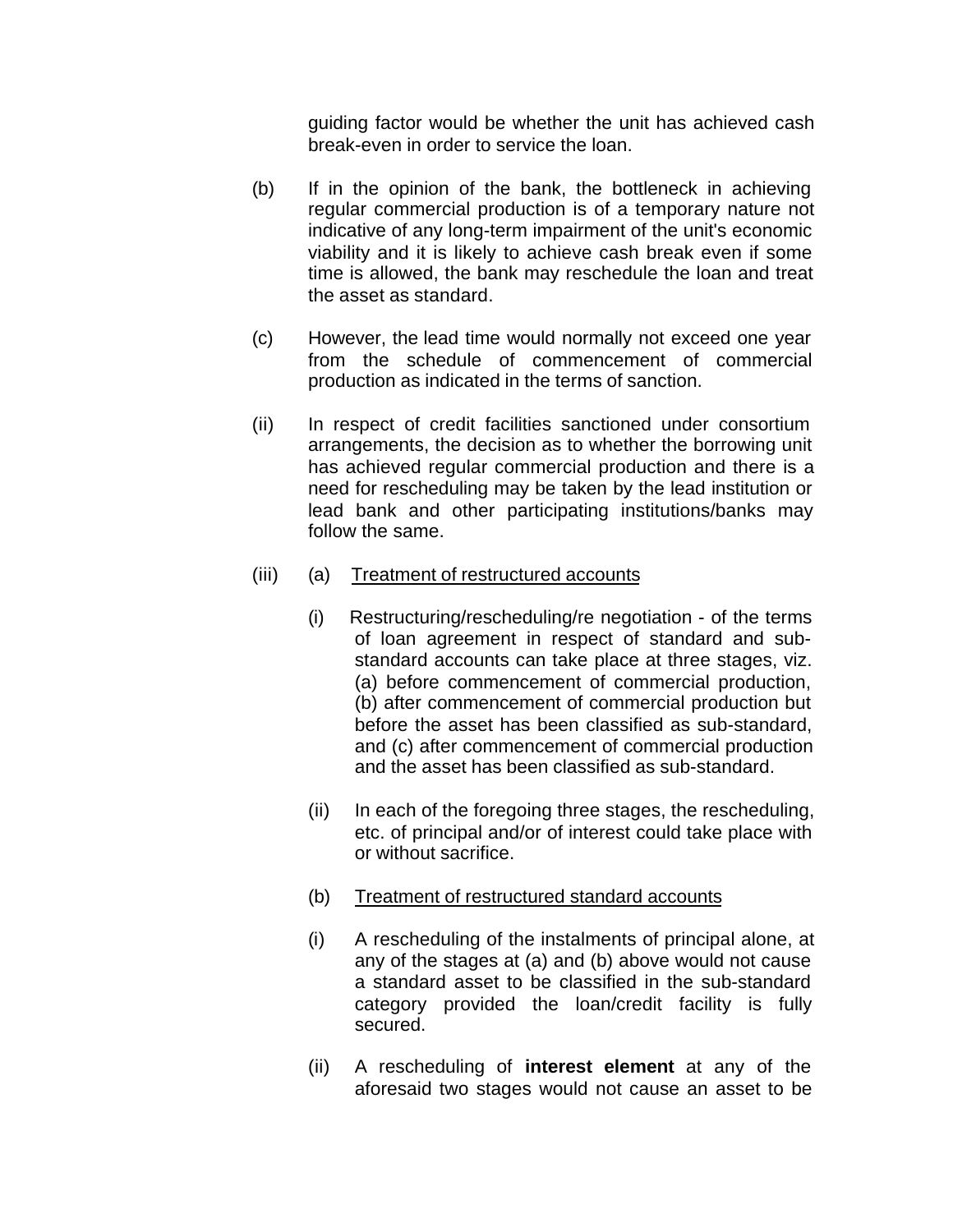down-graded to sub-standard category subject to the condition that the amount of sacrifice, if any, in the element of interest, is either written off or provision is made to the extent of the sacrifice involved.

### (c ) Treatment of restructured sub-standard accounts

- (i) A rescheduling of the instalment of principal alone would render a sub-standard asset eligible to be continued in the sub-standard category for the specified period, provided the loan/credit facility is fully secured.
- (ii) A rescheduling of interest element would render a substandard asset eligible to be continued to be classified in substandard category for the specified period subject to the condition that the amount of sacrifice, if any, in the element of interest, is either written off or provision is made to the extent of the sacrifice involved.
- (iii) The substandard accounts which have been subjected to restructuring, etc. whether in respect of principal instalment or interest amount, would be eligible to be upgraded to the standard category only after the specified period, i.e. one year after the date when the first payment of interest or principal, whichever is earlier, falls due, subject to satisfactory performance during the period.
- (iv) In case, however, the satisfactory performance during the one year period is not evidenced, the asset classification of the restructured account would be governed as per the applicable prudential norms with reference to the pre-restructuring payment schedule.
- (d) Applicability
- (i) The foregoing norms for restructuring, etc. would be applicable to standard and sub-standard assets only. All other prudential guidelines relating to income recognition, asset classification and provisioning would remain unaltered.
- (ii) The aforesaid instructions would be applicable to all types of credit facilities, including working capital limit extended to industrial units, provided they are fully covered by tangible securities.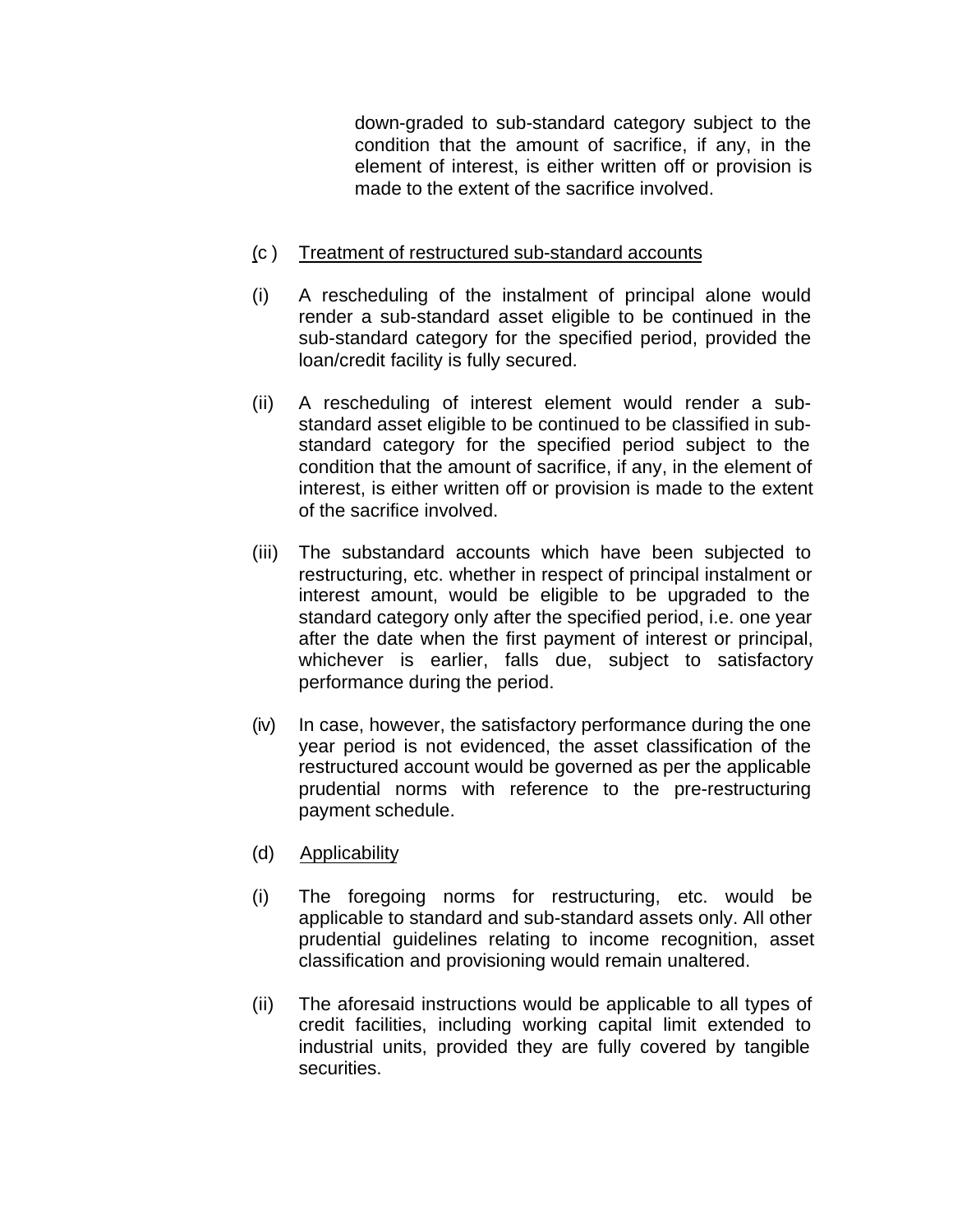- (iii) These guidelines **are not applicable** to credit facilities extended to traders.
- (iv) While assessing the extent of security available to the credit facilities, collateral security would also be reckoned, provided such collateral is a tangible security properly charged to the bank and is not in the intangible form like guarantee, etc.
- (e) General

All standard and sub-standard accounts subjected to restructuring, etc. would be eligible for fresh financing of funding requirements, as per normal policy parameters and eligibility criteria.

#### 2.2.8 **Other Advances**

- (i) Advances against term deposits, NSCs eligible for surrender, IVPs, KVPs and Life policies need not be treated as NPAs although interest thereon may not have been paid for more than 180 days (90 days with effect from 31.03.2004), provided adequate margin is available in the accounts.
- (ii) Primary (urban) co-operative banks should fix monthly/quarterly instalments for repayment of gold loans for non-agricultural purposes taking into account the pattern of income generation and repayment capacity of the borrowers and such gold loan accounts may be treated as NPAs if instalments of principal and/or interest thereon are overdue for more than 180 days (90 days with effect from 31.03.2004).
- (iii) As regards gold loans granted for agricultural purposes, interest is required to be charged as per Supreme Court judgement at yearly intervals and payment should coincide with the harvesting of crops. Accordingly, such advances will be treated as NPA only if instalments of principal and/or interest become overdue after due date.

#### 2.2.9 **Recognition of Income on Investment Treated as NPAs**

The investments are also subject to the prudential norms on income recognition. Banks should not book income on accrual basis in respect of any security irrespective of the category in which it is included, where the interest/principal is in arrears for more than 180 days (90 days with effect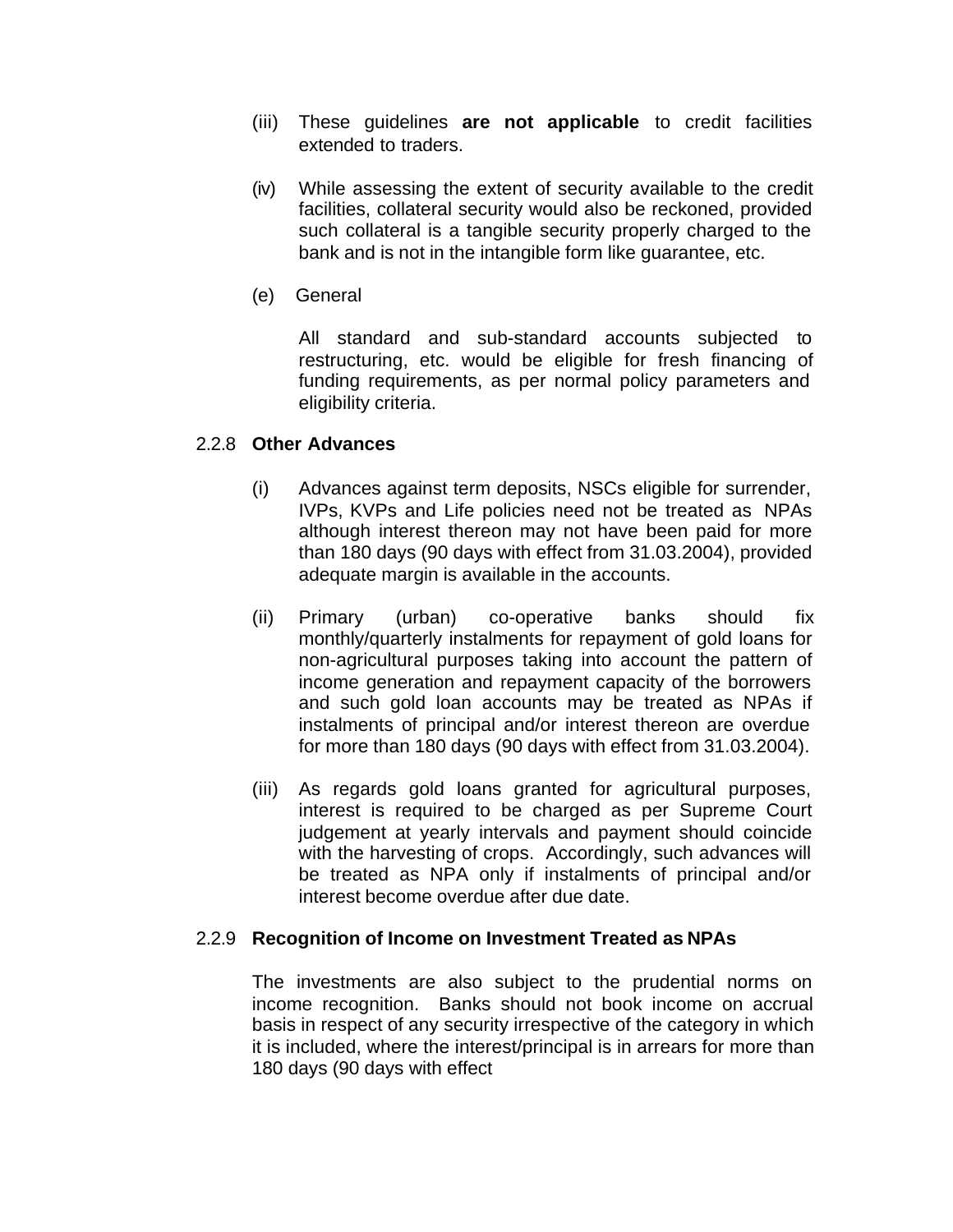#### 2.2.10 **NPA Reporting to Reserve Bank**

The primary (urban) co-operative banks should report the figures of NPAs to the Regional Office of the Reserve Bank at the end of each year within two months from the close of the year in the prescribed Proforma given in the Annexure 2.

#### **3 ASSET CLASSIFICATION**

#### 3.1 **Classification**

- 3.1.1 The primary (urban) co-operative banks should classify their assets into the following broad groups, viz.
	- (i) Standard Assets
	- (ii) Sub-standard Assets
	- (iii) Doubtful Assets
	- (iv) Loss Assets

#### 3.2 **Definitions**

#### 3.2.1 **Standard Assets**

Standard Asset is one which does not disclose any problems and which does not carry more than normal risk attached to the business. Such an asset should not be an NPA.

#### 3.2.2 **Sub-standard Assets**

- (i) With effect from 31.03.2001, the sub-standard asset is one which has remained as NPA for a period not exceeding 18 months. However, with effect from 31 March 2005 this period of 18 months has been reduced to 12 months.
- (ii) In case of sub-standard assets, the current net worth of the borrowers/guarantors or the current market value of the security charged is not enough to ensure recovery of the dues to the banks in full. In other words, such assets will have well defined credit weaknesses that jeopardise the liquidation of the debt and are characterised by the distinct possibility that the banks will sustain some loss, if deficiencies are not corrected.
- (iii) An asset where the terms of the loan agreement regarding interest and principal have been re-negotiated or rescheduled after commencement of production, should be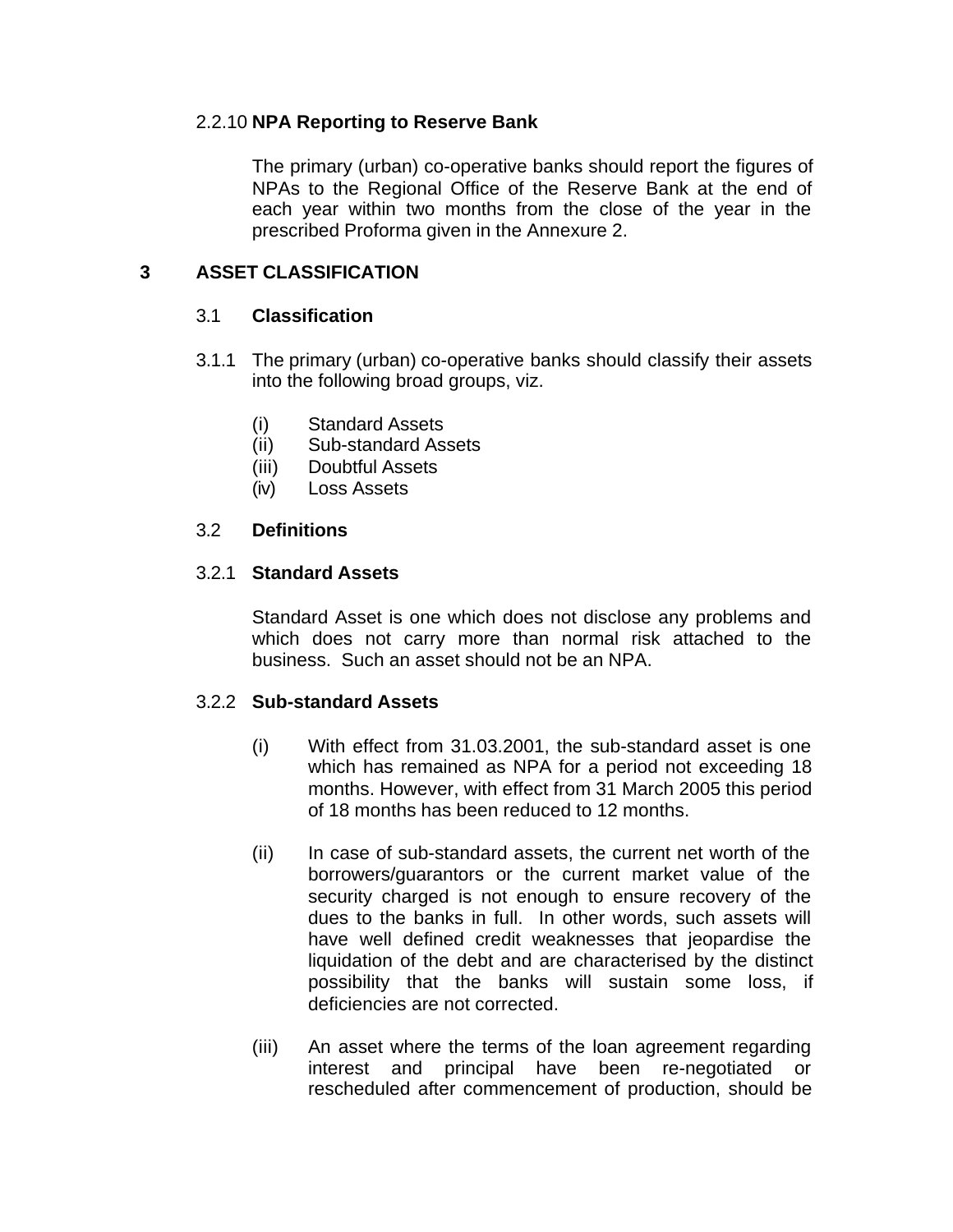classified as sub-standard and should remain in such category for at least 18 months of satisfactory performance under the re-negotiated or rescheduled terms. However, the period of 18 months may be reduced to one year (or four quarters) if the interest and instalment of loans have been serviced regularly as per the terms of re-schedulement. In other words, the classification of an asset should not be upgraded merely as a result of rescheduling, unless there is satisfactory compliance of this condition.

#### 3.2.3 **Doubtful Assets**

- (i) With effect from 31.03.2001, an asset is required to be classified as doubtful, if it has remained in the sub-standard category for 18 months. As in the case of sub-standard assets, rescheduling does not entitle the bank to upgrade the quality of an advance automatically.
- (ii) A loan classified as doubtful has all the weaknesses inherent as that classified as sub-standard, with the added characteristic that the weaknesses make collection or liquidation in full, on the basis of currently known facts, conditions and values, highly questionable and improbable.
- Note: **With effect from 31 March 2005, an asset would be classified as doubtful if it remained in the sub-standard category for 12 months. Banks are permitted to phase the consequent additional provisioning over a four-year period commencing from the year ended 31 March 2005, with a minimum of 20 per cent each year.**

#### 3.2.4 **Loss Assets**

A loss asset is one where loss has been identified by the bank or internal or external auditors or by the Co-operation Department or by the Reserve Bank of India inspection but the amount has not been written off, wholly or partly. In other words, such an asset is considered un-collectible and of such little value that its continuance as a bankable asset is not warranted although there may be some salvage or recovery value.

#### 3.3 **Guidelines for Classification of Assets**

#### 3.3.1 **Basic Considerations**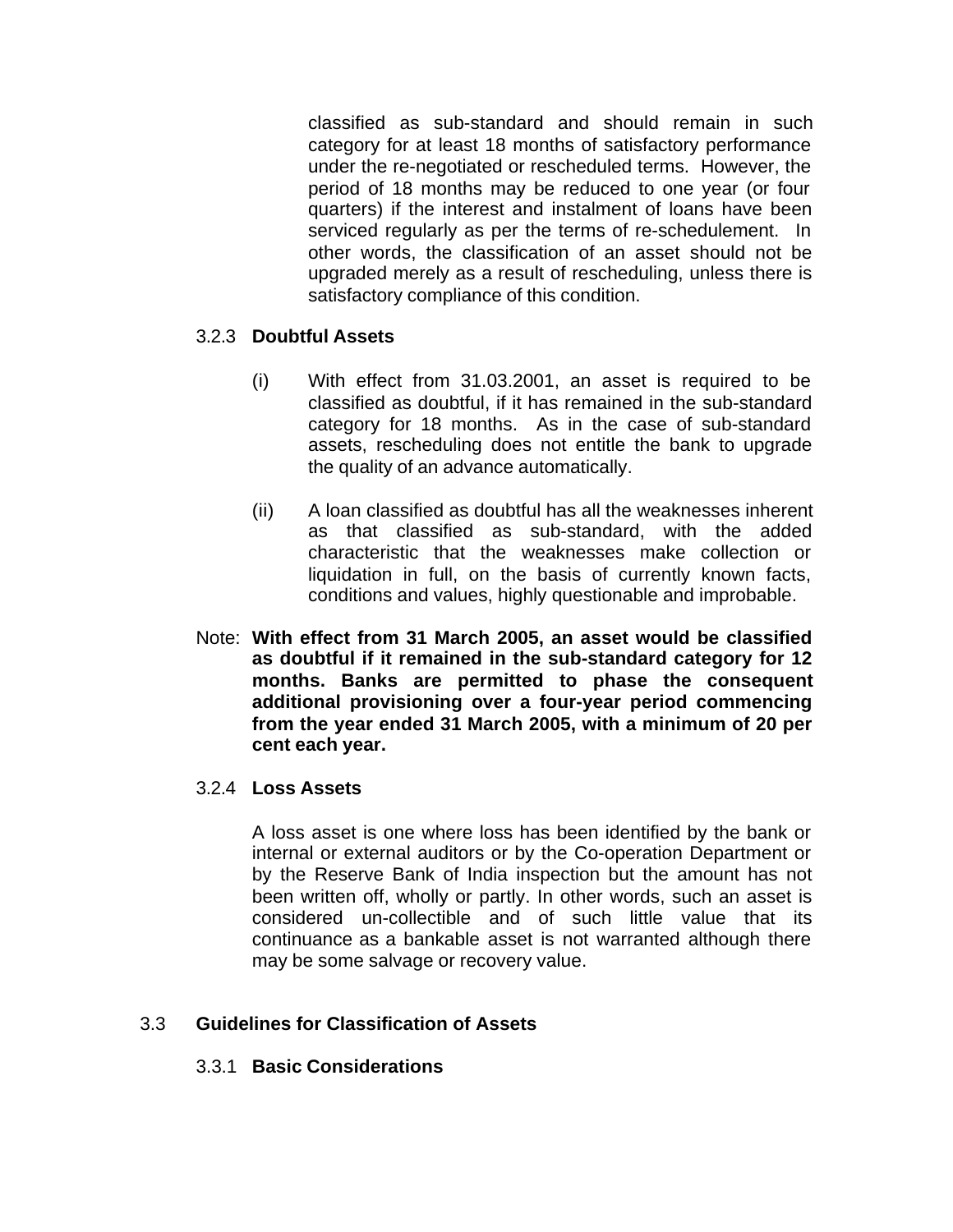- (i) Broadly speaking, classification of assets into above categories should be done taking into account the degree of well defined credit weaknesses and extent of dependence on collateral security for realisation of dues.
- (ii) In respect of accounts where there are potential threats to recovery on account of erosion in the value of security and existence of other factors such as, frauds committed by borrowers, it will not be prudent for the banks to classify them first as sub-standard and then as doubtful after expiry of 18 months (12 months with effect from 31.03.2005) from the date the account has become NPA. Such accounts should be straight away classified as doubtful asset or loss asset, as appropriate, irrespective of the period for which it has remained as NPA.

#### 3.3.2 **Advances Granted under Rehabilitation Packages Approved by BIFR/Term Lending Institutions**

- (i) Banks are not permitted to upgrade the classification of any advance in respect of which the terms have been renegotiated unless the package of re-negotiated terms has worked satisfactorily for a period of one year. While the existing credit facilities sanctioned to a unit under rehabilitation packages approved by BIFR/term lending institutions will continue to be classified as sub-standard or doubtful as the case may be in respect of additional facilities sanctioned under the rehabilitation packages the income recognition and asset classification norms will become applicable after a period of one year from the date of disbursement.
- (ii) A similar relaxation be made in respect of SSI units which are identified as sick by banks themselves and where rehabilitation packages/nursing programmes have been drawn by the banks themselves or under consortium arrangements.

#### 3.3.3 **Internal System for Classification of Assets as NPA**

(i) Banks should establish appropriate internal systems to eliminate the tendency to delay or postpone the identification of NPAs, especially in respect of high value accounts. The banks may fix a minimum cut-off point to decide what would constitute a high value account depending upon their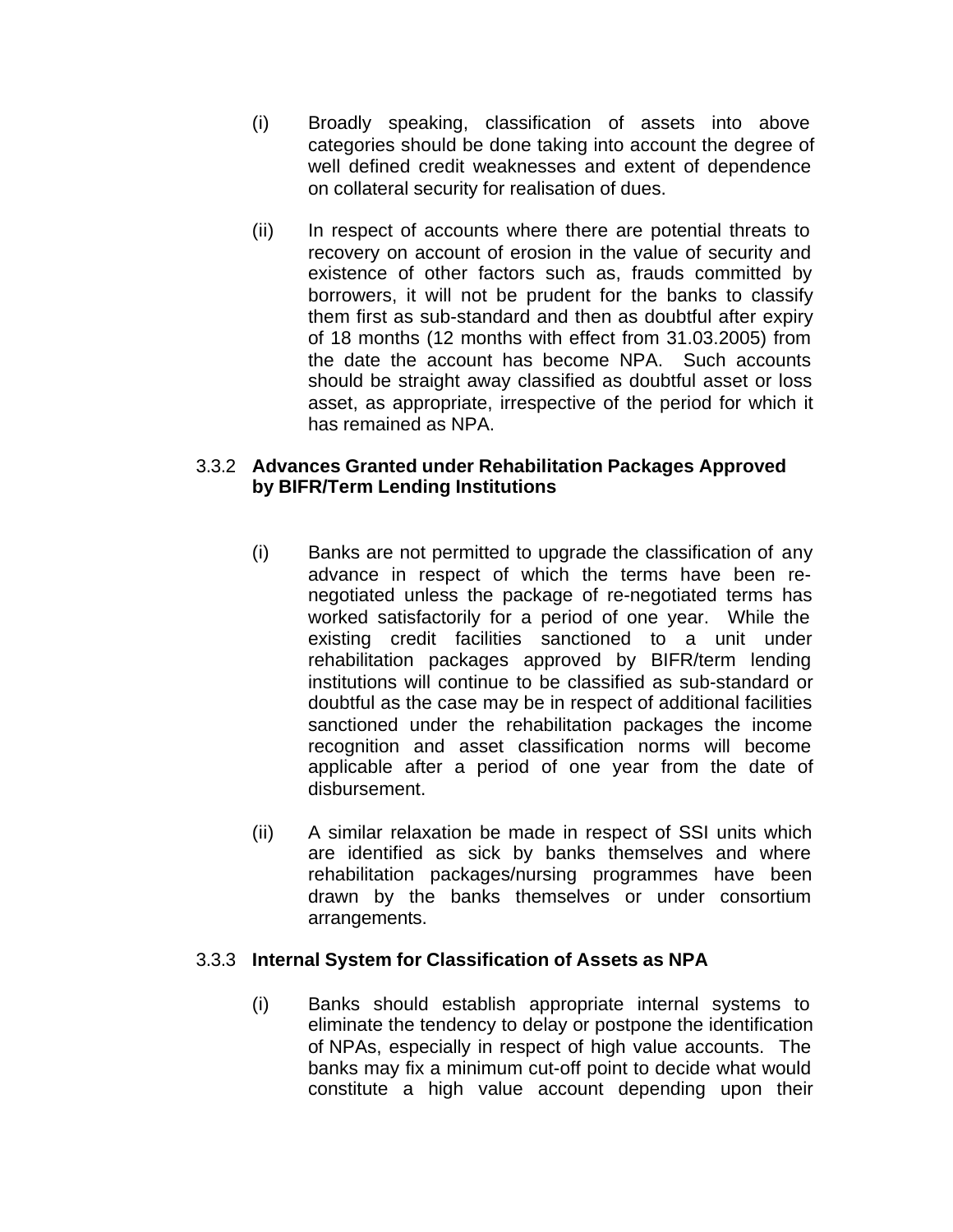respective business levels. The cut-off point should be valid for the entire accounting year.

- (ii) Responsibility and validation levels for ensuring proper asset classification may be fixed by the bank.
- (iii) The system should ensure that doubts in asset classification due to any reason are settled through specified internal channels within one month from the date on which the account would have been classified as NPA as per extant guidelines.
- (iv) RBI would continue to identify the divergences arising due to non-compliance, for fixing accountability. Where there is wilful non-compliance by the official responsible for classification and is well documented, RBI would initiate deterrent action including imposition of monetary penalties.

## **4. INCOME RECOGNITION**

#### 4.1 **Income Recognition - Policy**

- 4.1.1 The policy of income recognition has to be objective and based on the record of recovery. Income from nonperforming assets (NPA) is not recognised on accrual basis but is booked as income only when it is actually received. Therefore, banks should not charge and take to income account interest on all non-performing assets.
- 4.1.2 However, interest on advances against term deposits, NSCs, IVPs, KVPs and Life policies may be taken to income account on the due date, provided adequate margin is available in the accounts.
- 4.1.3 Fees and commissions earned by the banks as a result of re-negotiations or rescheduling of outstanding debts should be recognised on an accrual basis over the period of time covered by the re-negotiated or rescheduled extension of credit.
- 4.1.4 If Government guaranteed advances become 'overdue' and thereby NPA, the interest on such advances should not be taken to income account unless the interest has been realised. The exemption, if any, is granted only for the purpose of asset classification.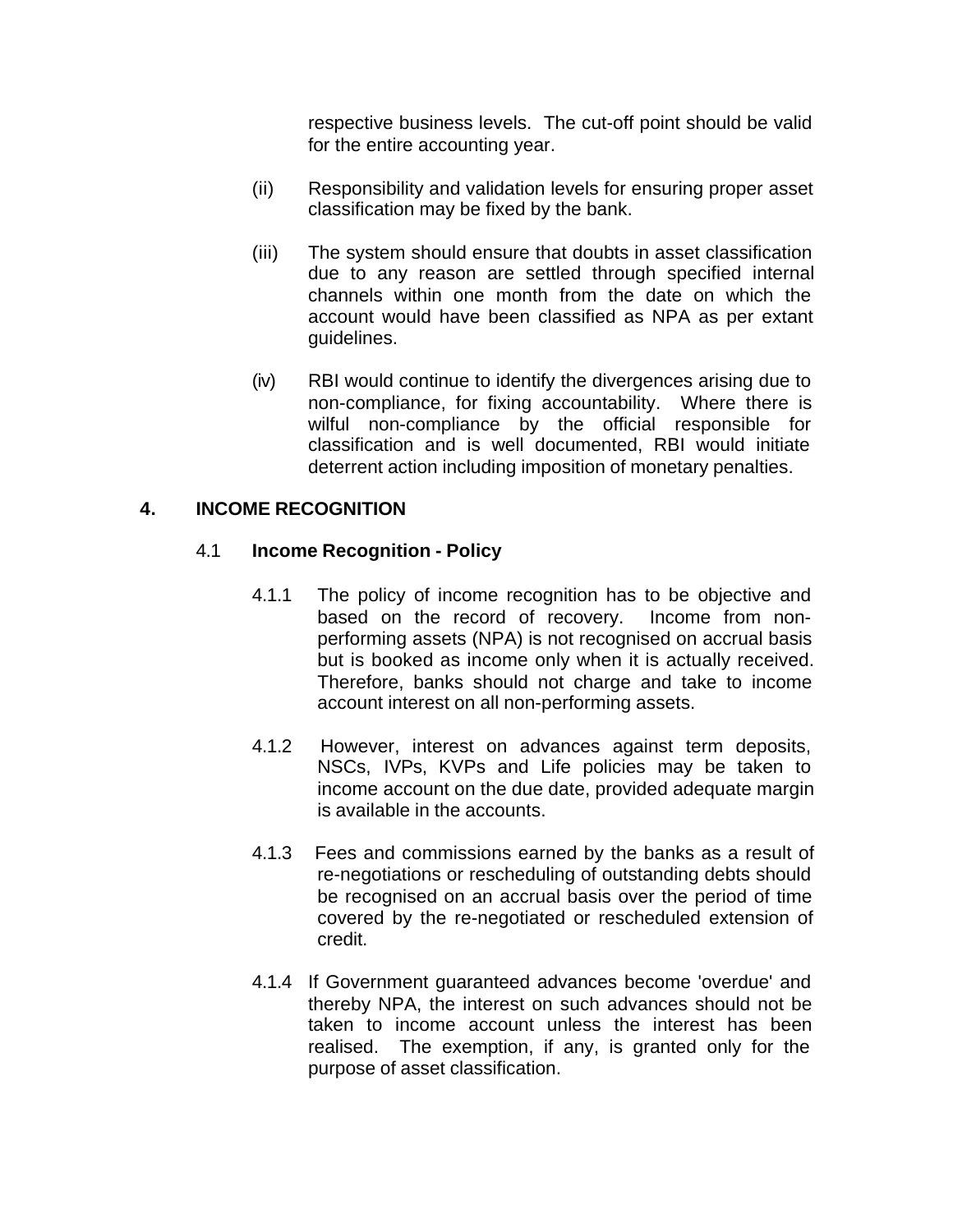### 4.2 **Reversal of Income on Accounts Becoming NPAs**

.

- 4.2.1 If any advance including bills purchased and discounted becomes NPA as at the close of any year, interest accrued and credited to income account in the corresponding previous year, should be reversed or provided for if the same is not realised This will apply to Government guaranteed accounts also.
- 4.2.2 If interest income from assets in respect of a borrower becomes subject to non-accrual, fees, commission and similar income with respect to same borrower that have been accrued should ceased to accrue in the current period and should be reversed or provided for with respect to past periods, if uncollected.
- 4.2.3 Banks undertaking equipment leasing should follow prudential accounting standards. Lease rentals comprises two elements – a finance charge (i.e interest charge) and a charge towards recovery of the cost of the asset. The interest component alone should be taken to income account. Such income taken to income account, before the asset became NPA, and remained unrealised should be reversed or provided for in the current accounting period.

#### 4.3 **Booking of Income on Investments in Shares & Bonds**

- 4.3.1 As a prudent practice and in order to bring about uniform accounting practice among banks for booking of income on units of UTI and equity of All India Financial Institutions, such income should be booked on cash basis and not on accrual basis.
- 4.3.2 However, in respect of income from Government securities/bonds of public sector undertakings and All India Financial Institutions, where interest rates on the instruments are predetermined, income may be booked on accrual basis, provided interest is serviced regularly and is not in arrears.

## 4.4 **Partial Recovery of NPAs**

Interest realised on NPAs may be taken to income account provided the credits in the accounts towards interest are not out of fresh/additional credit facilities sanctioned to the borrower concerned.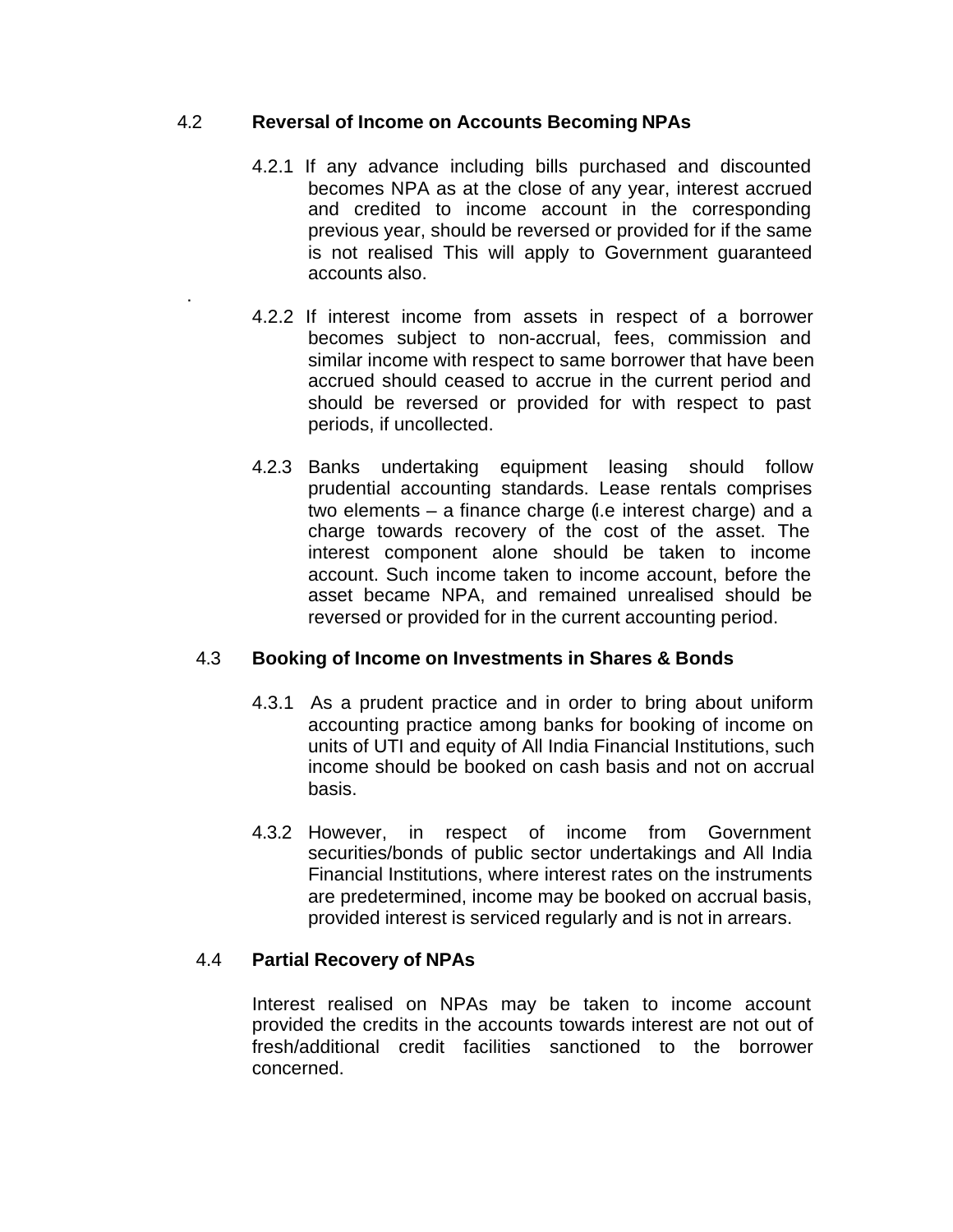### 4.5 **Interest Application**

- 4.5.1 In case of NPAs where interest has not been received for 180 days (90 days with effect from 31.03.2004) or more, as a prudential norm, there is no use in debiting (charging) the said account by interest accrued in subsequent quarters and taking this accrued interest amount as income of the bank as the said interest is not being received. It is simultaneously desirable to show such accrued interest separately or park in a separate account so that interest receivable on such NPA account is computed and shown as such, though not accounted as income of the bank for the period.
- 4.5.2 The interest accrued in respect of performing assets may be taken to income account as the interest is reasonably expected to be received. However, if interest is not actually received for any reason in these cases and the account is to be treated as an NPA as per the guidelines, then the amount of interest so taken to income should be reversed or should be provided for in full.
- 4.5.3 With a view to ensuring uniformity in accounting the accrued interest in respect of both the performing and non-performing assets, the following guidelines may be adopted notwithstanding the existing provisions in the respective State Co-operative Societies Act:
	- (i) Interest accrued in respect of non-performing advances should not be debited to borrowal accounts but shown separately under 'Interest Receivable Account' on the 'Property and Assets' side of the balance sheet and corresponding amount shown under 'Overdue Interest Reserve Account' on the 'Capital and Liabilities' side of the balance sheet.
	- (ii) In respect of borrowal accounts, which are treated as performing assets, accrued interest can alternatively be debited to the borrowal account and credited to Interest account and taken to income account. In such case where the accrued interest has been debited to such borrowal account but not actually received before the end of the accounting year viz. 31 March, or the account has to be treated as NPA earlier as per the guidelines, equivalent amount corresponding to such unrealised interest should be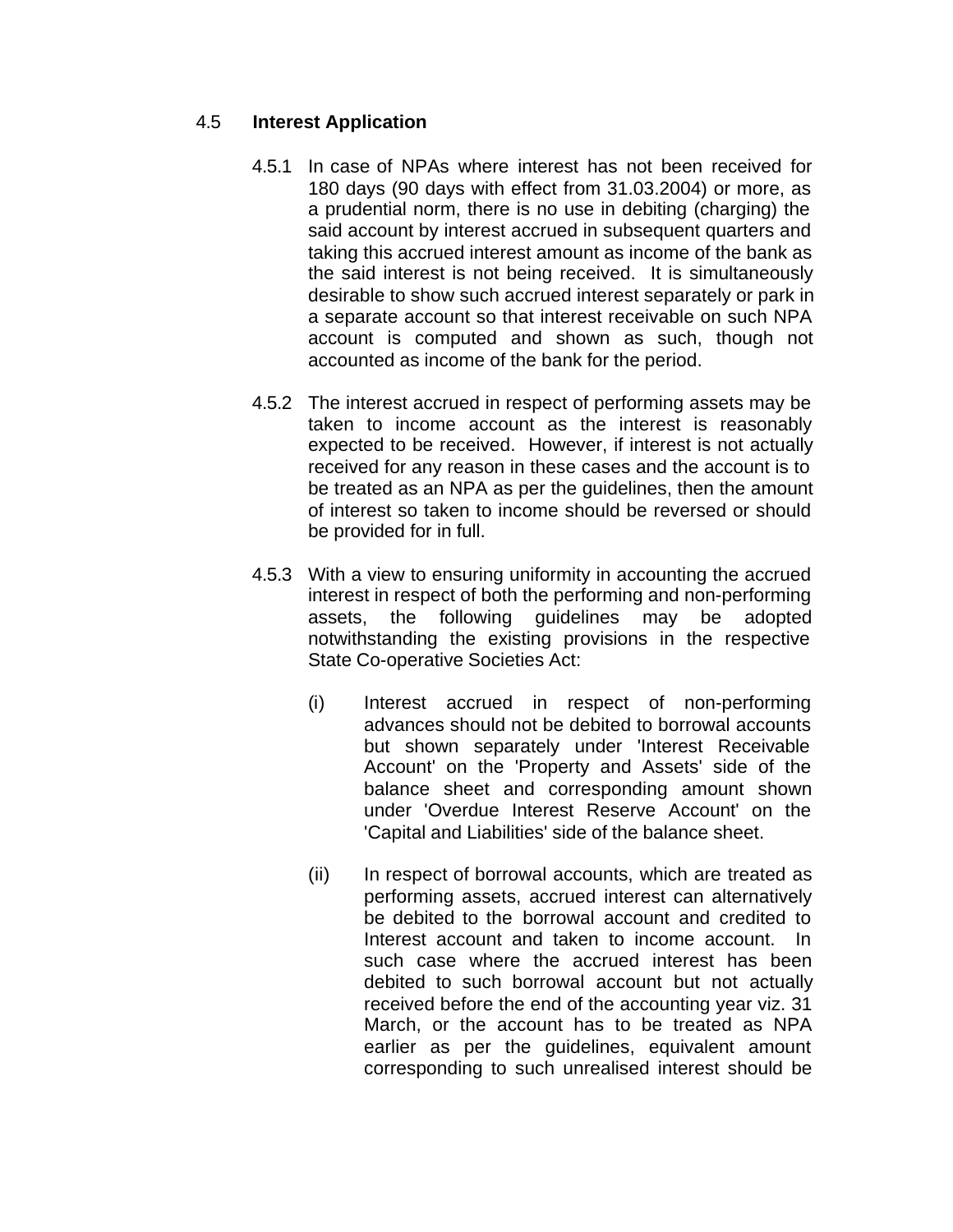reversed by debit to profit and loss account and credited to 'Overdue Interest Reserve' Account.

- (iii) The illustrative accounting entries to be passed in respect of accrued interest on both the performing and non-performing advances are indicated in the Annexure 3.
- 4.5.4 In the above context, it may be clarified that overdue interest reserve is not created out of the real or earned income received by the bank and as such, the amounts held in the Overdue Interest Reserve Account can not be regarded as 'reserve' or a part of the owned funds of the banks. It will also be observed that the Balance Sheet format prescribed under the Third Schedule to the Banking Regulation Act, 1949 (As Applicable to Co-operative Societies) specifically requires the banks to show 'Overdue Interest Reserve' as a distinct item on the 'Capital and Liabilities' side vide item 8 thereof.

## **5. PROVISIONING NORMS**

## 5.1 **Norms for Provisioning on Loans & Advances**

- 5.1.1 In conformity with the prudential norms, provisions should be made on the non-performing assets on the basis of classification of assets into prescribed categories as detailed in paragraph 3 above.
- 5.1.2 Taking into account the time lag between an account becoming doubtful of recovery, its recognition as such, the realisation of the security and the erosion over time in the value of security charged to the bank, the banks should make provision against loss assets, doubtful assets and substandard assets as below:

## (i) **Loss Assets**

(a) The entire assets should be written off after obtaining necessary approval from the competent authority and as per the provisions of the Co-operative Societies Act/Rules. If the assets are permitted to remain in the books for any reason,100 per cent of the outstanding should be provided for.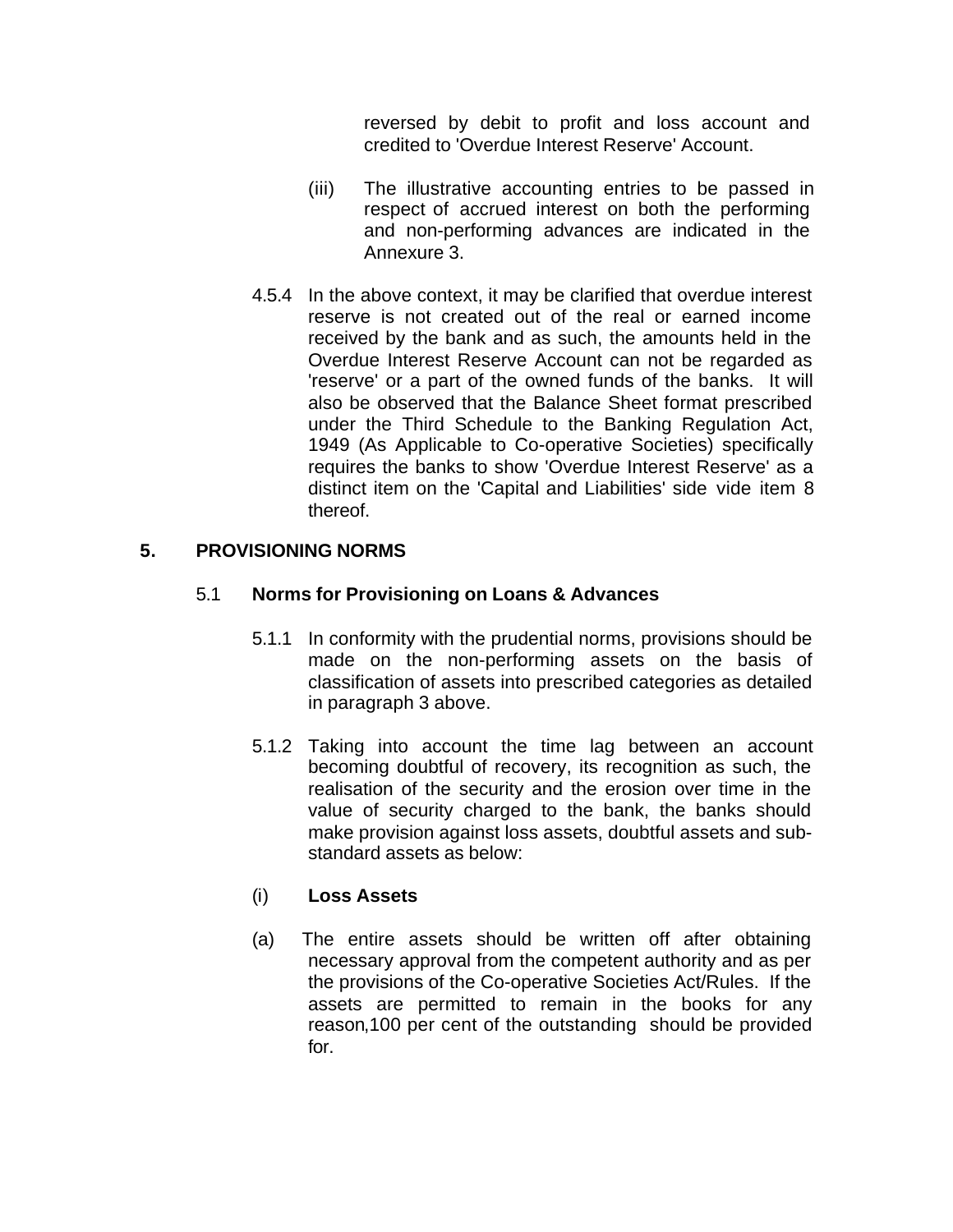(b) In respect of an asset identified as a loss asset, full provision at 100 per cent should be made if the expected salvage value of the security is negligible.

### (ii) **Doubtful Assets**

- (a) 100 per cent of the extent to which the advance is not covered by the realisable value of the security to which the bank has a valid recourse should be made and the realisable value is estimated on a realistic basis.
- (b) In regard to the **secured portion**, provision may be made on the following basis, at the rates ranging from 20 per cent to 100 per cent of the secured portion depending upon the period for which the asset has remained doubtful:

| Period for which the advance has<br>remained in 'doubtful' category                              | <b>Provision requirement</b>                                 |  |  |  |  |
|--------------------------------------------------------------------------------------------------|--------------------------------------------------------------|--|--|--|--|
| Up to one year                                                                                   | 20 per cent                                                  |  |  |  |  |
| One to three years                                                                               | 30 per cent                                                  |  |  |  |  |
| More than three years                                                                            | - 50 per cent as on                                          |  |  |  |  |
| (i) outstanding stock of NPAs as on                                                              | March 31, 2004                                               |  |  |  |  |
| March 31, 2004                                                                                   | 60 per cent with effect<br>from March 31, 2005               |  |  |  |  |
|                                                                                                  | 75 per cent with effect<br>$\sim$ $-$<br>from March 31, 2006 |  |  |  |  |
|                                                                                                  | 100 per cent with effect<br>from March 31, 2007              |  |  |  |  |
| (ii) advances classified as 'doubtful for<br>more than three years' on or after April 1,<br>2004 | 100 percent with effect from March<br>31, 2005               |  |  |  |  |

Two illustrations are furnished below for clarity in this regard.

## **Illustration 1**. **Existing stock of advances classified as 'doubtful more than 3 years' as on 31 March 2004**

The outstanding amount as on 31 March 2004: Rs 25,000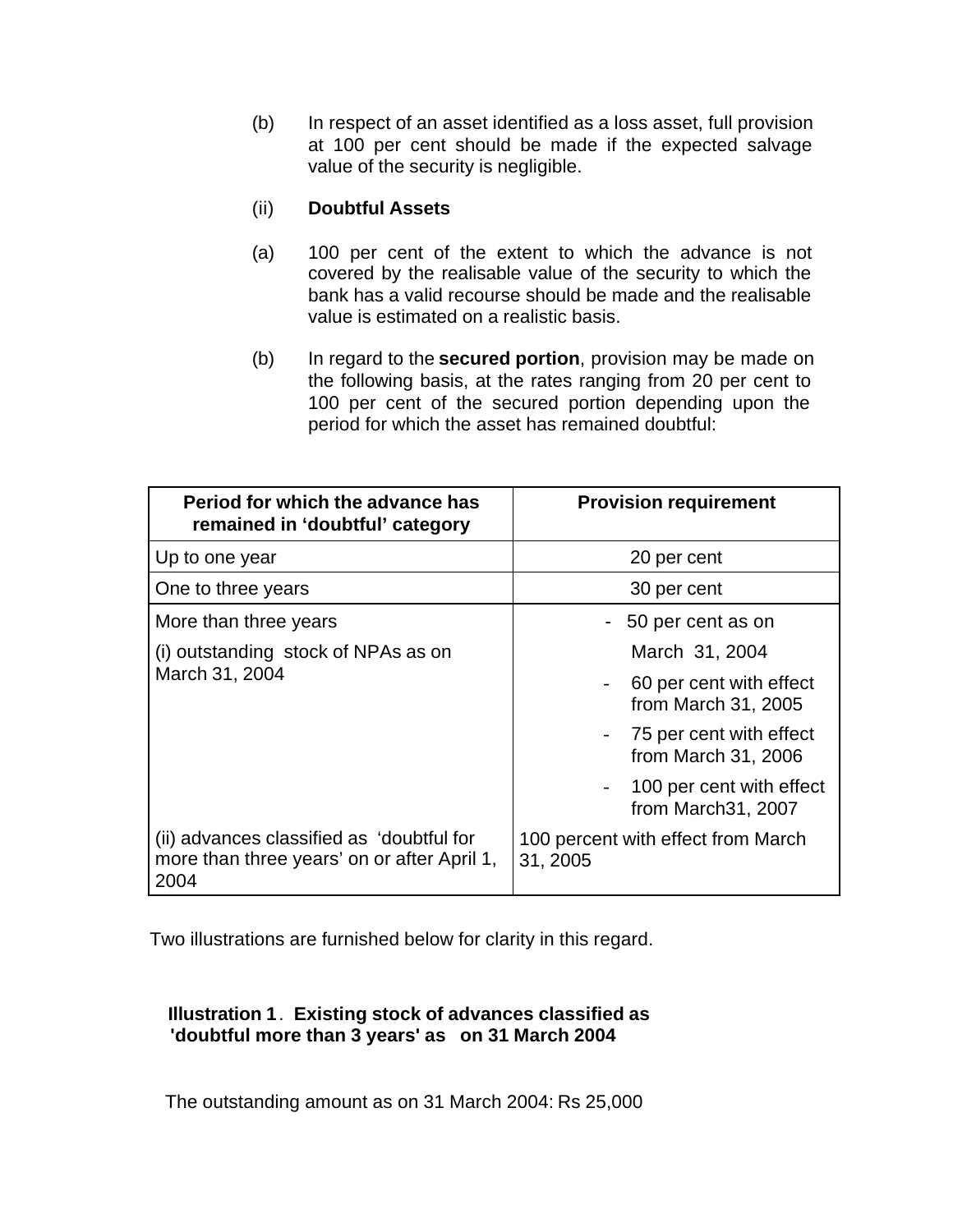#### Realisable value of security: Rs 20,000

 Period for which the advance has remained in 'doubtful' category as on 31 March 2004: 4 years (i.e. Doubtful more than 3 years)

### Provisioning requirement:

| As on       |      | <b>Provisions on</b><br>secured portion |      | <b>Provisions on</b><br>unsecured<br>portion |       |  |
|-------------|------|-----------------------------------------|------|----------------------------------------------|-------|--|
|             | $\%$ | Amount                                  | $\%$ | Amount                                       |       |  |
| 31 Mar 2004 | 50   | 10000                                   | 100  | 5000                                         | 15000 |  |
| 31 Mar 2005 | 60   | 12000                                   | 100  | 5000                                         | 17000 |  |
| 31 Mar 2006 | 75   | 15000                                   | 100  | 5000                                         | 20000 |  |
| 31 Mar 2007 | 100  | 20000                                   | 100  | 5000                                         | 25000 |  |

### **Illustration 2: Advances classified as 'doubtful more than three years' on or after 1 April 2004**

 The outstanding amount as on 31 March 2004: Rs 10,000 Realisable value of security: Rs 8,000 Period for which the advance has remained in 'doubtful' category as on 31 March 2004: 2.5 years Provisioning requirement:

| As on       | <b>Asset</b><br>classification  | <b>Provisions on</b><br>secured<br>portion |      | unsecured | <b>Provisions on</b><br>portion | Total<br>(Rs) |
|-------------|---------------------------------|--------------------------------------------|------|-----------|---------------------------------|---------------|
|             |                                 | %                                          | Amt  | %         | Amt                             |               |
| 31 Mar 2004 | <b>Doubtful</b><br>1 to 3 years | 30                                         | 2400 | 100       | 2000                            | 4400          |
| 31 Mar 2005 | Doubtful<br>more than 3 years   | 100                                        | 8000 | 100       | 2000                            | 10000         |

- Additional provisioning consequent upon the change in the definition of doubtful assets (vide para 3.2.2 above) effective from March 31, 2001 was to be made in phases as under:
- As on 31.03.2001, 50 percent of the additional provisioning requirement on the assets which became doubtful on account of new norm of 18 months for transition from sub-standard asset to doubtful category.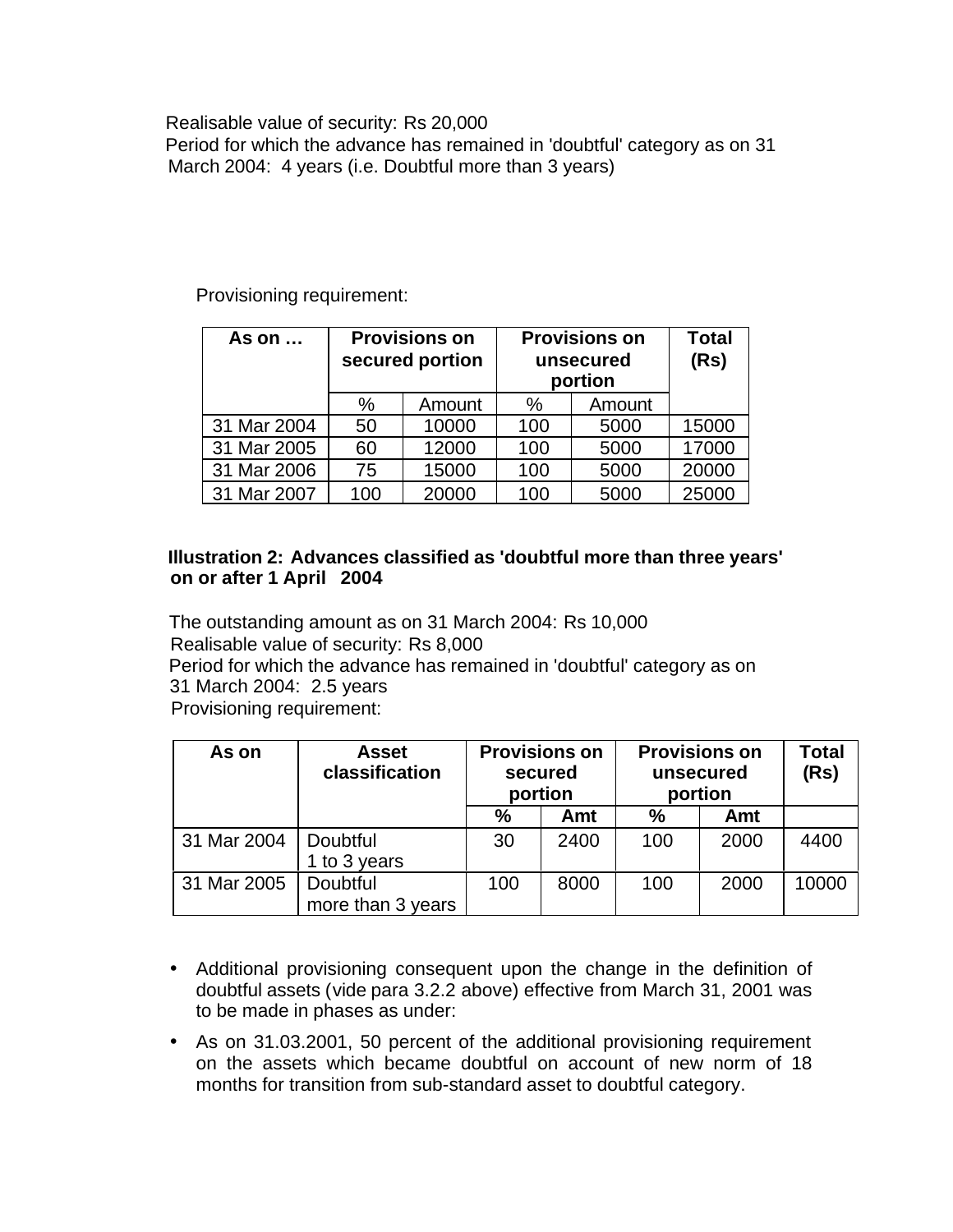• As on 31.03.2002, balance of the provisions not made during the previous year, in addition to the provisions needed, as on 31.03.2002.

## (iii) **Sub-standard Assets**

A general provision of 10 per cent on total outstanding should be made without making any allowance for DICGC/ECGC guarantee cover and securities available.

### (iv) **Provision on Standard Assets**

- (a) From the year ending 31.03.2000, the banks should make a general provision of a minimum of 0.25 per cent on standard assets.
- (b) The provisions towards "standard assets" need not be netted from gross advances but shown separately as "Contingent Provision against Standard Assets" under "Other Funds and Reserves" {item.2 (viii) of Capital and Liabilities} in the Balance Sheet.
- (c) In case banks are already maintaining excess provision than what is required/prescribed by Statutory Auditor/RBI Inspection for impaired credits under Bad and Doubtful Debt Reserve, additional provision required for Standard Assets may be segregated from Bad and Doubtful Debt Reserve and the same may be parked under the head "Contingent Provisions against Standard Assets" with the approval of their Board of Directors. Shortfall if any, on this account may be made good in the normal course.
- (d) The above contingent provision will be eligible for inclusion in Tier II capital.

#### (v) **Higher provisions**

There is no objection if the banks create bad and doubtful debts reserve beyond the specified limits on their own or if provided in the respective State Co-operative Societies Acts.

#### 5.2 **Provisioning for Retirement Benefits**

Primary (urban) co-operative banks may have retirement benefit schemes for their staff, viz. Provident Fund, Gratuity and Pension. It is necessary that such liabilities are estimated on actuarial basis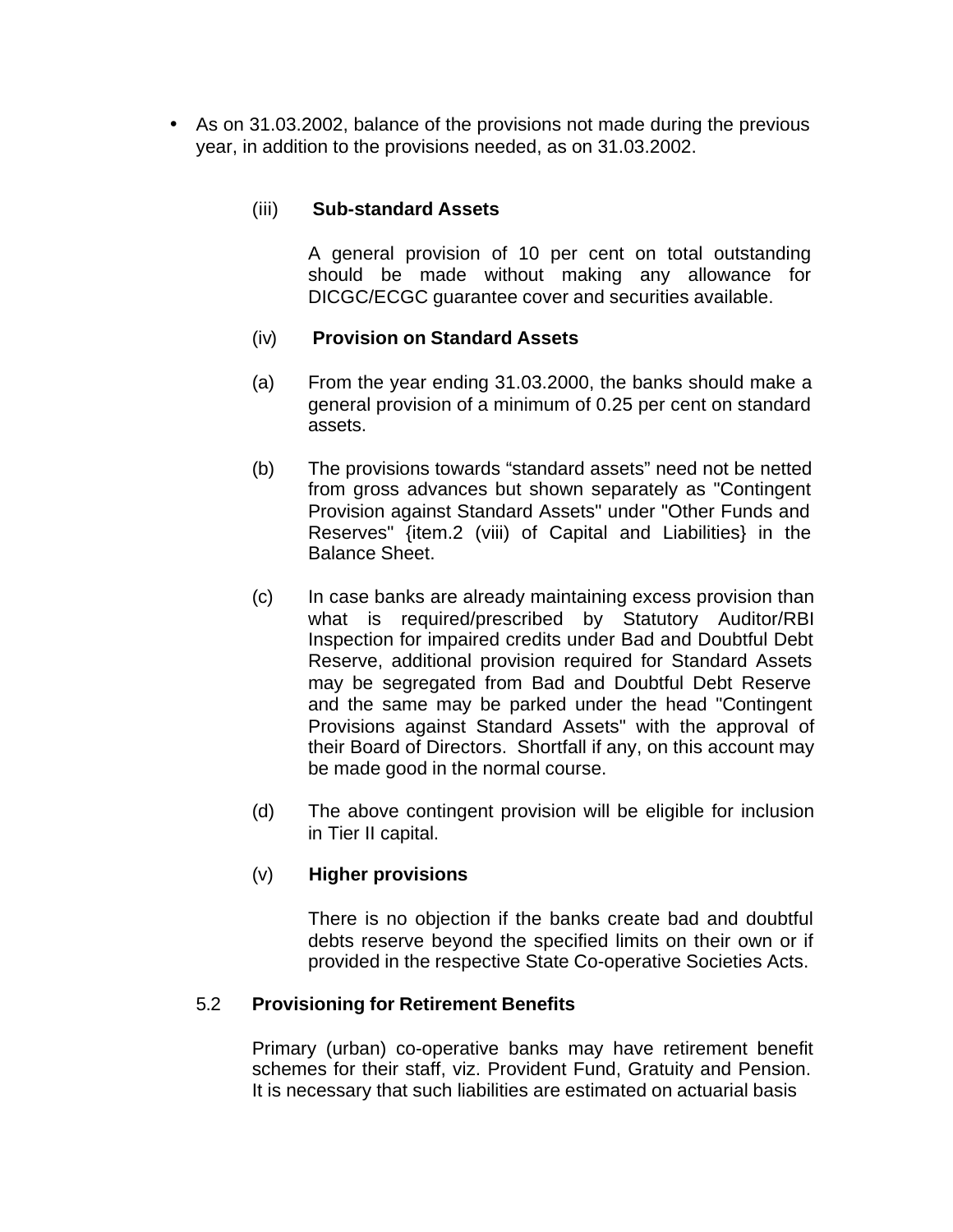and full provision should be made every year for the purpose in their Profit and Loss Account.

#### 5.3 **Provisioning Norms for sale of financial assets to Securitisation Companies( SC)/ Reconstruction Companies(RC)**

- (a) If the sale to SC/RC is at a price below the net book value(NBV) (i.e. book value less the provision held), the short fall should be written off / debited to P&L A/c of that year, subject to the provisions of the co-operative societies acts/rules/administrative guidelines in regard to write-off of debts.
- (b) If the sale is for a value higher than the NBV, the excess provision will not be reserved but will be utilised to meet the shortfall/ loss on account of sale of other assets to SC/RC.

### 5.4 **Guidelines for Provisions in Specific Cases**

- (i) Government guaranteed advances
- (a) In respect of advances sanctioned against State Government guarantee w.e.f. 01.04.2000, if the guarantee gets invoked and remains in default for more than 180 days (90 days with effect from 31.03.2004), the banks should make normal provisions as prescribed in paragraph 5.1.2 above.
- (b) As regards advances guaranteed by State Governments in respect of which guarantee stands invoked as on 31.03.2000,necessary provision should be made, in a phased manner, during the financial years ending 31.03.2000 to 31.03.2003 with a minimum of 25 per cent each year.
- (ii) Advances granted under rehabilitation packages approved by BIFR/term lending institutions
- (a) The existing credit facilities sanctioned to a unit under rehabilitation package approved by BIFR/term lending institutions, should continue to be classified as sub-standard or doubtful asset as the case may be.
- (b) However, the additional facilities sanctioned as per package finalised by BIFR and/or term lending institutions, the income recognition and asset classification norms will become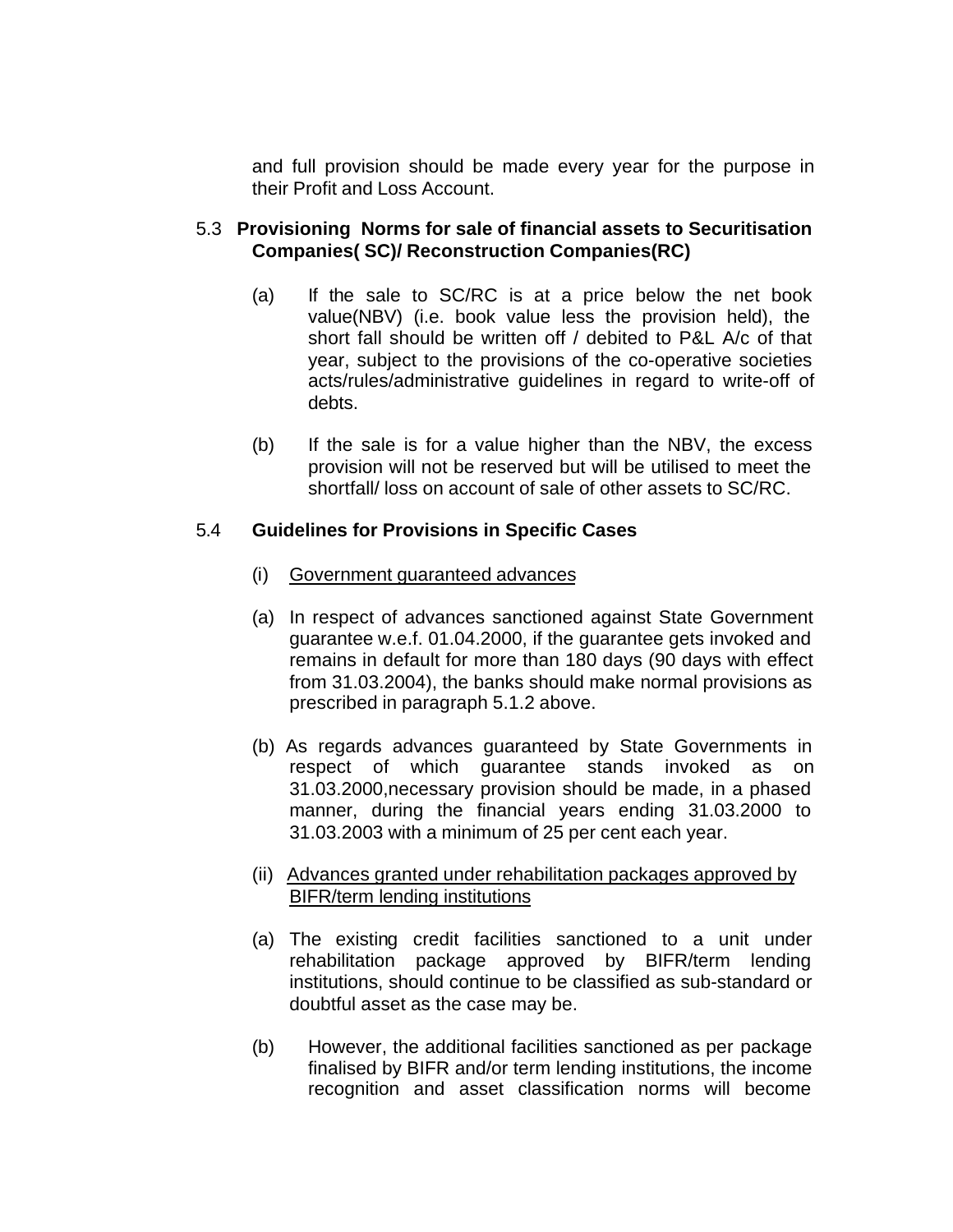applicable after a period of one year from the date of disbursement.

- (c) In respect of additional credit facilities granted to SSI units which are identified as sick and where rehabilitation packages/nursing programmes have been drawn by the banks themselves or under consortium arrangements, no provision need be made for a period of one year.
- (iii) Advances against fixed/term deposit, NSCs eligible for surrender, IVPs, KVPs, and life policies are exempted from provisioning requirements.
- (iv) Advances against gold ornaments, government securities and all other kinds of securities are not exempted from provisioning requirements.
- (v) Advances covered by ECGC/DICGC guarantee
	- (a) In the case of advances guaranteed by DICGC/ECGC, provision should be made only for the balance in excess of the amount guaranteed by these Corporations. Further, while arriving at the provision required to be made for Doubtful Assets, realisable value of the securities should first be deducted from the outstanding balance in respect of the amount guaranteed by these Corporations and then provision made as illustrated hereunder:

#### **Example**

| <b>Outstanding Balance</b>   | Rs. 4 lakhs          |
|------------------------------|----------------------|
| <b>DICGC Cover</b>           | 50 per cent          |
| Period for which the advance | More than 3 years    |
| has remained doubtful        |                      |
| Value of security held       | <b>Rs.1.50 lakhs</b> |
| (excludes worth of           |                      |
| borrower/guarantor)          |                      |

Provision required to be made

| Outstanding balance          | Rs.4.00 lakhs        |
|------------------------------|----------------------|
| Less: Value of security held | <b>Rs.1.50 lakhs</b> |
| Unrealised balance           | <b>Rs.2.50 lakhs</b> |
| Less: DICGC Cover (50% of    | <b>Rs.1.25 lakhs</b> |
| unrealisable balance)        |                      |
| Net unsecured balance        | <b>Rs.1.25 lakhs</b> |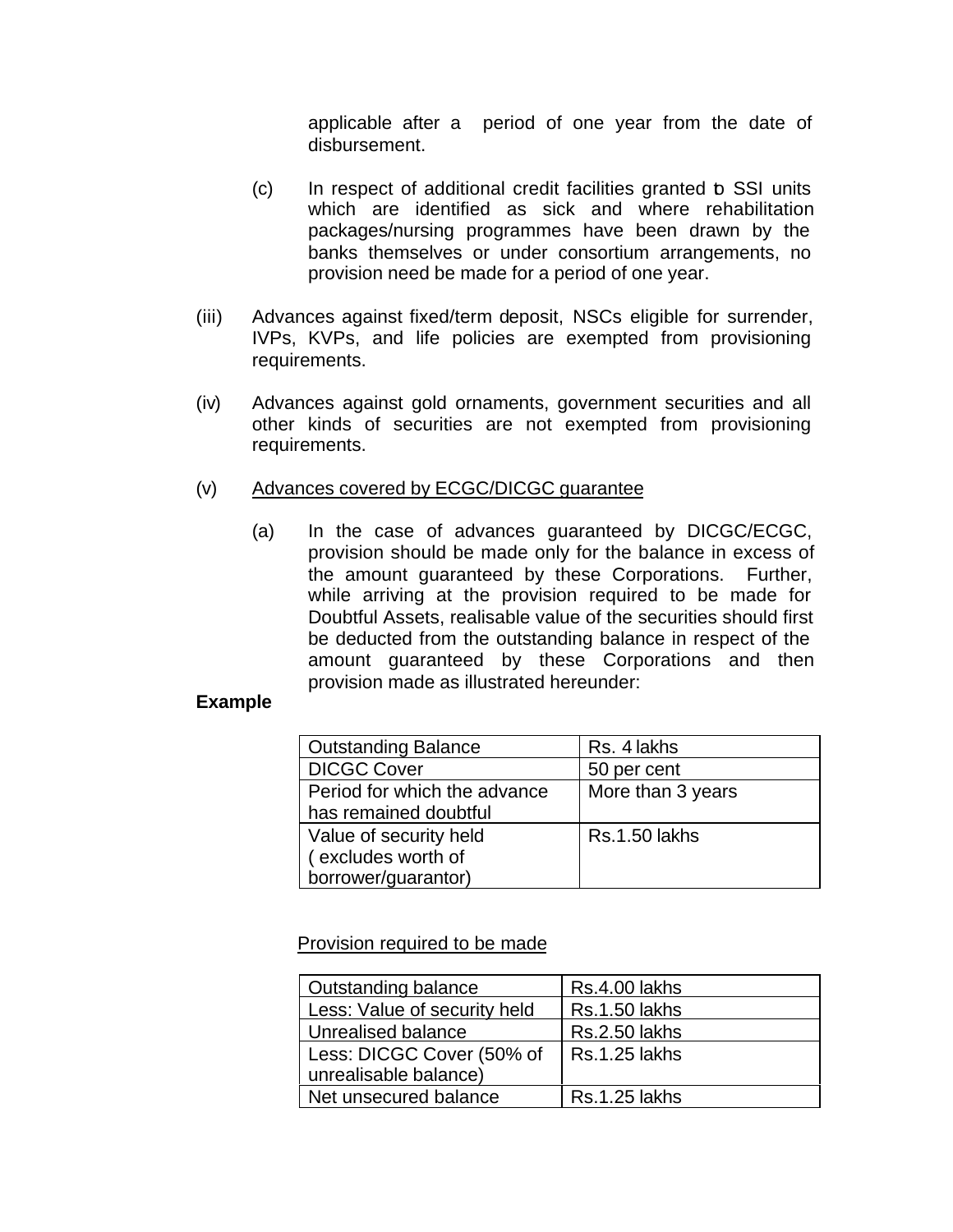| Provision for unsecured        | Rs.1.25 lakhs (@ 100 per   |
|--------------------------------|----------------------------|
| portion of advance             | cent of unsecured portion) |
| Provision for secured portion  | Rs.0.90 lakhs (@ 60 per    |
| of advance (as on March 31     | cent of secured portion of |
| 2005                           | Rs.1.50 lakh).             |
| Total provision required to be | Rs.2.15 lakhs (as on March |
| made                           | 31,2005).                  |

(b) In case the banks are following more stringent method of provisioning in respect of advances covered by the gurantees of DICGC/ ECGC, as compared to the method given above, they may have the option to continue to follow the same procedure.

### **6**. **DIVERSION IN ASSET CLASSIFICATION AND PROVISIONING**

- (i) Banks should ensure scrupulous compliance with the instructions for recognition of credit impairment and view aberrations by dealing officials seriously.
- (ii) Banks should establish appropriate internal systems to eliminate the tendency to delay or postpone the identification of NPAs, especially in respect of high value accounts. Banks should fix a minimum cut off point to decide what would constitute a high value account depending upon their respective levels. The cut off point should be valid for the entire year.
- (iii) The responsibility and validation levels for ensuring proper asset classification may be fixed by the banks.
- (iv) Where there is wilful non-compliance by the officials responsible for classification and is well documented, RBI would initiate deterrent action including imposition of monetary penalties.

#### **7**. **CLARIFICATION ON CERTAIN FREQUENTLY ASKED QUESTIONS**

- 7.1 Temporary irregularities
	- 7.1.1 **Whether a working capital account will become an NPA if the stock statements are not submitted regularly? What should be the period for which the stock statements can be in arrears before the account is treated as an NPA?**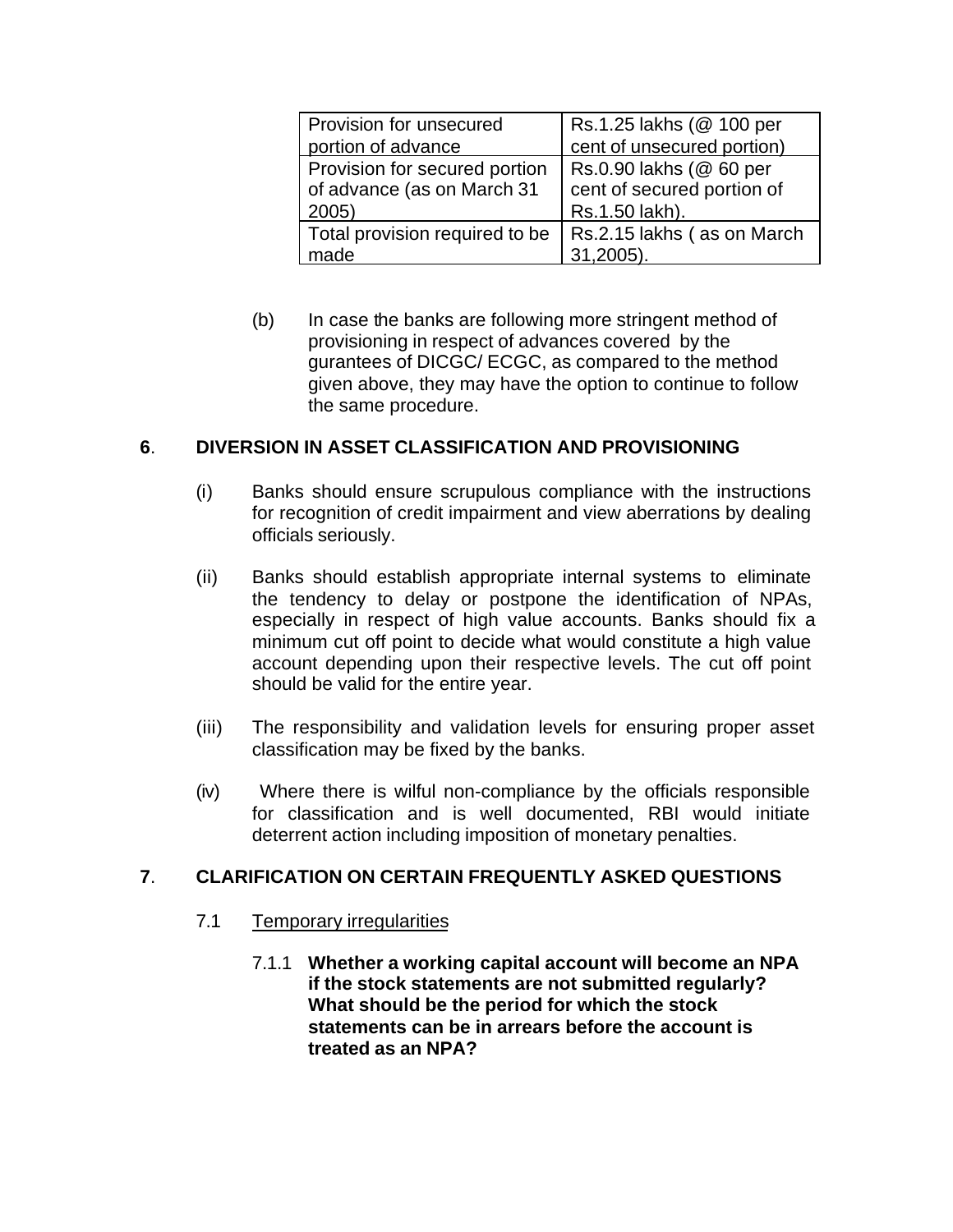Banks should ensure that drawings in the working capital accounts are covered by the adequacy of current assets, since current assets are first appropriated in times of distress. Considering the practical difficulties of large borrowers, stock statements relied upon by the banks for determining drawing power should not be older than three months. The outstanding in the account based on drawing power calculated from stock statements older than three months would be deemed as irregular. A working capital borrowal account will become NPA if such irregular drawings are permitted in the account for a continuous period of 180 days (90 days with effect from 31.03.2004).

7.1.2 **Whether an account will become an NPA if the review/renewal of regular/ad-hoc credit limits are not done when due? What should be periodicity of review/renewal to decide the present status of an account?**

> Regular and ad-hoc credit limits need to be reviewed/regularised not later than three months from the due date/date of ad-hoc sanction. In case of constraints such as non-availability of financial statements and other data from the borrowers, the branch should furnish evidence to show that renewal/review of credit limits is already on and would be completed soon. In any case, delay beyond six months is not considered desirable as a general discipline. Hence, an account where the regular/ad-hoc credit limits have not been reviewed or have not been reviewed within 180 days from the due date/date of ad-hoc sanction will be treated as NPA, which period will be reduced to 90 days with effect from 31.03.2004.

7.1.3 **Regularisation of the account around the date of balance sheet. Whether it will be in order to treat a borrowal account as 'standard', if it has been irregular for a major part of the year, but has been regularised near the balance sheet date?**

The asset classification of borrowal accounts where a solitary or a few credits are recorded before the balance sheet date should be handled with care and without scope for subjectivity. Where the account indicates inherent weakness on the basis of the data available, the account should be deemed as a NPA. In other genuine cases, the banks must furnish satisfactory evidence to the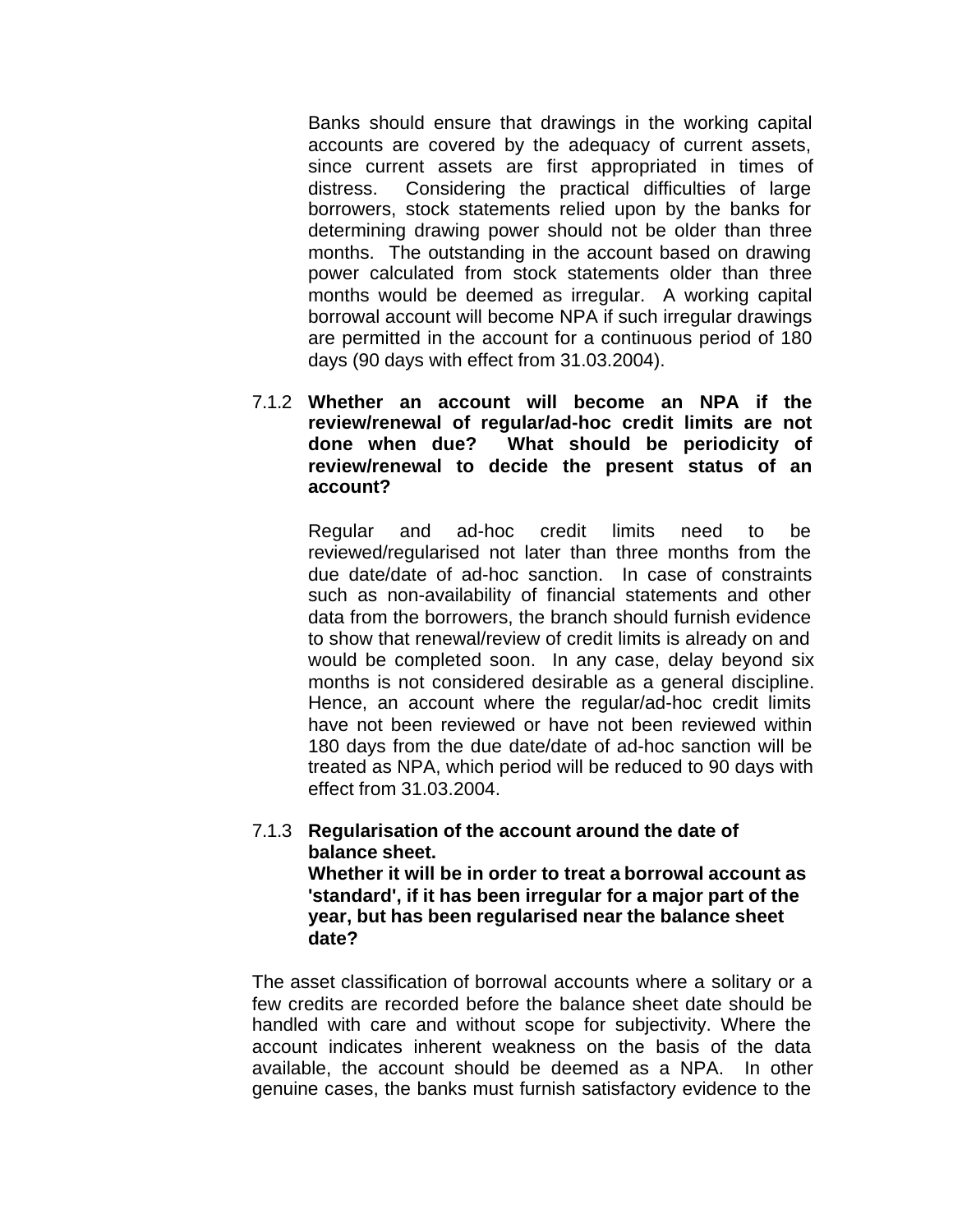Statutory Auditors/Inspecting Officers about the manner of regularisation of the account to eliminate doubts on their performing status.

#### 7.1.4 **Classification of NPAs where there is a threat to recovery How should the instructions on classification of NPAs straightaway as doubtful or a loss asset be interpreted and what can be termed as a 'significant credit impairment'?**

An NPA need not go through the various stages of classification in ase of serious credit impairment and such assets should be straightway classified as a doubtful/loss asset as appropriate. Erosion in the value of security can be reckoned as significant when the realizable value of the security is less than 50 per cent of the value assessed by the bank or accepted by RBI at the time of last inspection, as the case may be. Such NPAs may be straightaway classified under doubtful category and provisioning should be made as applicable to doubtful assets.

### 7.1.5 **Classification of credit facilities under consortium**

**In certain cases of consortium accounts, though the record of recovery in the account with a member bank may suggest that the account is a NPA, the banks submit that, at times, the borrower has deposited adequate funds with the consortium leader/member of the consortium and the bank's share is due for receipt. In such cases, will it be in order for the member bank to classify the account as 'standard' in its books?**

Asset classification of accounts under consortium should be based on the record of recovery of the individual member banks and other aspects having a bearing on the recoverability of the advances. Where the remittances by the borrower under consortium lending arrangements are pooled with one bank and/or where the bank receiving remittances is not parting with the share of other member banks, the account will be treated as not serviced in the books of the other member banks, and therefore, be treated as NPA. The banks participating in the consortium should, therefore, arrange to get their share of recovery transferred from the lead bank or get an express consent from the lead bank for the transfer of their share of recovery, to ensure proper asset classification in their respective books.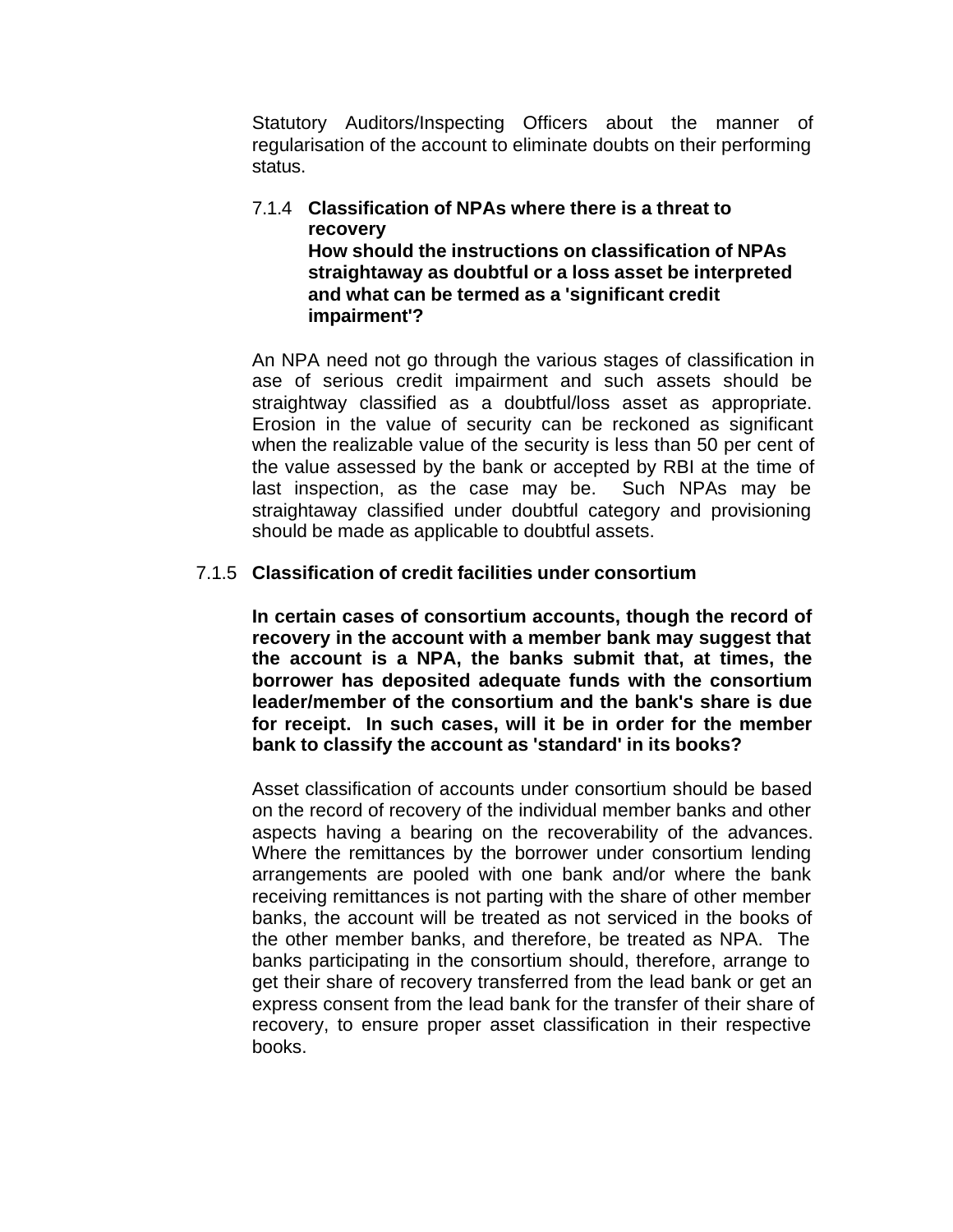#### 7.1.6 **Appropriation of recoveries**

#### **What is the practice to be adopted by banks regarding appropriation of recoveries in NPA accounts?**

In the absence of a clear agreement between the bank and the borrower for the purpose, banks should adopt an accounting principle and exercise the right of appropriation of recoveries in a uniform and consistent manner.

#### 7.1.7 **Activities allied to agriculture**

**Our existing guidelines stipulate that advances granted for agricultural purposes may be treated as NPA if interest and/or instalments towards repayment of principal remains unpaid for two harvest seasons but for a period not exceeding two half years. Whether the same norm can be extended to floriculture and allied agriculture activities like poultry, animal husbandry, etc.?**

As indicated in para 2.1.3, the norms for classifying direct agricultural advances (listed in Ann 1), as NPAs have since been revised w.e.f. September 30, 2004.

#### 7.1.8 **Overdues in other credit facilities**

**There are instances where banks park the dues from a borrower in respect of devolved letters of credit and invoked guarantees in a separate account, irrespective of whether the borrower's credit facilities are regular or not. How to determine when the account in which such dues are parked has become an NPA?**

A number of banks adopt the practice of parking the dues of the borrower in respect of devolved letters of credit and invoked guarantees in a separate account which is not a regular sanctioned facility. As a result these are not reflected in the principal operating account of the borrower. This renders application of the prudential norms for identification of NPAs difficult. It is, therefore, advised that if the debts arising out of devolvement of letters of credit or invoked guarantees are parked in a separate account, the balance outstanding in that account also should be treated as a part of the borrower's principal operating account for the purpose of application of prudential norms on income recognition, asset classification and provisioning.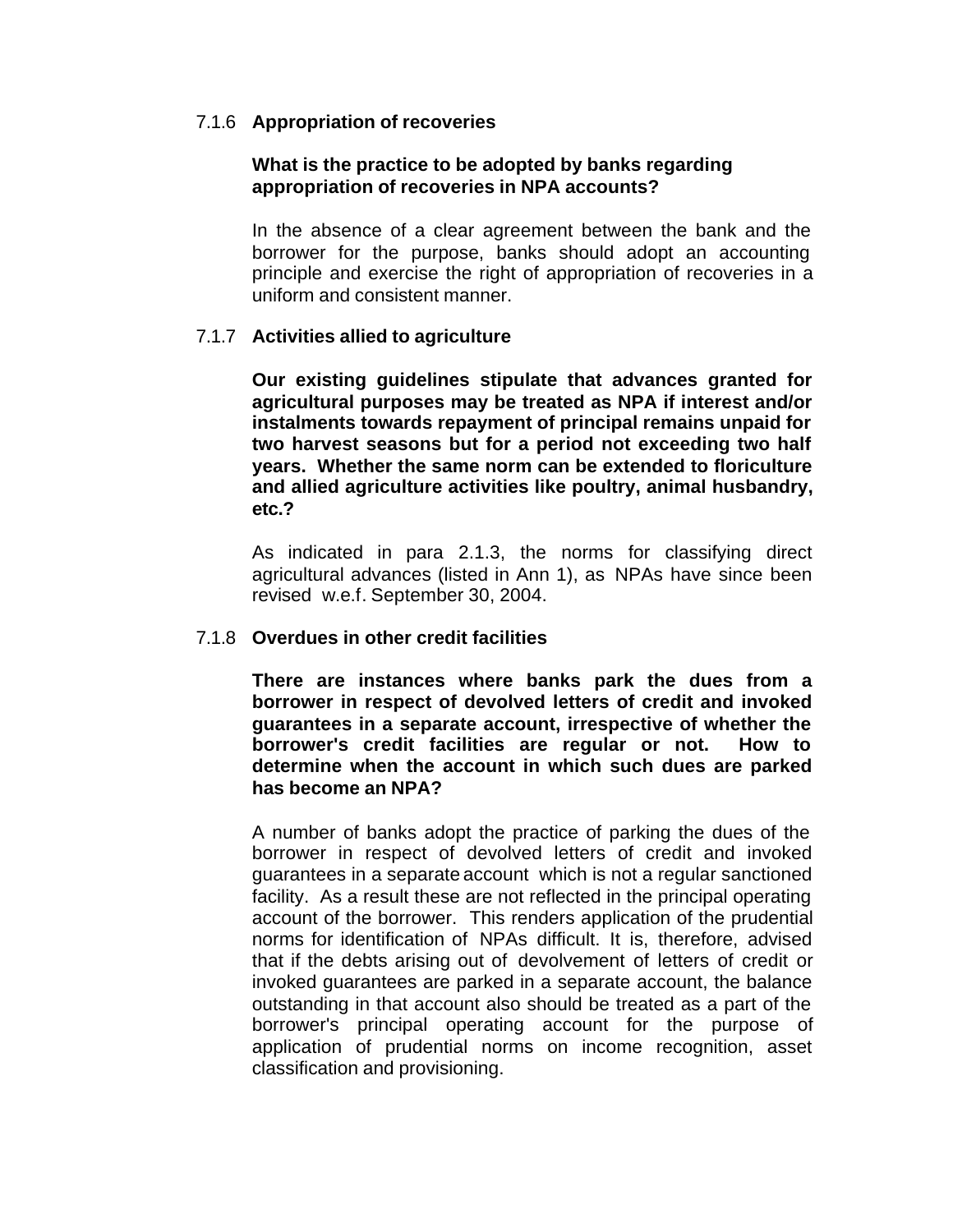#### 7.1.9 **Treatment of loss assets**

**An NPA account will be classified as a loss asset only when there is no security in the account or where there is considerable erosion in the realisable value of the security in the account. What can be termed as a 'considerable' erosion for the account to be classified as a loss asset?**

If the realisable value of the security, as assessed by the bank/approved valuers / RBI is less than 10 per cent of the outstanding in the borrowal accounts, the existence of security should be ignored and the asset should be straightaway classified as loss asset. It may be either written off after obtaining necessary permission from the competent authority as per the Co-operative Societies Act/Rules, or fully provided for by the bank.

#### 7.1.10 **Valuation of Security**

**A major source of divergence in provisioning requirement was the realisable value of the primary and collateral security. Can uniform guidelines be prescribed for adoption in this area, at least for large value accounts?**

With a view to bringing down divergence arising out of difference in assessment of the value of security it has been decided that in cases of NPAs with balance of Rs.10 lakh and above:

- (a) The current assets and their valuation are looked into at the time of Statutory Audit/Concurrent audit. However, in order to enhance the reliability on stock valuations, stock audit at annual intervals by external agencies could be considered in case of larger advances. The cut off limit and the names of the external agencies may be finalised by the Board.
- (b) Collaterals such as immovable properties charged in favour of the bank should be got valued once in three years by valuers appointed as per the guidelines approved by the Board of Directors.

\*\*\*\*\*\*\*\*\*\*\*\*\*\*\*\*\*\*\*\*\*\*\*\*\*\*\*\*\*\*\*\*\*\*\*\*\*\*\*\*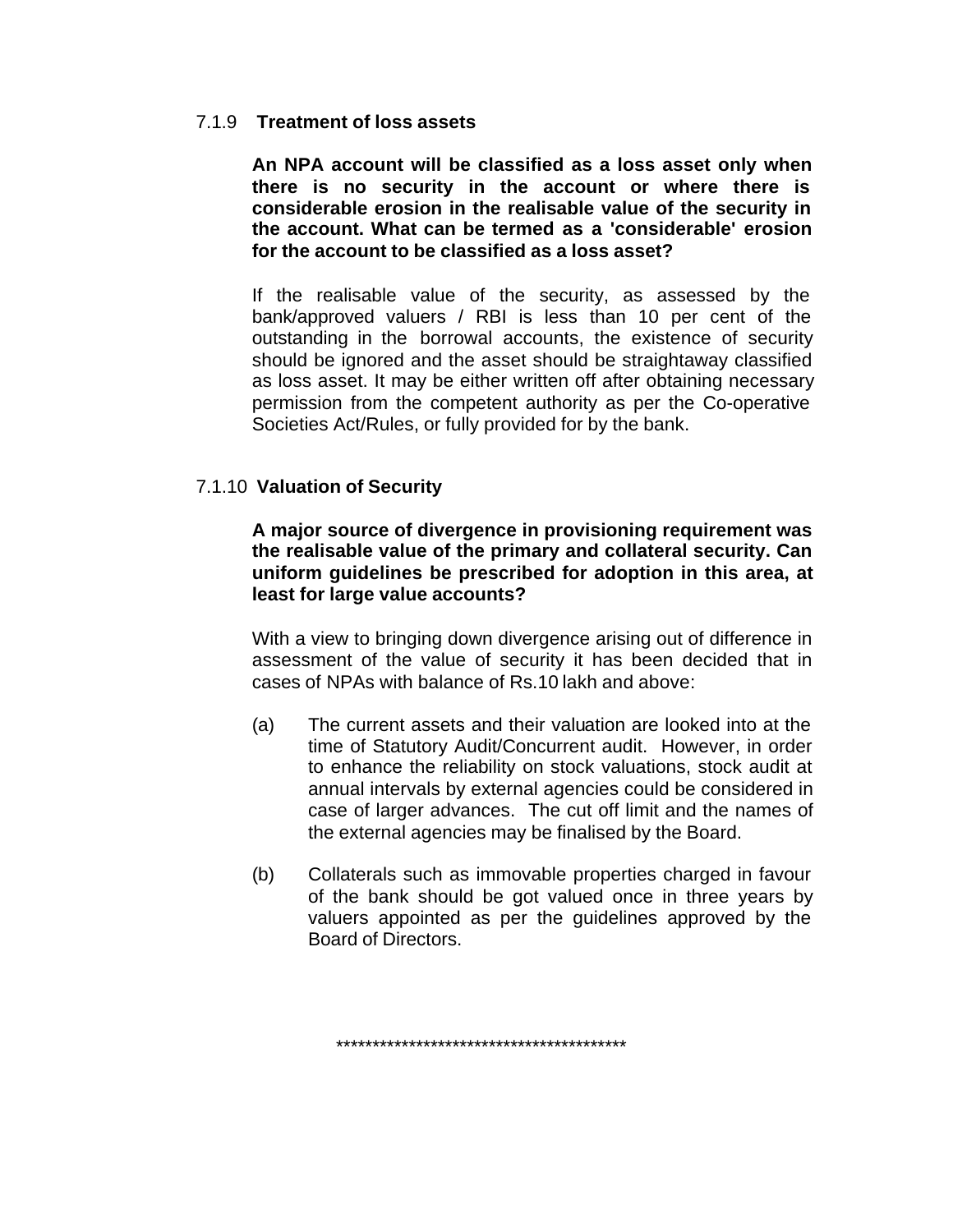#### **Annexure 1**

#### **Master Circular Prudential Norms on Income Recognition, Asset Classification, Provisioning & Other Related Matters**

**( vide para 2.1.1(iv) )**

#### 1.1 **Direct Finance to Farmers for Agricultural Purposes**

- 1.1.1 Short-term loans for raising crops i.e. for crop loans. In addition, advances upto Rs.5 lakh to farmers against pledge/ hypothecation of agricultural produce (including warehouse receipts) for a period not exceeding 12 months, where the farmers were given crop loans for raising the produce, provided the borrowers draw credit from one bank.
- 1.1.2 Medium and long-term loans (Provided directly to farmers for financing production and development needs).

#### (i) **Purchase of agricultural implements and machinery**

- (a) Purchase of agricultural implements Iron ploughs, harrows, hose, land-levellers, bundformers, hand tools, sprayers, dusters, haypress, sugarcane crushers, thresher machines, etc.
- (b) Purchase of farm machinery Tractors, trailers, power tillers, tractor accessories viz., disc ploughs, etc.
- (c) Purchase of trucks, mini-trucks, jeeps, pick-up vans, bullock carts and other transport equipment, etc. to assist the transport of agricultural inputs and farm products.
- (d) Transport of agricultural inputs and farm products.
- (e) Purchase of plough animals.

#### (ii) **Development of irrigation potential through**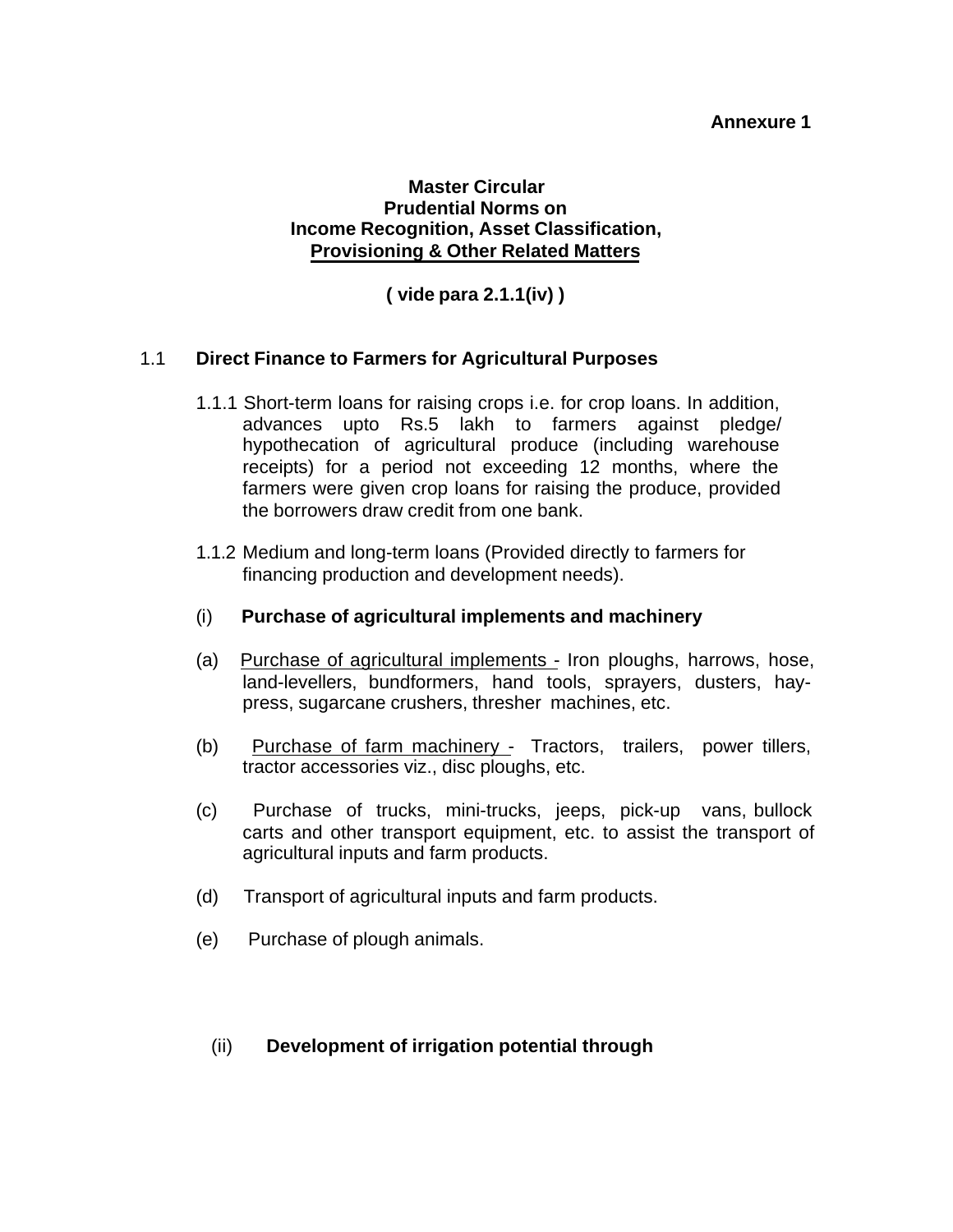- (a) Construction of shallow and deep tube wells, tanks, higher etc., and purchase of drilling units.
- (b) Constructing, deepening clearing of surface wells, boring of wells, electrification of wells, purchase of oil engines and installation of electric motor and pumps.
- (c) Purchase and installation of turbine pumps, construction of field channels (open as well as underground), etc.
- (d) Construction of lift irrigation project.
- (e) Installation of sprinkler irrigation system.
- (f) Purchase of generator sets for energisation of pumpsets used for agricultural purposes.

### (iii) **Reclamation and Land Development Schemes**

Bunding of farm lands, levelling of land, terracing, conversion of dry paddy lands into wet irrigable paddy lands, wasteland development, development of farm drainage, reclamation of soil lands and prevention of salinisation, reclamation of ravine lands, purchase of bulldozers, etc.

## (iv) **Construction of farm buildings and structures, etc.**

Bullock sheds, implement sheds, tractor and truck sheds, farm stores, etc.

#### (v) **Construction and running of storage facilities**

Construction and running of warehouses, godowns, silos and loans granted to farmer for establishing cold storages used for storing own produce.

#### (vi) **Production and processing of hybrid seeds for crops**.

#### (vii) **Payment of irrigation charges, etc.**

 Charges for hired water from wells and tube wells, canal water charges, maintenance and upkeep of oil engines and electric motors, payment of labour charges, electricity charges, marketing charges, service charges to Customs Service Units, payment of development cess, etc.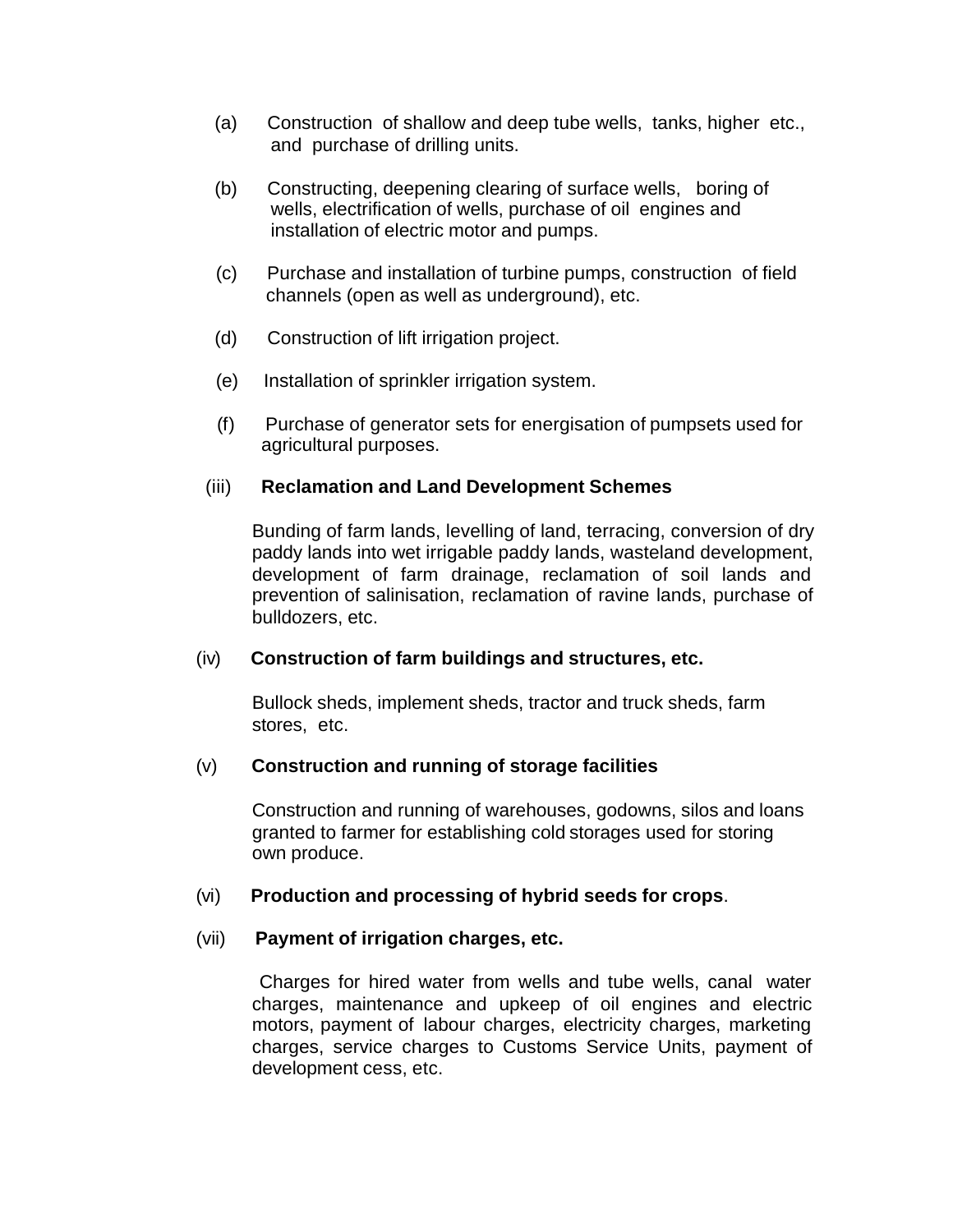## (viii) **Other types of direct finance to farmers**

- (a) Short-term loans
- (1) To traditional /non-traditional plantations and horticulture.
- (b) Medium and long term loans
- 1. Development loans to all plantations, horticulture, forestry and wasteland.<br>2. Financing c
- Financing of small and marginal farmers for purchase of land for agricultural purposes.

\*\*\*\*\*\*\*\*\*\*\*\*\*\*\*\*\*\*\*\*\*\*\*\*\*\*\*\*\*\*\*\*\*\*\*\*\*\*\*\*\*\*\*\*\*\*\*\*\*\*\*\*\*\*\*\*\*\*\*\*\*\*\*\*\*\*\*\*\*\*\*\*\*\*\*\*\*\*\*\*\*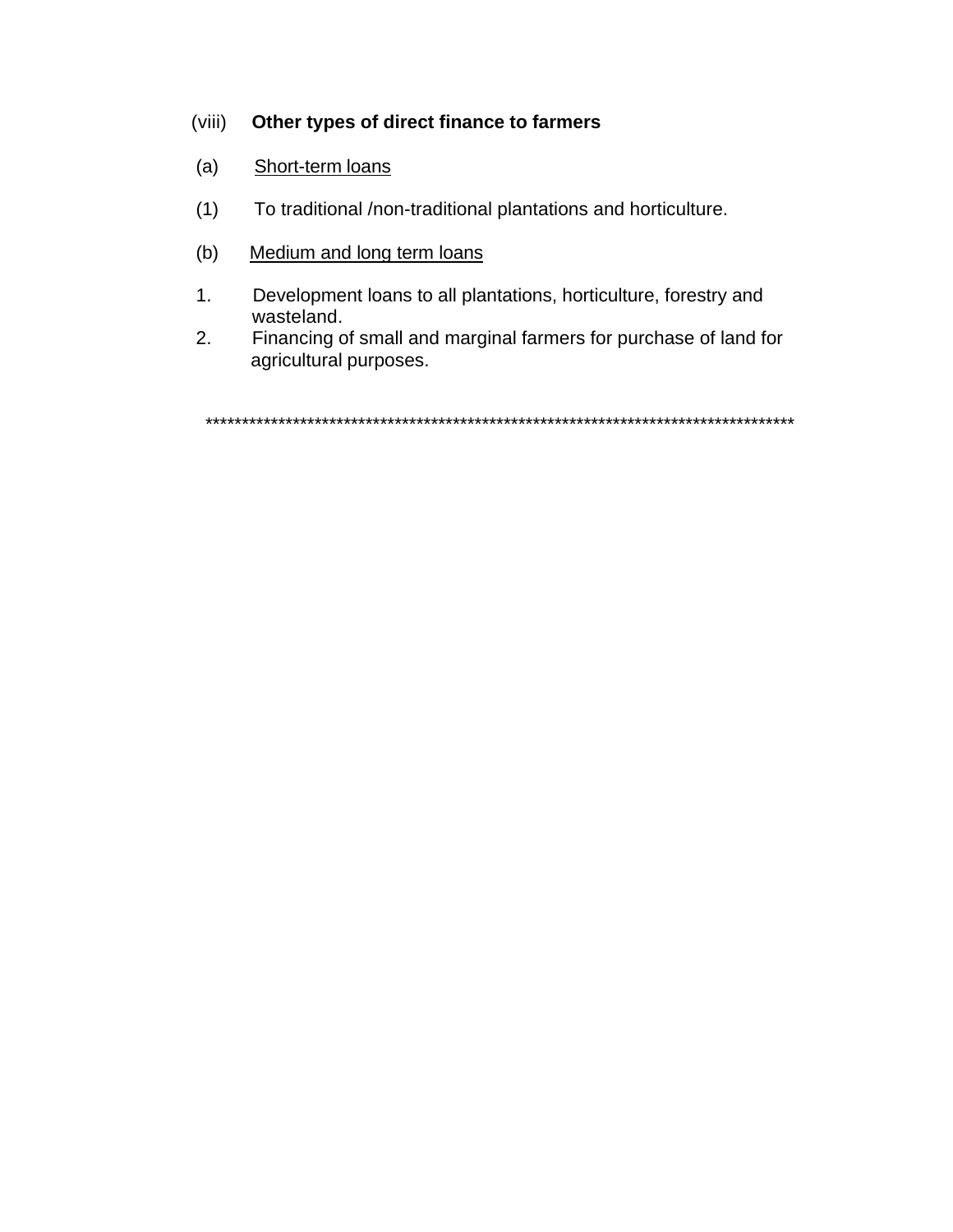#### **Annexure 2**

#### **Master Circular Prudential Norms On Income Recognition, Asset Classification, Provisioning & Other Related Matters**

### **(vide para 2.2.10)**

#### **PROFORMA**

Name of the Bank:

Classification of Assets and Provisioning made against Non-Performing Assets as on 31<sup>st</sup> March ------------------

|                                                               |                                                              |                                                          |                                                                                |                                                     |    |                                                                                                                     |                                                                             | (Rs.in lakh)                                                            |             |
|---------------------------------------------------------------|--------------------------------------------------------------|----------------------------------------------------------|--------------------------------------------------------------------------------|-----------------------------------------------------|----|---------------------------------------------------------------------------------------------------------------------|-----------------------------------------------------------------------------|-------------------------------------------------------------------------|-------------|
| <b>Classific</b><br>of <sub>l</sub><br>ation<br><b>Assets</b> | N<br>o.<br>of<br>$\mathsf{A}$<br>$\mathbf C$<br>$\mathbf{s}$ | $\mathsf{A}$<br>mo<br>unt<br>Ou<br>tst<br>an<br>din<br>g | <b>Perce</b><br>ntage<br>of<br>Col.3<br>to<br>total<br>loan<br>outsta<br>nding | <b>Provision</b><br>required<br>be made<br>% Amount | to | <b>Existin</b><br>$\boldsymbol{g}$<br>provisi<br>on<br>at <sub>l</sub><br>the<br>beginni<br>ng<br>of<br>the<br>year | <b>Provisi</b><br>oning<br>made<br>during<br>the<br>year<br>under<br>report | <b>Total</b><br>provisi<br>ons as<br>at the<br>end<br>of<br>the<br>year | Remar<br>ks |
| 1.                                                            | 2.                                                           | 3.                                                       | 4.                                                                             | 5.                                                  | 6. | 7.                                                                                                                  | 8.                                                                          | 9.                                                                      | 10.         |
| Total<br>loans and<br>advances                                |                                                              |                                                          |                                                                                |                                                     |    |                                                                                                                     |                                                                             |                                                                         |             |
| Of which<br>Α.<br>Standard<br>Assets                          |                                                              |                                                          |                                                                                | 0.25                                                |    |                                                                                                                     |                                                                             |                                                                         |             |
| B. Non-<br>Performin<br>g Assets                              |                                                              |                                                          |                                                                                |                                                     |    |                                                                                                                     |                                                                             |                                                                         |             |
| 1 <sub>1</sub><br>Sub-<br>standard                            |                                                              |                                                          |                                                                                | 10                                                  |    |                                                                                                                     |                                                                             |                                                                         |             |
| 2.<br>Doubtful                                                |                                                              |                                                          |                                                                                |                                                     |    |                                                                                                                     |                                                                             |                                                                         |             |
| i) Upto 1<br>year                                             |                                                              |                                                          |                                                                                |                                                     |    |                                                                                                                     |                                                                             |                                                                         |             |
| a)<br>Secured                                                 |                                                              |                                                          |                                                                                | 20                                                  |    |                                                                                                                     |                                                                             |                                                                         |             |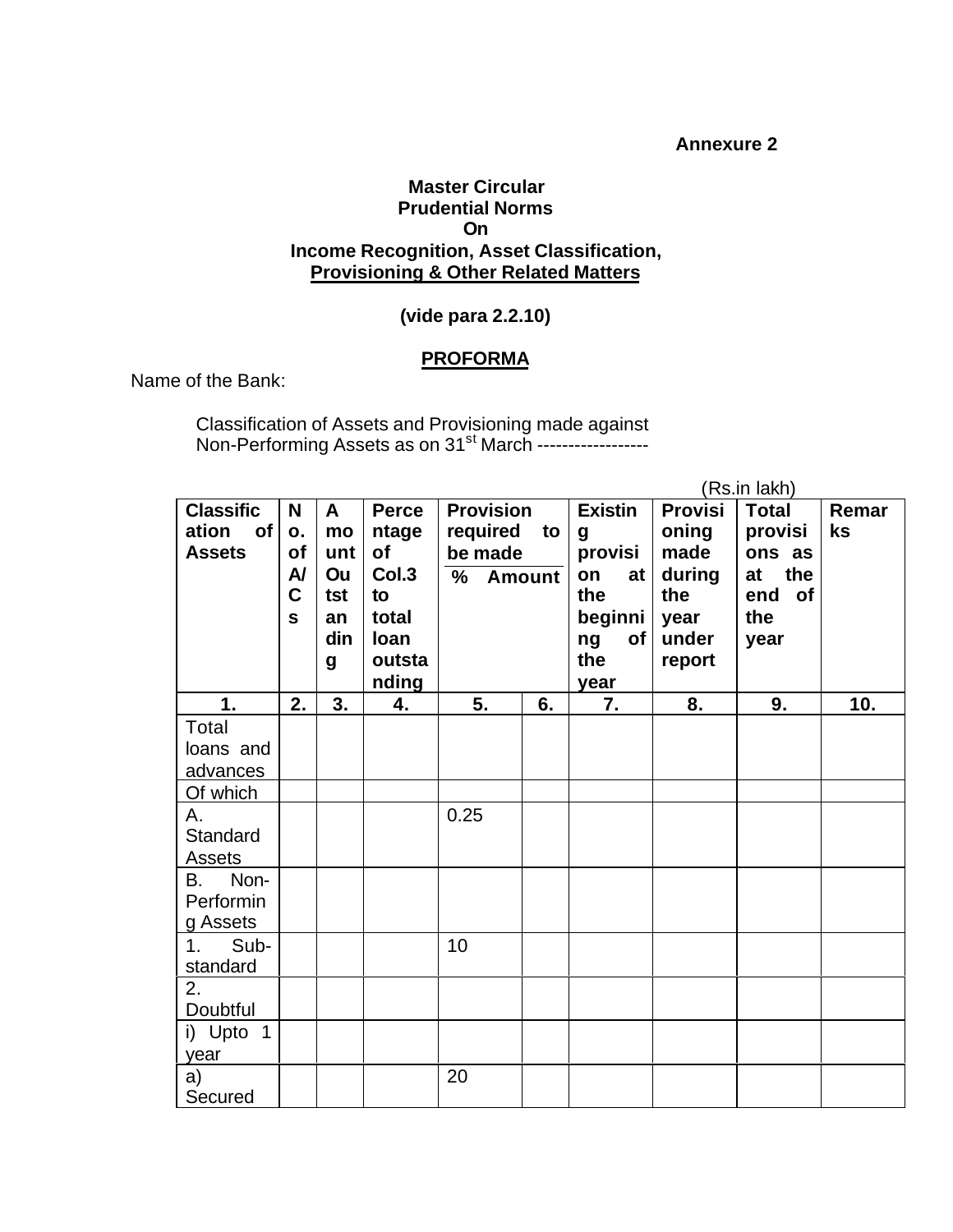| b)<br>Unsecure                                                                                   | 100                                 |                              |  |  |
|--------------------------------------------------------------------------------------------------|-------------------------------------|------------------------------|--|--|
| d<br>ii) Above<br>1 year &<br>3<br>upto                                                          |                                     |                              |  |  |
| years<br>a)                                                                                      | 30                                  |                              |  |  |
| Secured<br>b)<br>Unsecure                                                                        | 100                                 |                              |  |  |
| d                                                                                                |                                     |                              |  |  |
| iii) Above<br>3 years<br>Secured                                                                 |                                     |                              |  |  |
| a)<br>Outstandi<br>ng stock<br>of NPAs<br>as<br>on<br>31.03.04                                   | a)<br>on<br>$\overline{4}$<br>w.e.f | 50% as<br>31.03.0<br>$-60%$  |  |  |
|                                                                                                  | w.e.f.<br>31.3.<br>06               | 31.3.05<br>$-75%$            |  |  |
| b)Advanc<br>es<br>classified<br>as                                                               | $\overline{7}$                      | $-100%$<br>w.e.f.<br>31.03.0 |  |  |
| 'doubtful<br>more than<br>years'<br>3 <sup>7</sup><br>on or after<br>01.04.200<br>$\overline{4}$ | b)<br>w.e.f.<br>5                   | 100%<br>31.03.0              |  |  |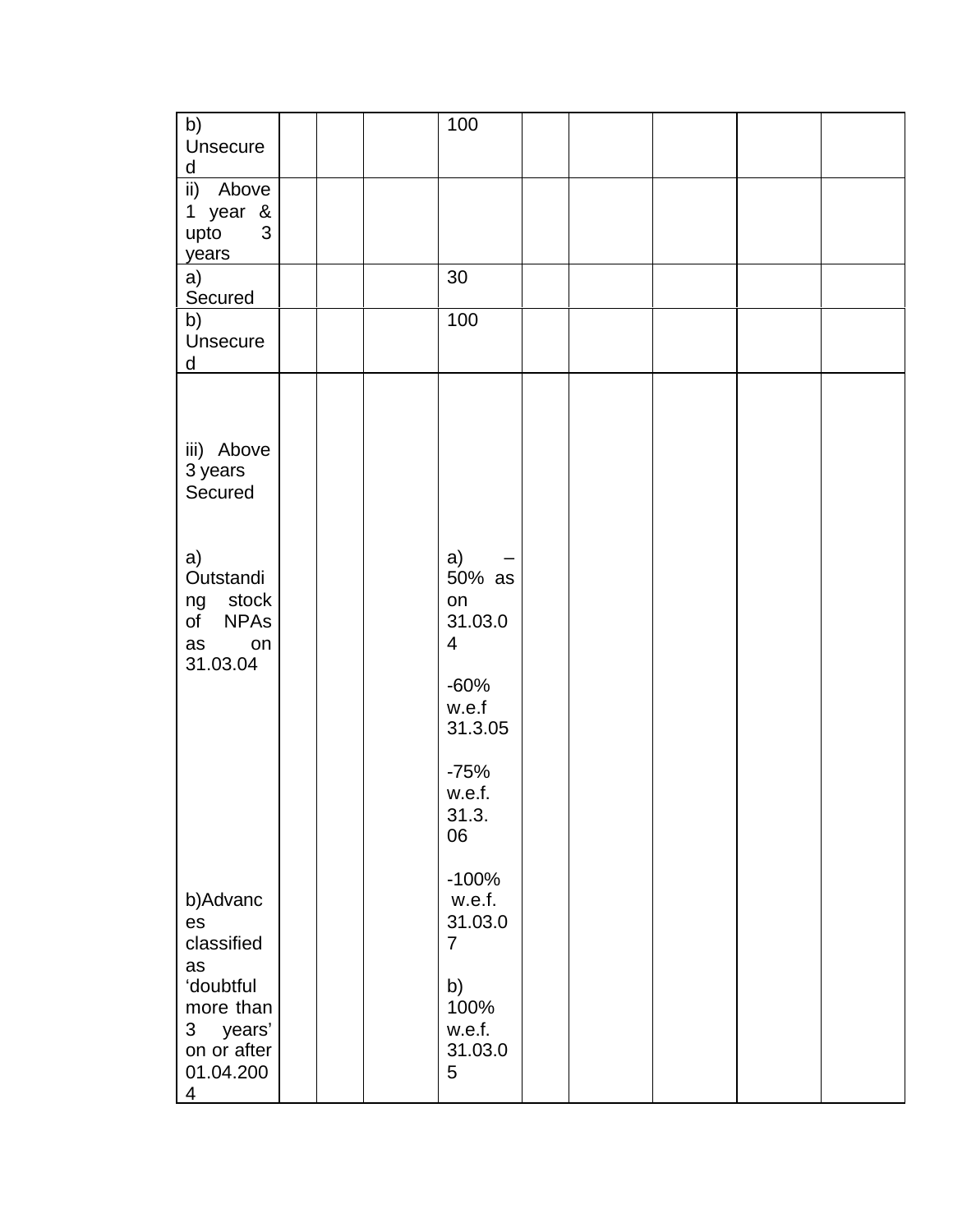| b)<br>Unsecure<br>$\sf d$                               |  | 100 |  |  |  |
|---------------------------------------------------------|--|-----|--|--|--|
| Total<br>doubtful<br>assets<br>$(i+ii+iii)$<br>a)Secure |  |     |  |  |  |
| $\mathsf{d}$<br>b)<br>Unsecure<br>$\overline{d}$        |  |     |  |  |  |
| 3.Loss<br><b>Assets</b>                                 |  | 100 |  |  |  |
| Gross<br><b>NPAs</b><br>$B1+B2+B$<br>$\overline{3}$     |  |     |  |  |  |

Note: Please indicate the manner in which the provision (item 8) has been made/proposed to be made out of the profit of the current year.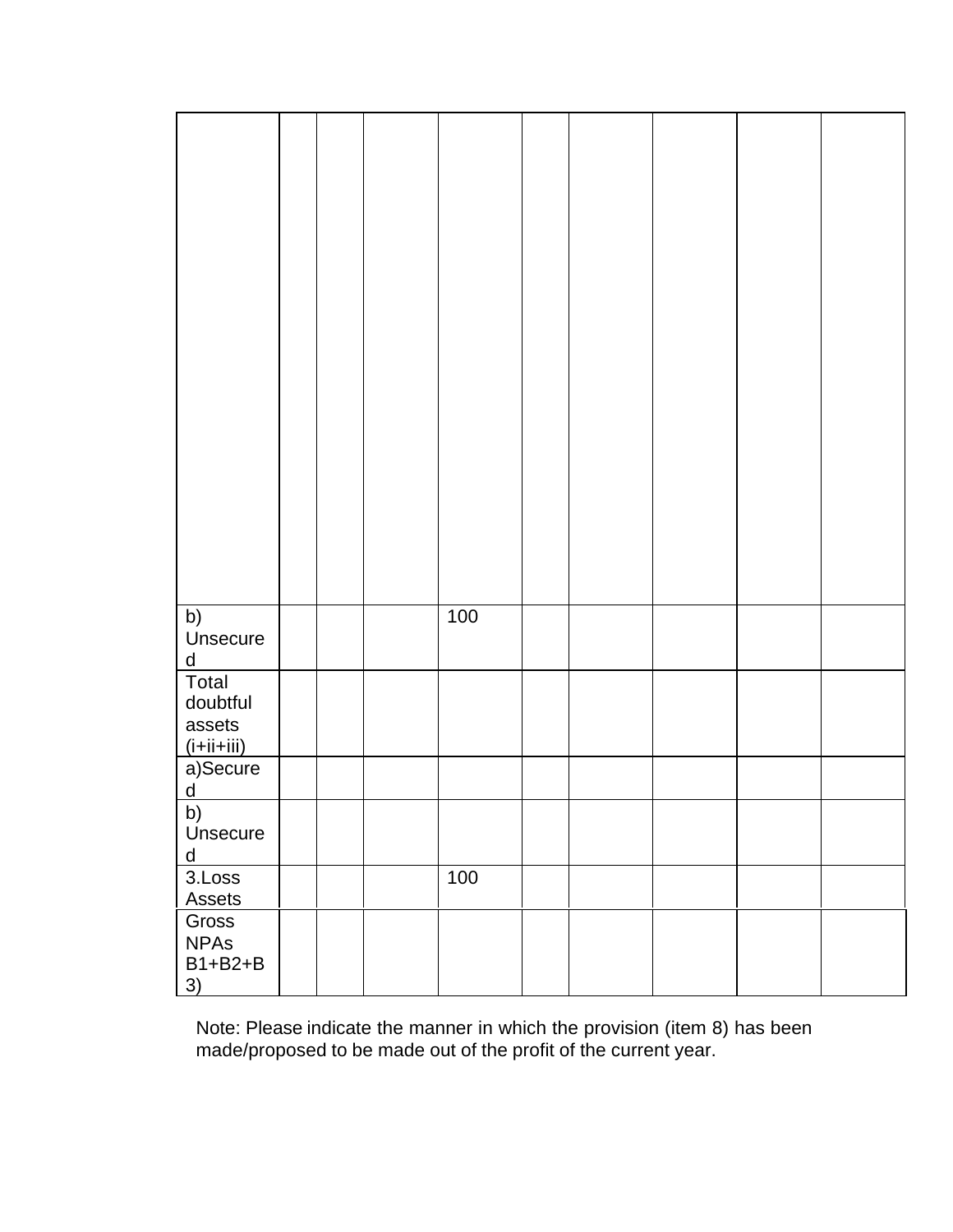## **Position of Net Advances/Net NPAs**

|           |                                  |                     | (Rs. in lakh)        |
|-----------|----------------------------------|---------------------|----------------------|
| Sr.       | <b>Particulars</b>               | <b>Current Year</b> | <b>Previous Year</b> |
| <b>No</b> |                                  |                     |                      |
|           |                                  |                     |                      |
| 1.        | Gross Advances                   |                     |                      |
| 2.        | <b>Gross NPAs</b>                |                     |                      |
| 3.        | Gross NPAs as percentage<br>to   |                     |                      |
|           | <b>Gross Advances</b>            |                     |                      |
| 4.        | <b>Deductions</b>                |                     |                      |
|           | Balance in interest suspense     |                     |                      |
|           | account/OIR*                     |                     |                      |
|           | - DICGC/ECGC claims received     |                     |                      |
|           | and held pending adjustment      |                     |                      |
|           | - Part payment of NPA accounts   |                     |                      |
|           | received and kept in suspense    |                     |                      |
|           | account                          |                     |                      |
|           | <b>Total Deductions</b>          |                     |                      |
| 5.        | Total NPA provisions held (BDDR, |                     |                      |
|           | Special BDDR Balance after       |                     |                      |
|           | appropriation)                   |                     |                      |
| 6.        | Net Advances (1-4-5)             |                     |                      |
| 7.        | Net NPAs (2-4-5)                 |                     |                      |
| 8.        | Net NPAs as percentage of Net    |                     |                      |
|           | Advances                         |                     |                      |

\* i.e. accrued interest on NPA accounts if included (capitalised) in loans and advances

CERTIFIED that the non-performing assets have been worked out as per RBI instructions and provisions made accordingly.

Chief Executive Officer Statutory Auditors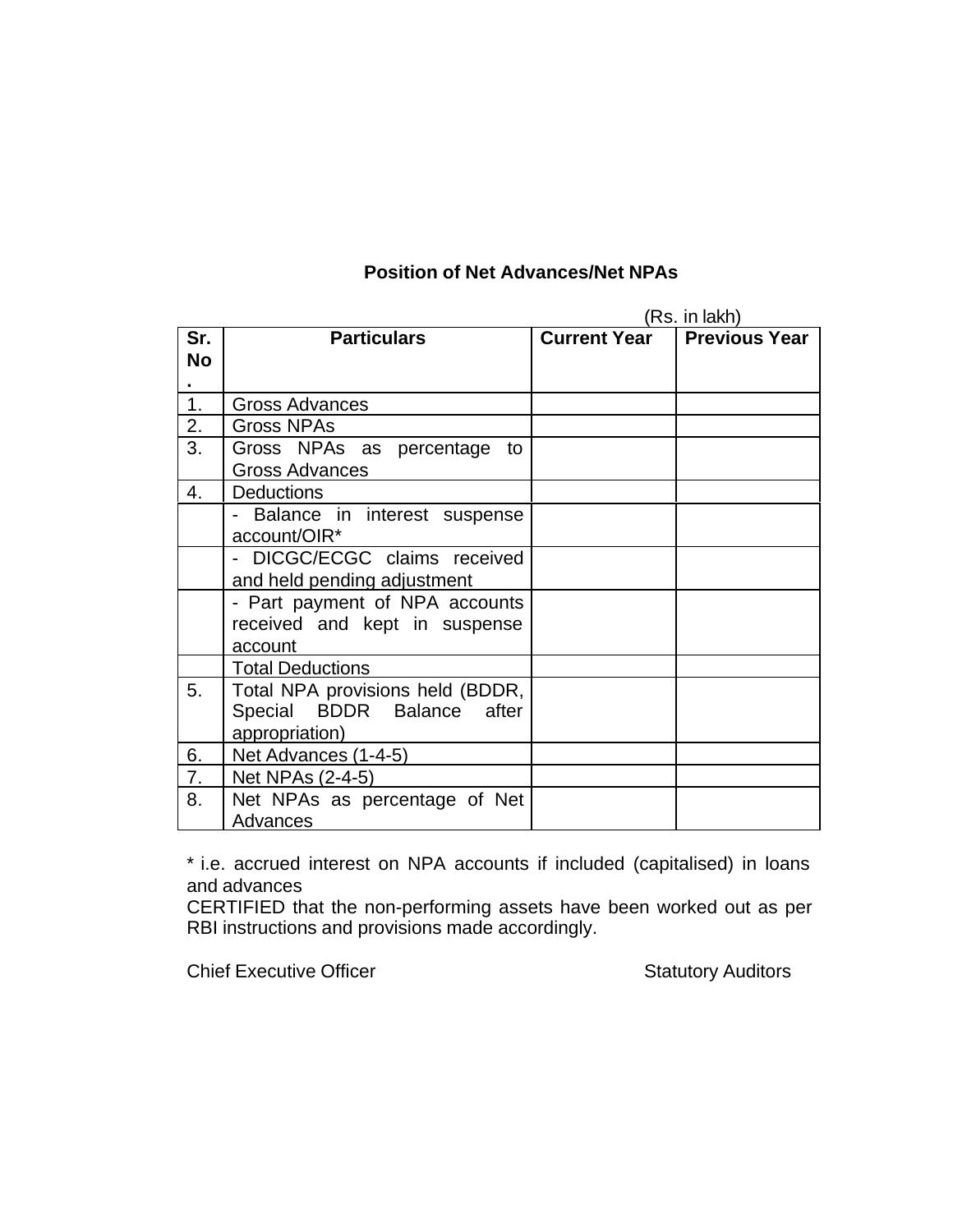**Annexure 3**

#### **Master Circular**

#### **Prudential Norms**

#### **Income Recognition, Asset Classification, Provisioning & Other Related Matters**

#### **( Vide para 4.5.3 )**

Illustrative Accounting Entries to be passed in respect of Accrued Interest on both the Performing and Non-performing Advances ------------------------------------------------------------------------------------------

- I. Accrued Interest on Performing Advances
	- $(i)$  It has been clarified in paragraph 4.5.2 and 4.5.3 (ii) of the Master Circular that accrued interest in respect of performing advances may be charged to borrowal accounts and taken to income account. Illustratively, if the accrued interest is Rs.10,000/- in respect of performing advances of a borrower 'X' (cash credit, overdraft, loan account, etc.) the following entries can be passed in the Books of Account.
		- (Dr) Borrower's account (CC, OD loan) Rs.10,000.00
		- (Cr) Interest account Rs.10,000.00
	- (ii) In case the accrued interest of Rs.10,000/- in respect of the borrowal account is not actually realised at the end of the same accounting year the amount of accrued interest will have to be reversed by passing the following entries:
		- (Dr) (P&L a/c) Rs. 10,000.00
		- (Cr) Overdue Interest Reserve Account Rs. 10,000.00
	- (iii) In case accrued interest is realised subsequently, the following entries may be passed: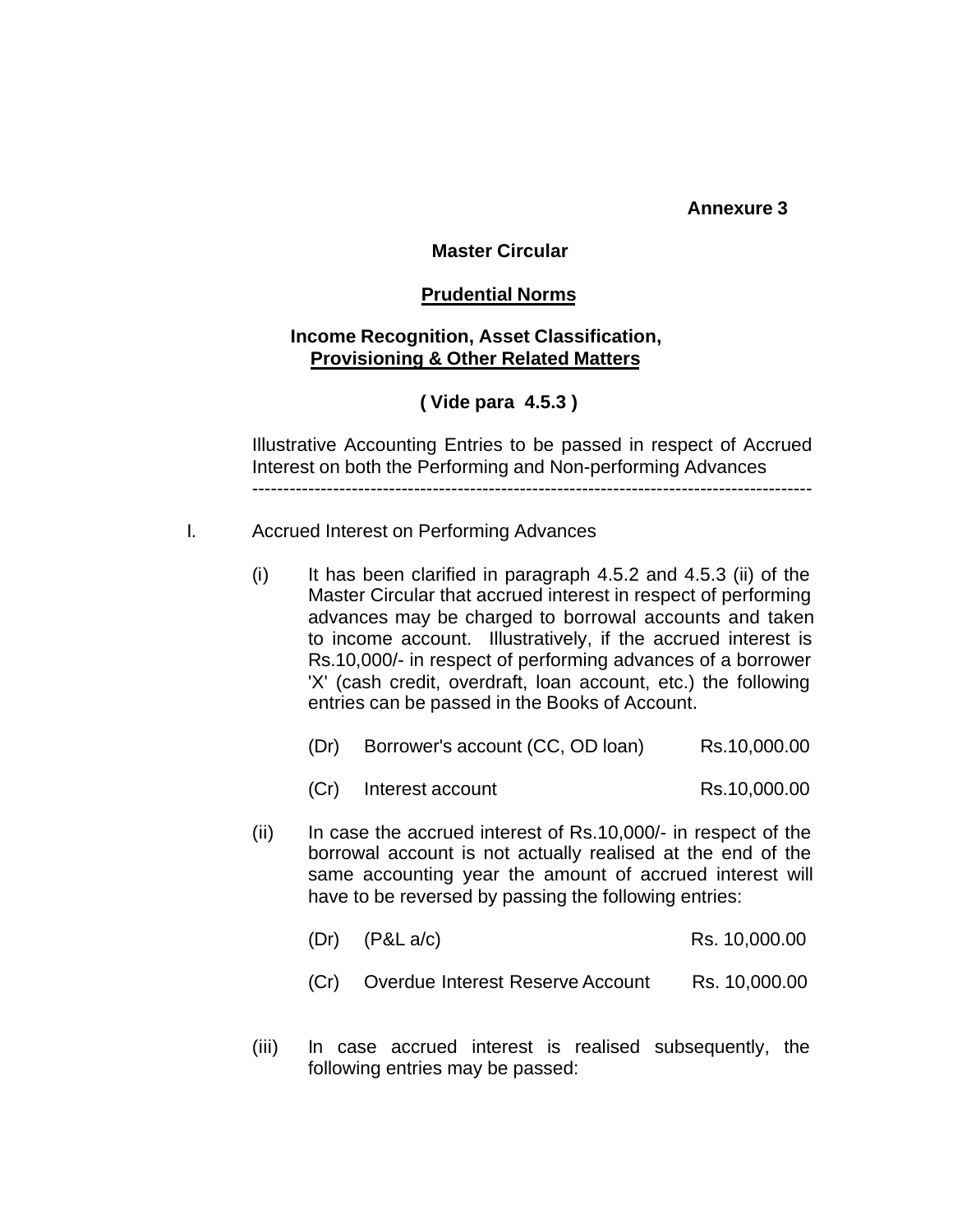(Cr) Interest account Rs.10,000.00

#### **II. Accrued Interest on Non-Performing Advances**

Accrued interest in respect of non-performing advances may be debited to 'Interest Receivable Account' and corresponding amount credited to 'Overdue Interest Reserve Account'. For example, if the interest accrued in respect of Cash Credit/OD/Loan etc. account of a borrower 'Y' is Rs.20,000/- the accounting entries may be passed as under:

(i)

| (Dr) | Interest Receivable Account      | Rs.20,000.00 |
|------|----------------------------------|--------------|
| (Cr) | Overdue Interest Reserve Account | Rs.20,000.00 |

(ii)

Subsequently, if interest is actually realised, the following accounting entries may be passed:

|      | (Dr) Cash/Bank Account             | Rs.20,000.00 |
|------|------------------------------------|--------------|
|      | (Cr) Interest account              | Rs.20,000.00 |
| (Dr) | Overdue Interest Reserve Account   | Rs.20,000.00 |
| (Cr) | <b>Interest Receivable Account</b> | Rs.20,000.00 |

#### III. **Exclusion of Overdue Interest Reserve from Loans and Advances for making Provisions**

As indicated at item I above, banks can charge to borrowal accounts accrued interest and take to income account in respect of performing advances. In case the amount of accrued interest is not realised as at the end of the same accounting year, the same should be reversed by debit to profit & loss account and corresponding amount credited to Overdue Interest Reserve Account. While making provisions, however, the amount held in 'Overdue Interest Reserve Account' in respect of performing advances/assets should be deducted from the aggregate loans and advances.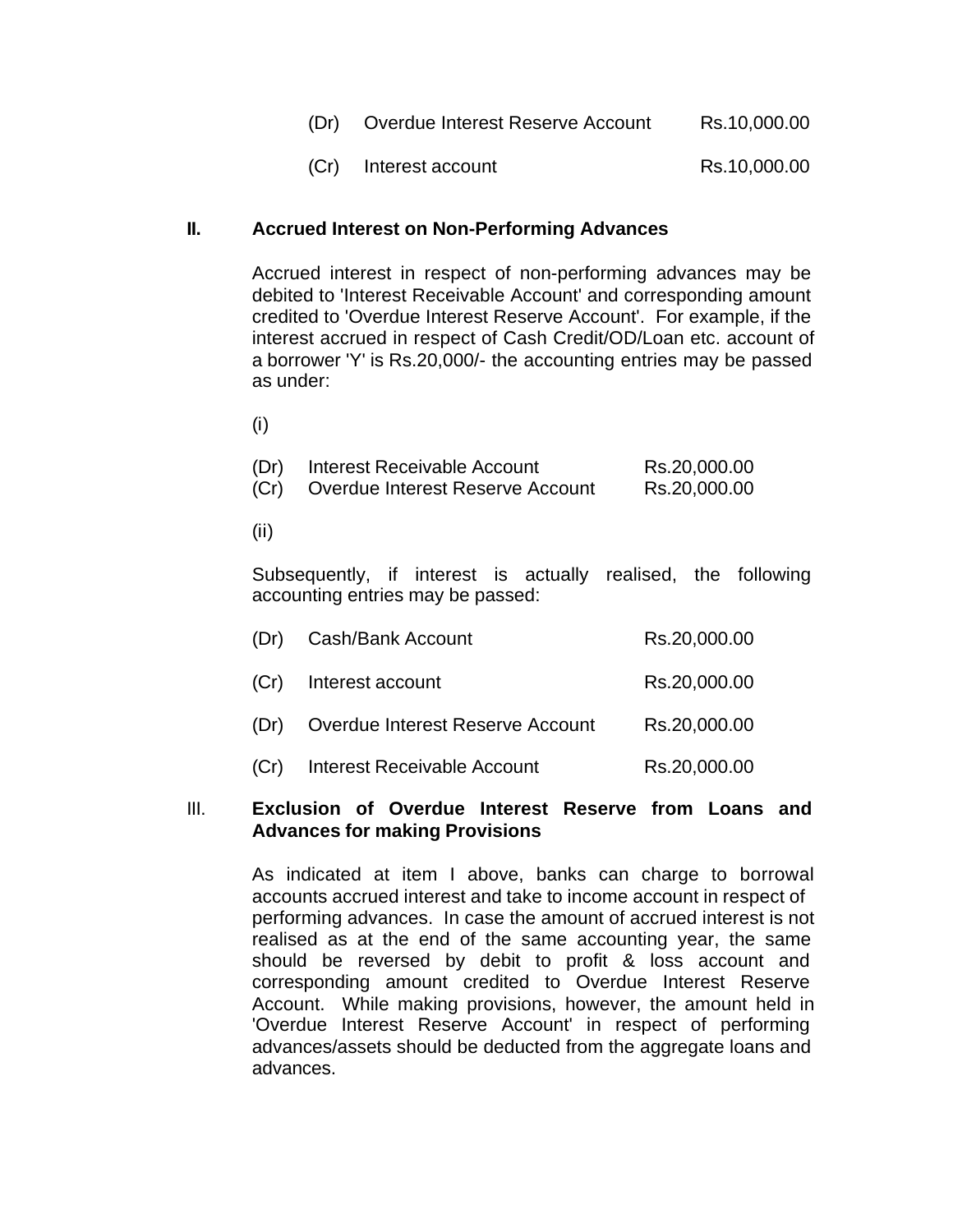## **IV. Accounting of Overdue Interest in Loan Ledgers & Balance Sheet**

- (i) With a view to facilitating the banks to work out the amount of interest receivable in respect of each non-performing borrowal account, banks can consider opening a separate column in the individual ledger accounts of such borrowers and interest receivable shown therein. This would enable the banks to determine at a particular point of time, the amount of interest actually to be recovered from the borrowers. Total of the amounts shown under the separate columns in the loan ledgers would be interest receivable in respect of non-performing advances and it would get reflected as such on the 'assets' side of balance sheet with a corresponding item on the liabilities side of the balance sheet as 'Overdue Interest Reserve'.
- (ii) Similarly, a separate column should be provided in the loan ledger in respect of performing advances for showing overdue interest if not realised on 31 March every year so that total thereof could be shown separately under overdue interest reserve a/c on 'liabilities' side of balance sheet. It is further clarified that while overdue interest in respect of performing advances gets integrated with the overall outstanding balance, it is shown separately in respect of non-performing advances under 'interest receivable account' on the 'assets' side of balance sheet.
- (iii) Banks should also show the quantum of 'Overdue Interest reserve Account' on 'liabilities' side-item 8 of balance sheet. Since the above account would contain overdue interest reserves both in respect of performing as well as nonperforming assets, it is advised to maintain separate records in respect thereof to facilitate the bank and RBI Inspecting Officers to know the relative amounts without any difficulty.

\*\*\*\*\*\*\*\*\*\*\*\*\*\*\*\*\*\*\*\*\*\*\*\*\*\*\*\*\*\*\*\*\*\*\*\*\*\*\*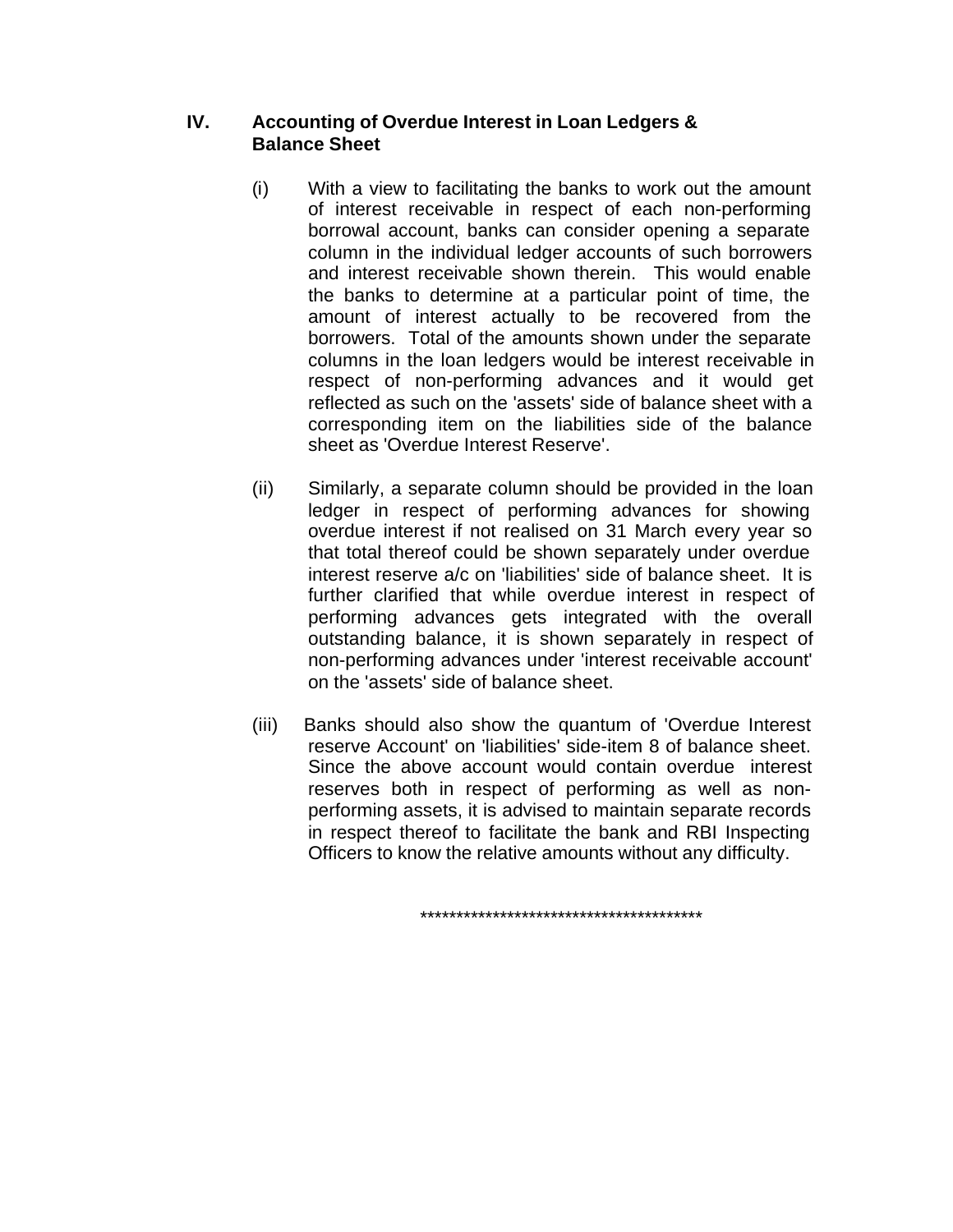Appendix

#### **Master Circular**

### **Prudential Norms on Income Recognition, Asset Classification, Provisioning & Other Related Matters**

## **A. List of Circulars consolidated in the Master Circular**

| Sr.<br><b>No</b> | <b>Circular No.</b>                       | <b>Date</b>         | <b>Subject</b>                                                                                                                                 |  |
|------------------|-------------------------------------------|---------------------|------------------------------------------------------------------------------------------------------------------------------------------------|--|
| 1 <sub>1</sub>   | UBD.PCB.Cir.No.55/12.05.05/<br>2003-04    | $30 - 06 -$<br>2004 | Annual Policy Statement for<br>2004-05.<br>the<br>year<br>Additional<br>Provisioning<br>requirement for NPAs.                                  |  |
| 2.               | UBD.PCB.Cir.No.53/13.05.03/<br>2003-04    | $30 - 06 -$<br>2004 | Annual Policy Statement for<br>2004-05.<br>year<br>the<br>Prudential<br><b>Norms</b><br>for<br><b>Agricultural Advances</b>                    |  |
| 3.               | UBD.PCB.No.49/12.05.03/2003-<br>04        | $01 - 06 -$<br>2004 | Income recognition, asset<br>classification, provisioning<br>norms                                                                             |  |
| 4.               | UBD.CIR.48/13.04.00/2002-03               | $22 - 05 -$<br>2003 | Income recognition, asset<br>classification, provisioning -<br>90<br>days<br>norm<br>for<br>recognition of<br>loan<br>impairement - exemptions |  |
| 5.               | UBD.BSD-I No.15/12.05.05/2002-<br>03      | $11 - 09 -$<br>2002 | Income recognition, asset<br>classification, provisioning<br>and other related matters                                                         |  |
| 6.               | UBD.BSD.I.15/12.05.05/2002-03             | $11 - 09 -$<br>2002 | Income recognition, asset<br>classification, provisioning -<br>12 months norms                                                                 |  |
| 7.               | UBD.BSD.I.PCB.No.44/12.05.05/<br>2001-02  | $21 - 05 -$<br>2002 | $-do-$<br>Classification of Agricultural<br>Advances                                                                                           |  |
| 8.               | UBD.BSD.I.PCB.22/12.05.05/200<br>$1 - 02$ | $12 - 11 -$<br>2001 | $-do-$<br>Treatment of<br>restructured<br>accounts                                                                                             |  |
| 9.               | UBD.No.BSD.I.PCB.13/12.05.05/<br>2001-02  | $06-10-$<br>2001    | in<br>Divergence<br>asset<br>classification<br>and<br>provisioning                                                                             |  |
|                  | UBD.No.BSD.I.PCB.12/12.05.05/             | $05-10-$            | Recognition<br>Income<br>and                                                                                                                   |  |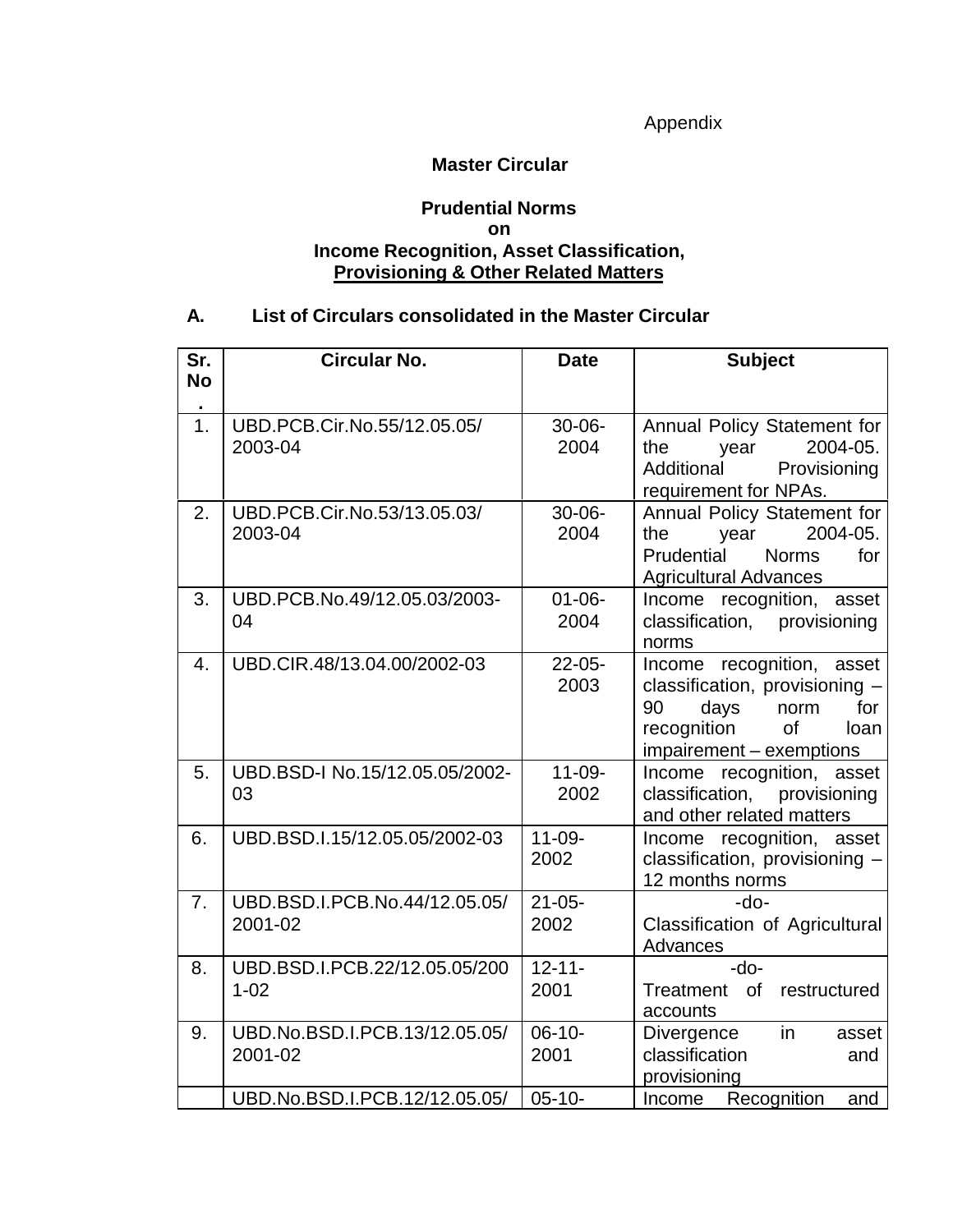| 10. | 2001-02                                         | 2001                | classification<br>asset                                                                                                                                          |
|-----|-------------------------------------------------|---------------------|------------------------------------------------------------------------------------------------------------------------------------------------------------------|
| 11. | UBD.No.BSD.I.16/12.05.05/2000-<br>2001          | $08 - 12 -$<br>2000 | Adoption of 90 days norm<br>Recognition<br>and<br>Income<br>classification,<br>asset<br>and<br>related<br>provisioning<br>Due"<br>matters $-$ "Past<br>concept.  |
| 12. | UBD.No.BSD.I.PCB/14/12.05.05/<br>2000-01        | $20 - 11 -$<br>2000 | Income recognition, Asset<br>Classification<br>and<br>Provisioning                                                                                               |
| 13. | UBD.CO.No.BSD-<br>I.PCB(Cir)34/12.05.05/99-2000 | $24 - 05 -$<br>2000 | Income Recognition, Asset<br>Classification, Provisioning<br>Valuation<br>and<br>0f<br>Investments                                                               |
| 14. | UBD.No.BSD.PCB./25/12.05.05/1<br>999-2000       | $28-02-$<br>2000    | Income Recognition, Asset<br>Classification, Provisioning<br>and other related matters                                                                           |
| 15. | UBD.No.BSD.I/22/12.05.00/99-<br>2000            | $08-02-$<br>2000    | Prudential<br><b>Norms</b><br>on<br>Income Recognition, Asset<br>Classification<br>and<br>Provisioning - Agricultural<br>loans affected by natural<br>calamities |
| 16. | UBD.No.BSD.I/11/12.05.00/1999-<br>2000          | $12 - 10 -$<br>1999 | Clarification on classification<br>of gold loans into Non-<br>performing Assets                                                                                  |
| 17. | UBD.No.BSD.I/2/12.05.05/1999-<br>2000           | $28-07-$<br>1999    | Income Recognition, Asset<br>Classification<br>and<br>Provisioning - Concept of<br>Commencement<br>0f<br><b>Commercial Production</b>                            |
| 18. | UBD.No.BSD-I.29/12.05.05/98-99                  | $23 - 04 -$<br>1999 | Income recognition asset<br>classification<br>other<br>and<br>related matters                                                                                    |
| 19. | UBD.No.BSD-I.2/12.05.01/98-99                   | $17-07-$<br>1998    | Prudential norms for Income<br>Recognition,<br>Asset<br>classification<br>and<br>provisioning - Agricultural<br>Advances                                         |
| 20. | UBD.No.I&L.(PCBs)42/12.05.00/<br>96-97          | $20 - 03 -$<br>1997 | Prudential norms - Income<br>Recognition,<br>Asset<br>Classification, Provisioning<br>and other related matters.                                                 |
| 21. | UBD.No.I&L.(PCBs)68/12.05.00/<br>95-96          | $10 - 06 -$<br>1996 | Income Recognition, assets<br>classification,<br>provisioning<br>and other related matters                                                                       |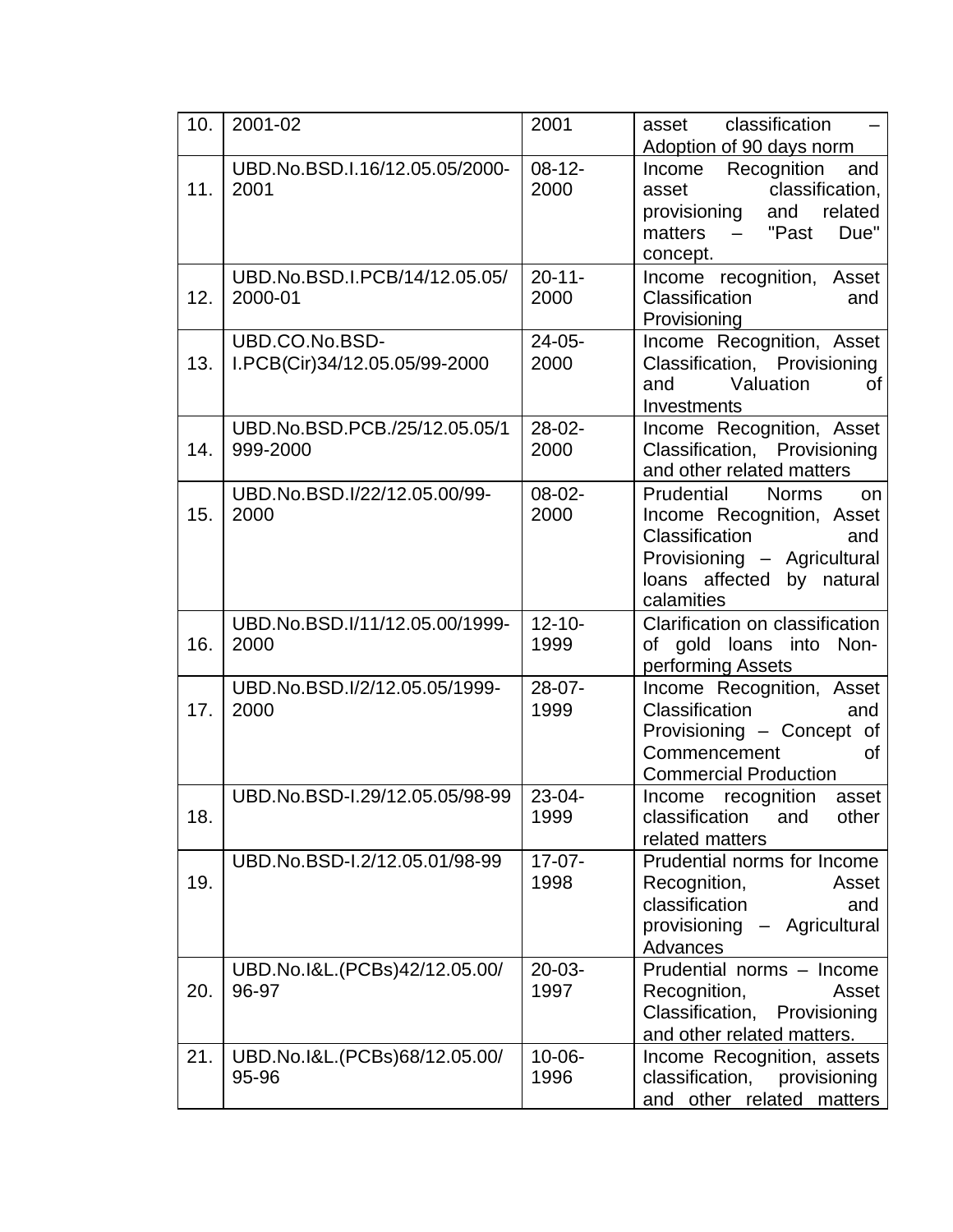|     |                                        |                     | Clarifications                                                                                                                                                                             |
|-----|----------------------------------------|---------------------|--------------------------------------------------------------------------------------------------------------------------------------------------------------------------------------------|
| 22. | UBD.No.I&L<br>(PCB)61/12.05.00/94-95   | 06-06-<br>1995      | Income recognition, asset<br>classification,<br>provisioning<br>and other related matters<br>Valuation of investment and<br>others                                                         |
| 23. | UBD.No.I&L(PCB)46/12.05.00/94<br>$-95$ | $28-02-$<br>1995    | Prudential Norms in respect<br>recognition,<br>Income<br>of<br>classification,<br>assets<br>provisioning and<br>other<br>related matters - Procedure<br>for accounting accrued<br>interest |
| 24. | UBD.I&L (PCB)37/12.05.00/94-95         | $09 - 01 -$<br>1995 | Income recognition, assets<br>classification, provisioning<br>and other related matters                                                                                                    |
| 25. | UBD.No.I&L 86/12.05.00/93-94           | $28 - 06 -$<br>1994 | Income recognition, assets<br>classification, provisioning<br>and other related matters                                                                                                    |
| 26. | UBD.No.I&L 63/12.05.00/93-94           | $01 - 03 -$<br>1994 | Income recognition, assets<br>classification, provisioning<br>and other related matters                                                                                                    |
| 27. | UBD.No.48/12.05.00/93-94               | $14 - 01 -$<br>1994 | Income recognition, assets<br>classification, provisioning<br>and other related matters                                                                                                    |
| 28. | UBD.No.45/12.05.00/93-94               | $24 - 12 -$<br>1993 | Income recognition, asset<br>classification, provisioning<br>and other related matters<br>clarification regarding credit<br>facilities<br>backed<br>by<br><b>Government Guarantees</b>     |
| 29. | UBD.I&L.71/J.1/92-93                   | $17 - 06 -$<br>1993 | Income recognition assets<br>classification,<br>provisioning<br>and other related matters -<br>clarification                                                                               |
| 30. | UBD.No.I&L.63J-I/92-93                 | $16 - 04 -$<br>1993 | Income recognition, assets<br>classification,<br>provisioning<br>and other related matters                                                                                                 |
| 31. | UBD.No.I&L.38/J.1-92/93                | 09-02-<br>1993      | Income recognition, assets<br>classification,<br>provisioning<br>and other related matters                                                                                                 |
| 32. | UBD.No.I&L 51/J.1-90/91                | $23-02-$<br>1991    | Classification<br><b>of</b><br>Non-<br>Performing Loans                                                                                                                                    |